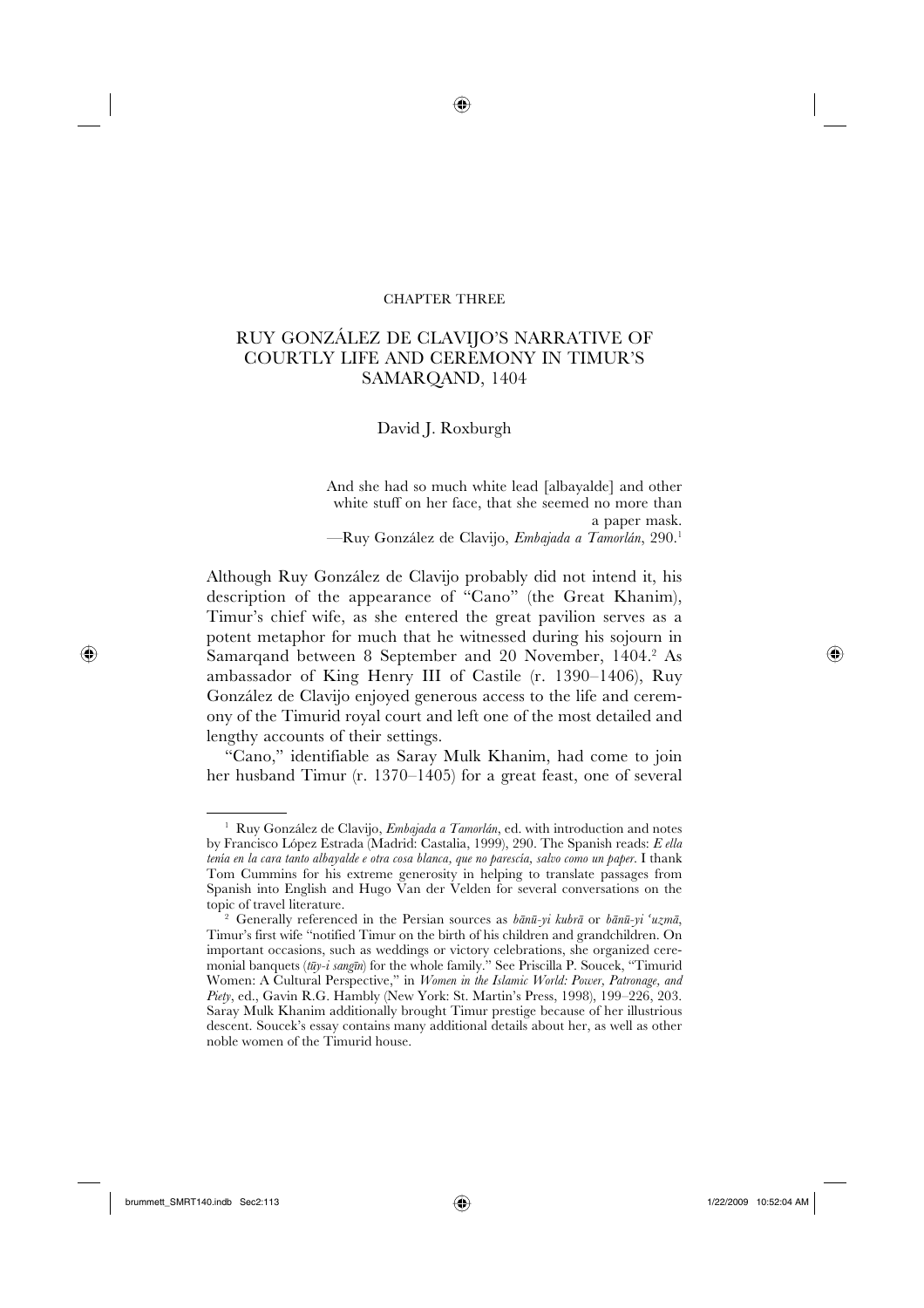◈

arranged at the Kan-i Gil (lit. Mine of clay) meadow located outside Samarqand. Clavijo offers an expanded description of her procession into the pavilion and of what she was wearing. Joined by fifteen servants to carry her train, eunuchs, and a male servant carrying a "shade" (*sombra*), Saray Mulk Khanim was dressed in red silk, her face covered by a white veil. She wore a complex headdress, fashioned from red fabric ornamented with pearls, rubies, turquoise, feathers, and held together with gold wire. As she moved forward, the tall headdress swayed with each step. Clavijo estimated some three hundred attendants making up her royal suite. Her shade was assembled from white silk stretched over a wooden arch at the end of a wooden pole resembling a lance—Clavijo observes that the shade was "made like the top of a round tent."3

Clavijo's analogizing is to be expected given that by this time his senses had been assaulted by a bewildering array of 'architecture,' much of it 'soft' architecture of various types of tents (some trellis tents, others stayed with guys), awnings, and walls of cloth assembled temporarily for ad hoc purposes. Much of that soft architecture simulated the form and affect of hard, permanent architecture whether through aspects of form or decoration. It is in this respect that his comparison of Saray Mulk Khanim's made-up face to a paper mask might be held to function as a metaphor for his experiences in Samarqand, particularly his experiences of the physical settings of courtly life and ceremony. Her doubly-screened face—one screen a cloth veil, the other a thick layer of applied make-up—concealed her true identity, just as some of the tents Clavijo witnessed could be observed from the outside but not visited inside; though some of these tents were provided with mesh windows, the mesh operated in such a way as to be opaque from the outside and transparent from the inside. Even Saray Mulk Khanim's "shade" resembled a tent albeit in miniature. One might even say that Clavijo witnessed Saray Mulk Khanim transformed into a stately, portable, and kinetic edifice. She was one of many spectacles that Clavijo witnessed while in Samarqand and for which he groped to find an adequate descriptive language and nomenclature.<sup>4</sup>

⊕

<sup>3</sup> *E encima d'ella le traían una sombra que levaba un omne con un asta como de lança; e era de un paño de seda blanco, fecho como copa de tienda redonda, e fazíale venir estendido un arco de madera redondo*, Clavijo, *Embajada a Tamorlán*, 290–1.

<sup>&</sup>lt;sup>4</sup> I have retained the conventional attribution of the text to Clavijo's authorship despite the fact that there is no definitive evidence to prove it as discussed by López Estrada. See Clavijo, *Embajada a Tamorlán*, 36–8.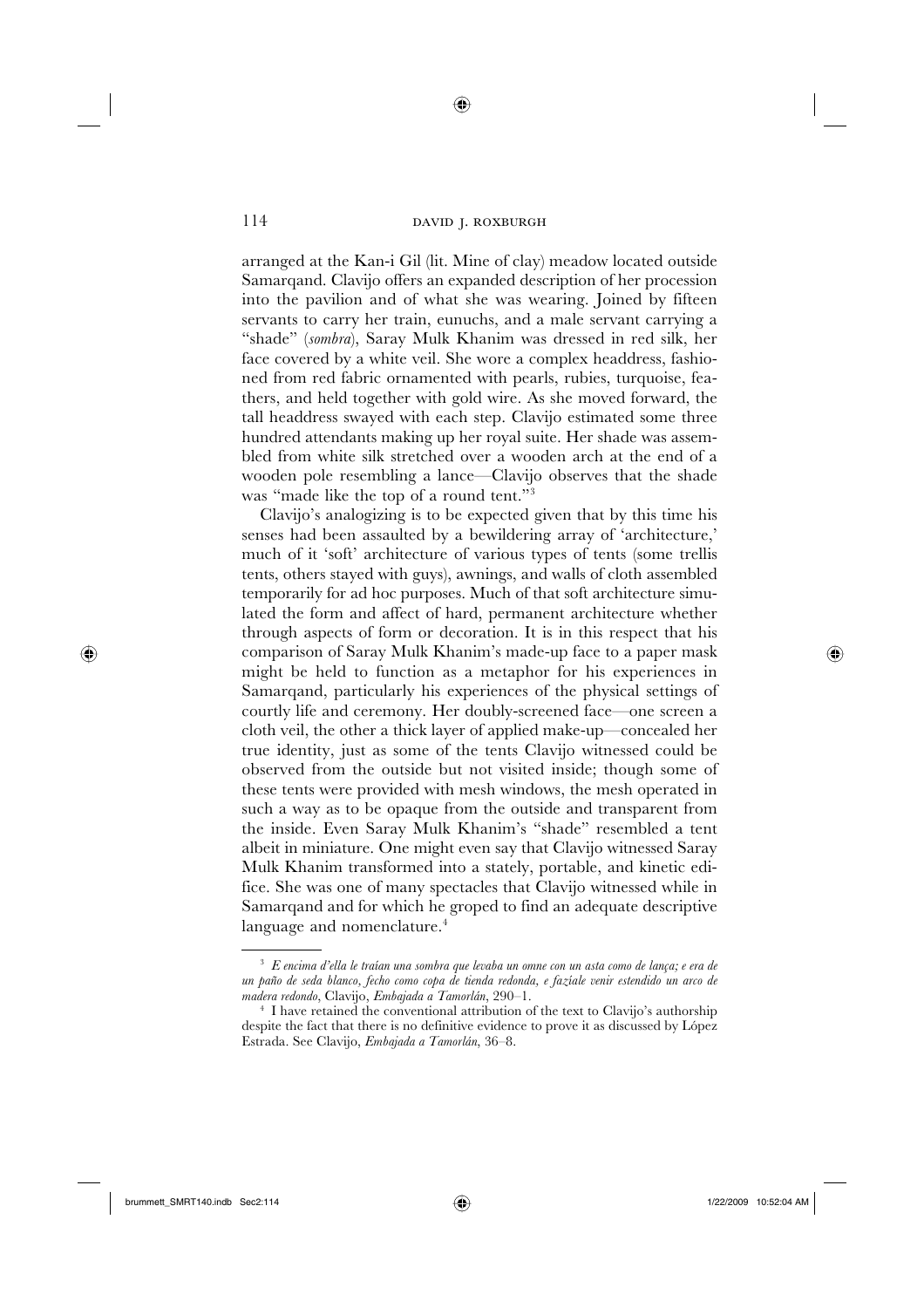#### ruy gonzález de clavijo's narrative of courtly life 115

◈

Clavijo's narrative is one of the chief primary sources used by historians mentally to reconstruct the architectural edifices sponsored by Timur in his capital city of Samarqand and its environs. Other sources include the accounts of Ibn 'Arabshah and the panegyric history-biography of Timur by Sharaf al-Din 'Ali Yazdi.<sup>5</sup> This essay takes a slightly different tack. Rather than favoring the strictly literal dimensions of Clavijo's narrative—what might be gleaned from it qualitatively or as information of various orders—this paper considers how he writes about Timurid architecture and spaces of ceremony, how his writing is as much about experience as it is about description, and how his description attempts to embody experience for a reader *in absentia*. In that sense, the rhetorical fabric of his narrative and his means of telling and structuring the story of the embassy are of equal interest to what he actually writes about.<sup>6</sup> The extent of Clavijo's descriptive detail has been noted by modern readers of the *Embajada a Tamorlán*. This feature of the prose, its 'realism,' is regarded as characteristic of the embassy report genre generally—ambassadors, like spies, were charged with recording what they saw as accurately as possible—and in Clavijo's case this detail has been described as "extreme (if rather pedestrian)."7

brummett\_SMRT140.indb Sec2:115 **a** and the section of the section of the section of the section of the section of the section of the section of the section of the section of the section of the section of the section of the

⊕

<sup>&</sup>lt;sup>5</sup> The other principal primary sources are in Persian and Arabic by Sharaf al-Din 'Ali Yazdi and Ahmad b. Muhammad, known as Ibn 'Arabshah. For editions of their texts, see Sharaf al-Dīn ʿAlī Yazdī, *Zafarnāma: tāʾrīkh-i ʿumūmī-i mufaṣṣal-i Īrān dar dawra-i TÊmårÊy§n*, ed., MuÈammad #Abb§sÊ, 2 vols. (Tehran: AmÊr KabÊr, 1336/1957 or 1958); and Ibn #Arabsh§h, *#Aj§"ib al-maqdår fÊ naw§"ib TÊmår*, ed., #AlÊ MuÈammad 'Umar (Cairo: Maktabat al-Anjilū al-Mişrīyya, 1399/1979). The last was translated by J.H. Saunders as *Tamerlane or Timur, the Great Amir, from the Arabic Life of Ahmed ibn Arabshah* (London: Luzac, 1936). Ibn #Arabshah completed his text in 1435 after his return to Mamluk lands (he was a captive of the Timurids between 1401 and 1422).

<sup>6</sup> Few scholars have commented on the rhetorical dimensions of Clavijo's narrative and questioned his 'objectivity' as an eyewitness. Reviewing López Estrada's new edition of the *Embajada a Tamorlán*, Michael Agnew points this out but does not elaborate on his point: Michael Agnew, *Hispanic Review* 70, 4 (2002): 630–1; 630. The ideological factors that might have shaped Clavijo's text, however, are probably beyond the reach of historians today. One of the few studies to take a thematic approach to Clavijo's text—here dealing with issues of foreignness and the embassy's logistical aspects—is by Uta Lindgren, "The Problems of Being a Foreigner: Ruy González de Clavijo's Journey to Samarkand," *Clio Medica* 14, 3/4 (1980): 225–34. The development in travel narratives of "a rhetoric fit to account for displacements of the body and the particular emotions those displacements arouse," and the various *topoi* and literary techniques they generated, were noted by Paul Zumthor, but they have as yet not been addressed for Clavijo's text. See Paul Zumthor, "The Medieval Travel Narrative," *New Literary History* 25, 4 (1994): 809–24; 812.

<sup>7</sup> Jás Elsner and Joan-Pau Rubiés, "Introduction," in *Voyages and Visions: Towards a Cultural History of Travel*, eds., Jás Elsner and Joan-Pau Rubiés (London: Reaktion Books, 1999), 1–56, 46.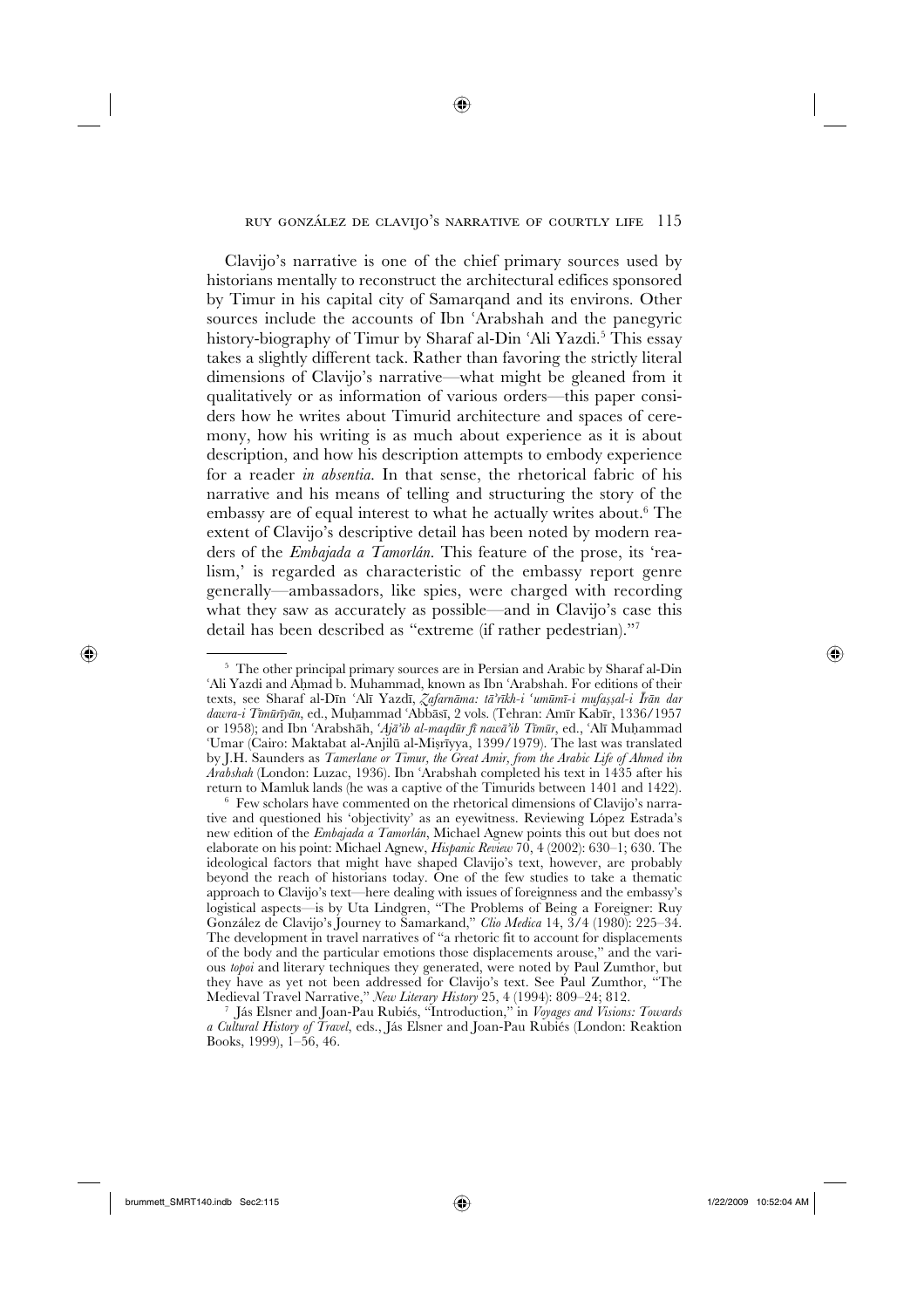◈

It is this level of description in Clavijo's narrative and its accumulative realistic effect that brought, quite understandably, so many historians of architecture to the source. And yet, historians may have been too eager to form coherent reconstructions from what Clavijo tells us, taking his narrative as a form of documentary reporting quite distinct from the overtly literary Persian primary sources on Timur's court.8 Clavijo's text supplied what the Persian sources did not. This was not only a matter of presenting copious detail and evincing an unabashed interest in description—recording the most mundane or culturally accepted (i.e. taken for granted) aspects of life that an insider would not—but he delivered it through a textual matrix that seemed objective and transparent, in a prose style unencumbered by the conventions of literary practice. Though Sharaf al-Din 'Ali Yazdi introduces and portrays several of the same settings of Timurid courtly life and ceremony witnessed by Clavijo in his *Zafarnāma* (Book of Victory), his Persian text is readily perceived as a rhetorical construct, and a highly complex one at that.<sup>9</sup> The broad contrast created by comparing the European and Persian language sources has had the unfortunate effect of defining the relative balance of literal and

⊕

<sup>8</sup> For example, Donald Wilber, "The Timurid Court: Life in Gardens and Tents," *Iran* 17 (1979): 127–33, writes: "Fortunately, the writings of foreign, non-Muslim observers are often more pertinent to certain of our interests, and these individuals of many centuries earlier possessed much the same interest in the details of daily life as journalists and travelers today (127)." One of the more adroit uses of Clavijo's narrative is an essay by Bernard O'Kane, "From Tents to Pavilions: Royal Mobility and Persian Palace Design," *Ars Orientalis* 23 (1993): 249–68. Though he relies on the problematic translation by Guy Le Strange, O'Kane notes the ambiguities of Clavijo's text, especially when it comes to the description of the Aq Saray in Shahr-i Sabz. The most recent assessment of the sites of Timur's courtly ceremony and other functions was developed by Lisa Golombek, "The Gardens of Timur: New Perspectives," *Muqarnas* 12 (1995): 137–47. In her essay, she revises and corrects some arguments made in earlier studies while also advancing new interpretations. One of the most critical aspects of previous research attempted to locate the gardens named in different written sources and in relationship to suburbs around Samarqand. Golombek's most recent essay, "Gardens of Timur," 138, offers new suggestions to pre-existing maps drawn up by her and Wilber and also by Dietrich Brandenburg. See Dietrich Brandenburg, *Samarkand: Studien zur islamischen Baukunst in Uzbekistan* (Berlin: Hessling, 1972), 205.

<sup>9</sup> An additional difference worth emphasizing is that Yazdi's text was not an eyewitness account. Yazdi was born in the 1390s and entered Timurid service in 1419 under Ibrahim Sultan in Shiraz. He completed the *Zafarnāma* in 1424–5, adapting the text of the same name composed by Nizam al-Din Shami at Timur's order in 1404. See John Woods, "The Rise of Timurid Historiography," *Journal of Near Eastern Studies* 46, 2 (1987): 81–108, esp. 99–105.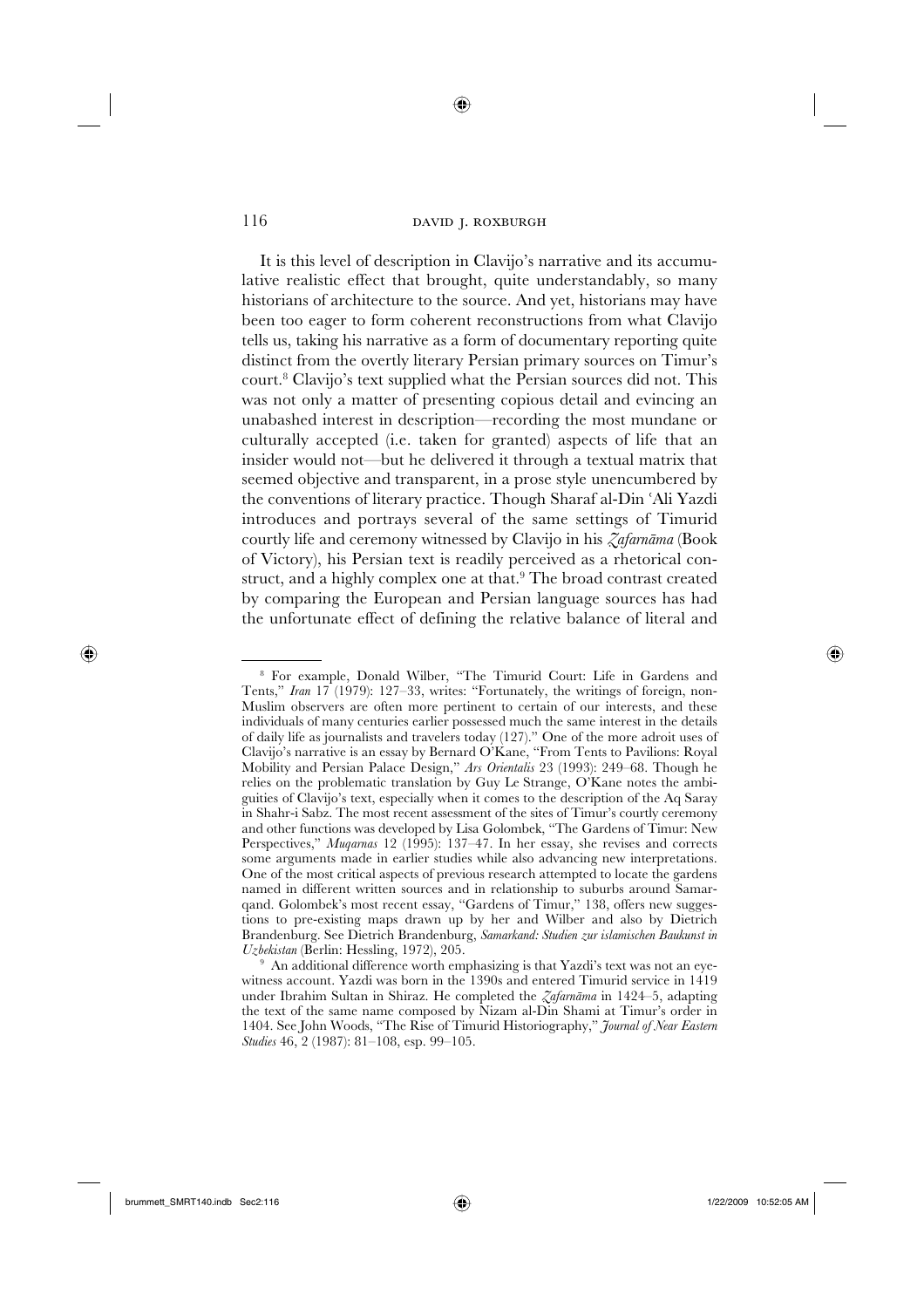figurative elements in each literary tradition: this almost always resulted in rendering Persian sources still more conceptually foreign and of dubious use value.10 Conversely the surface prerogatives of Clavijo's text, where it addresses architecture, were welcomed as close to, and consonant with, the interests of modern readers. But Clavijo's report should not be taken as a substitute for architectural evidence. If the objective of his narrative descriptions was to provide a key that would yield flawless reconstructions of these sites, then he failed.11 Clavijo's narrative uses certain literary strategies—description chief among them—to authenticate itself as an eye-witness account and then uses that status as a means of enhancing the reader's experience of spectacle. If anything, the abundance of description spectazularizes the spectacle that Clavijo was so keen on relating.

At the kernel of this essay lies our understanding of the physical and aesthetic aspects of Timur's "palaces," the settings of the royal court and how we might understand them through a more critical reading of Clavijo's narrative.<sup>12</sup> Though several "palaces" commissioned by Timur are mentioned in the primary sources, some fifteen palaces in all, only a fragment of one survives, the Aq Saray (White palace) in Timur's second capital Shahr-i Sabz located south of Samarqand.<sup>13</sup> The poor survival rate of secular structures can be

◈

⊕

<sup>&</sup>lt;sup>10</sup> I have written at some length elsewhere about the effects of this implicit comparative approach and its methodological implications. See David J. Roxburgh, *Prefacing the Image: The Writing of Art History in Sixteenth-Century Iran* (Leiden: Brill, 2001), esp. 5–15.

<sup>11</sup> Compare Clavijo's narrative passages on architecture, soft or hard, to the albeit prescriptive text outlining the construction of the ark, table, lamp stand, tabernacle, altar of the burnt offering, and its courtyard in Exodus 25–7. The text describes the materials of each, their dimensions relative to each other, and spatial configuration.

 $12$  For sake of time, and not of interest, I do not here engage the study of the genre of Clavijo's narrative in a long-standing debate explored by structuralists who might deem his text more discourse and incipient narrative because of certain aspects of grammar, voice, and the lack of overriding plot—and a speech-act theory that tends to collapse distinctions between discourse and narrative favoring instead a contextual approach to the text. The propositions of the two approaches and their differences are nicely conveyed in essays by Hayden White and Marilyn Waldman in W.J.T. Mitchell, ed., *On Narrative* (Chicago and London: University of Chicago Press, 1980).

<sup>&</sup>lt;sup>13</sup> A list of palaces attested in the sources is made available in Lisa Golombek and Donald Wilber, *The Timurid Architecture of Iran and Turan*, 2 vols. (Princeton, NJ: Princeton University Press, 1988), 1: 445–7, "Supplementary Catalogue of Monuments." Golombek and Wilber note that the naming of the palace as "Aq" Saray was more likely intended to convey the notion of the "aristocratic" rather than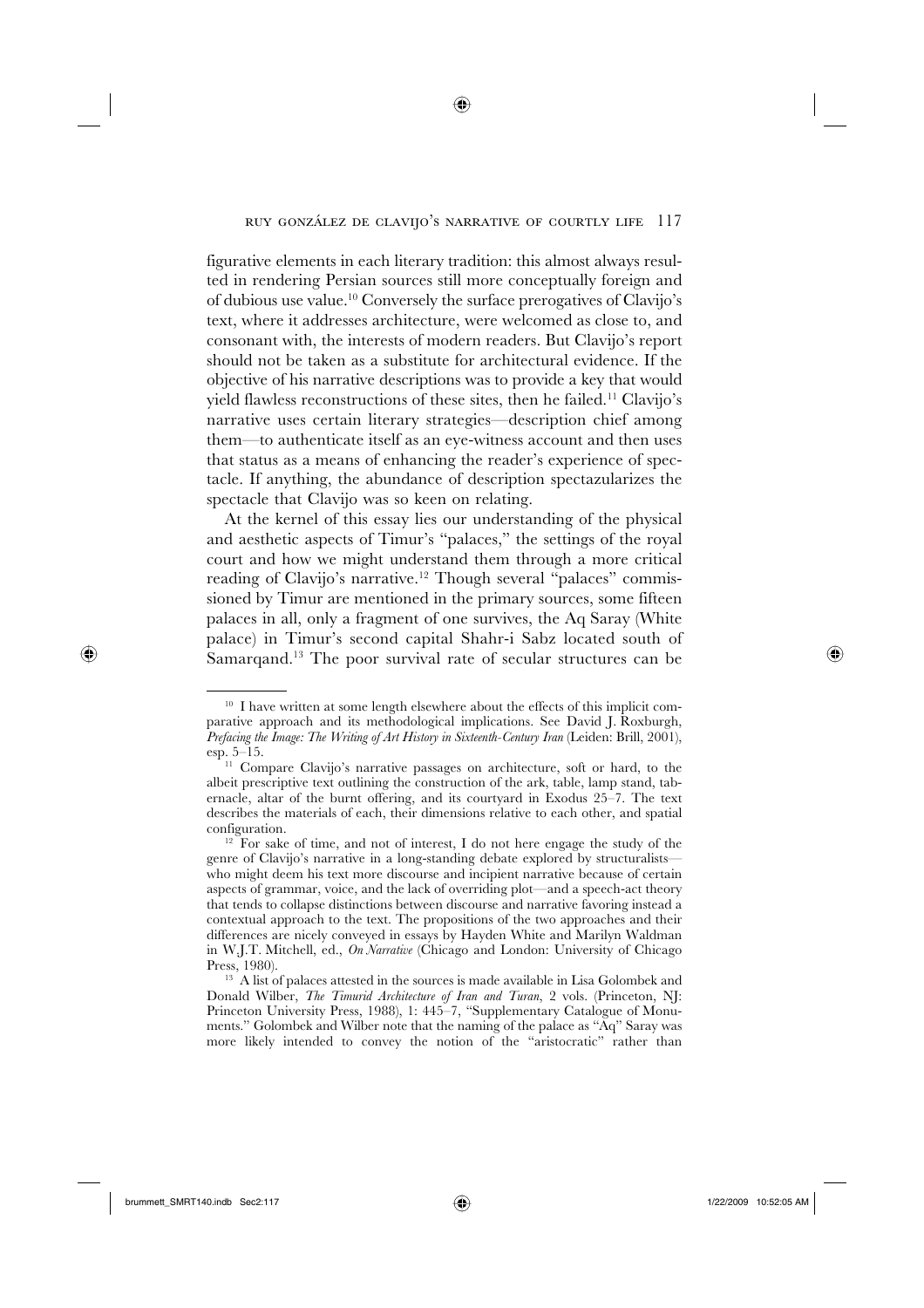◈

explained in part by the rupture in patronage brought about by the original founder's death. Most Islamic palaces did not attract continued patronage and occupation, some notable examples notwithstanding (the Topkapi Saray in Istanbul and the Alhambra in Granada). Another reason offered for the low survival rate of residential structures, Timur's palaces among them, is that they were "built of impermanent materials, such as wood, mud-brick, or mudplaster..."14 Several writers, including Clavijo, sketch Timur as an impatient patron, eager to see buildings take shape in short timeframes and easily dissatisfied by buildings that were taking too long or that were insufficiently monumental. Here, the line of thinking would be that Timur's ambition to build and the scope of construction of his projects was so great, that architects and builders abandoned permanence for his "palaces." What becomes evident from the study of Timur's palaces—and several publications have already hinted at this—is that their architecture need not be identified with the physical attributes of longevity or monumentality. Timur's palaces were set in extramural orchards and gardens around Samarqand. In Samarqand only one palace, the Gök Saray (Sky palace) located in the citadel to the west of the city, was intramural.<sup>15</sup> (And hence comparable to the intramural Aq Saray in Shahr-i Sabz).

Also at stake in the nature of Timur's palaces and their settings is the range of impulses that drove them. Most scholars who have studied this material would agree that Timur's palaces brought together features and practices of settled Perso-Islamicate court culture and Turco-Mongol practices of pastoral nomadism.16 However, the precise balance between the two sets of traditions and the motivati-

⊕

referencing a building that was "white" (ibid., 1: 271). An underutilized source composed by Jean of Sultaniyya actually mentions "eighteen very large palaces full of treasures" belonging to Timur in Samarqand. See Jean of Sultaniyya, "Mémoire sur Tamerlan et sa cour par un Dominicain, en 1403," ed., H. Moranvillé, *Bibliothèque de l'École des Chartes* 55 (Paris, 1894), 433–64, 451.

<sup>14</sup> Golombek and Wilber, *Timurid Architecture of Iran and Turan*, 1: xxiii.

<sup>&</sup>lt;sup>15</sup> As to its function, Monica Gronke, "The Persian Court Between Palace and Tent: From Timur to #Abbas I," in *Timurid Art and Culture: Iran and Central Asia in the Fifteenth Century*, eds., Lisa Golombek and Maria Subtelny (Leiden: Brill, 1992), 19–22, notes it was mostly a treasury and prison and not a residence (19).

<sup>&</sup>lt;sup>16</sup> The closest parallels to the Timurid dynasty's tentage are found in the 1200s and 1330s under the Mongols. For a general introduction to tentage under the Mongols, see Thomas T. Allsen, *Commodity and Exchange in the Mongol Empire: A Cultural History of Islamic Textiles* (Cambridge: Cambridge University Press, 1997), esp. 13–5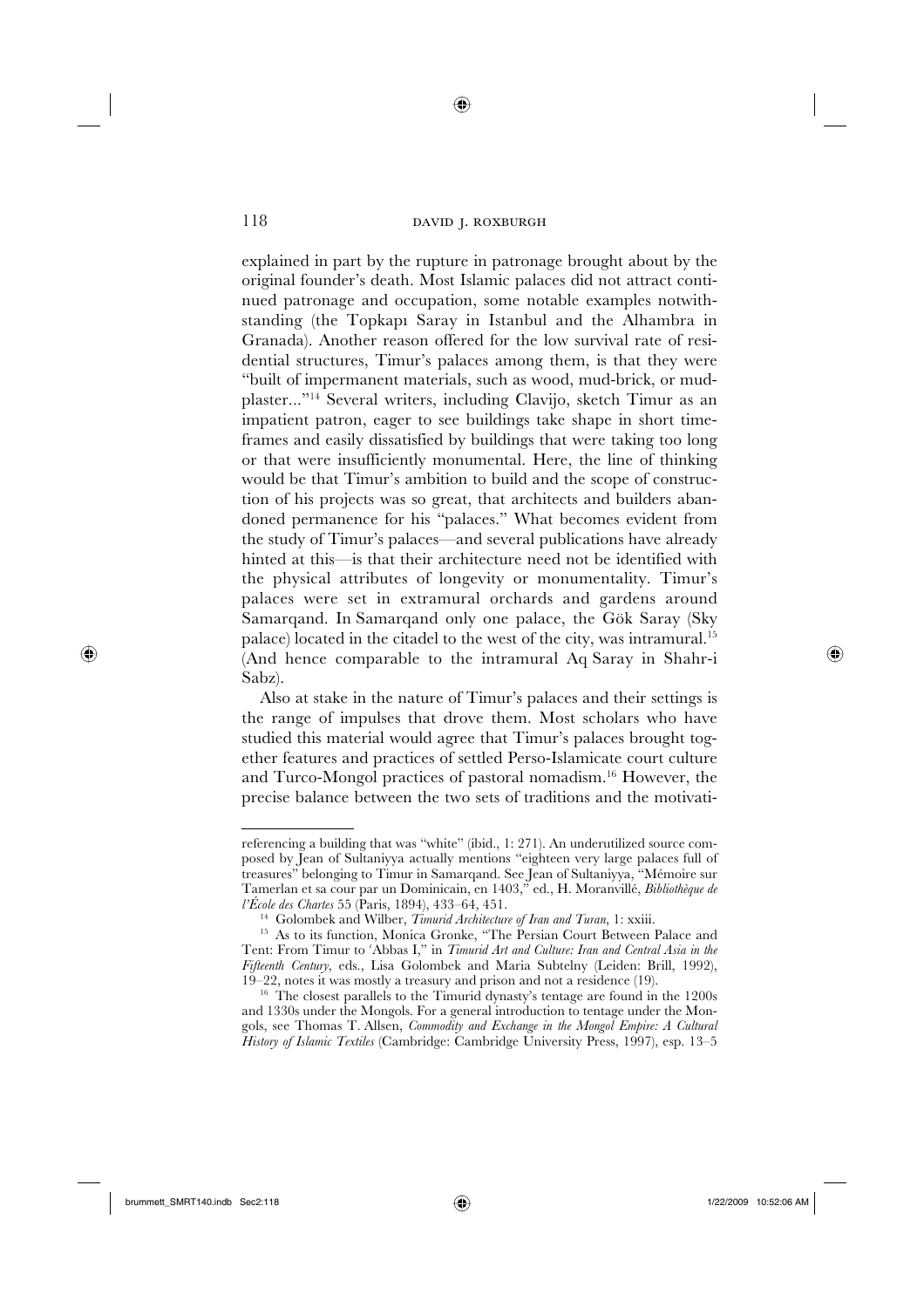ons that prompted such fusions, or juxtapositions between them, has yielded differing interpretations. We will return to those broad historical interpretations in the conclusion as well as to the reception of Clavijo's text, the gaps in its critical analysis, and its nature as a narrative.

### *Ruy González de Clavijo and the 1403–1406 Embassy*

Scarcely anything is known about Ruy González de Clavijo's biography. He was born in Madrid and he was already a chamberlain (*camarero*) of King Henry III of Castile (r. 1390–1406) when he was selected to lead the embassy to Timur's court. After his return to Spain in March 1406, Clavijo resumed his role as chamberlain to Henry III until the latter's death on 25 December the same year. He served Juan II (r. 1406–1454) in the same capacity. Clavijo died on 2 April 1412 and was buried in a chapel he commissioned in 1406 at the monastery of San Francisco of Madrid.

King Henry III's embassy was the second he had sent to Timur. The first embassy left Spain at Easter in 1402, led by Payo Gómez de Sotomayor and Hernán Sánchez de Palazuelos. The ambassadors met Timur in Ankara following his victory over the Ottoman ruler Bayezid I (r. 1389–1402) and returned to Henry III, accompanied by one Muhammad al-Kashi, bearing a letter and gifts (which included two Christian women liberated from Bayezid's harem).<sup>17</sup> This was one of Timur's several contacts with European emissaries. Others Timur initiated himself—with the objective of finding alliances against the Ottomans—including exchanges with Charles VI of France, Henry IV of England, the Genoese, and the Venetians.<sup>18</sup>

⊕

and 74–5. Also see Peter A. Andrews, *Felt Tents and Pavilions: The Nomadic Tradition and Its Interaction with Princely Tentage*, 2 vols. (London: Melisende, 1999).

<sup>17</sup> Clavijo, *Embajada a Tamorlán*, 78–9, identifies these figures by name in his introductory pages to the narrative. Translations of the letter to King Henry III and other correspondence sent by Timur to European rulers are published in Lucien Kehren, trans. and commentary, *La route de Samarkand au temps de Tamerlan. Relation du voyage de l'ambassade de Castille à la cour de Timour Beg par Ruy Gonzalez de Clavijo 1403–1406* (Paris: Imprimerie Nationale, 1990), 293–9.

<sup>&</sup>lt;sup>18</sup> For others, see J. Delaville Le Roulx, "Rapports de Tamerlan avec les chrétiens," in *La France en Orient au XVIe siècle*, ed., J. Delaville Le Roulx, 2 vols. (Paris: E. Thorin, 1885–6), 1: 389–96; and Marie Mathilde Alexandrescu-Dersca, *La campagne de Timur en Anatolie* (Bucharest: Imperimeria Nationala, 1942), 19–29.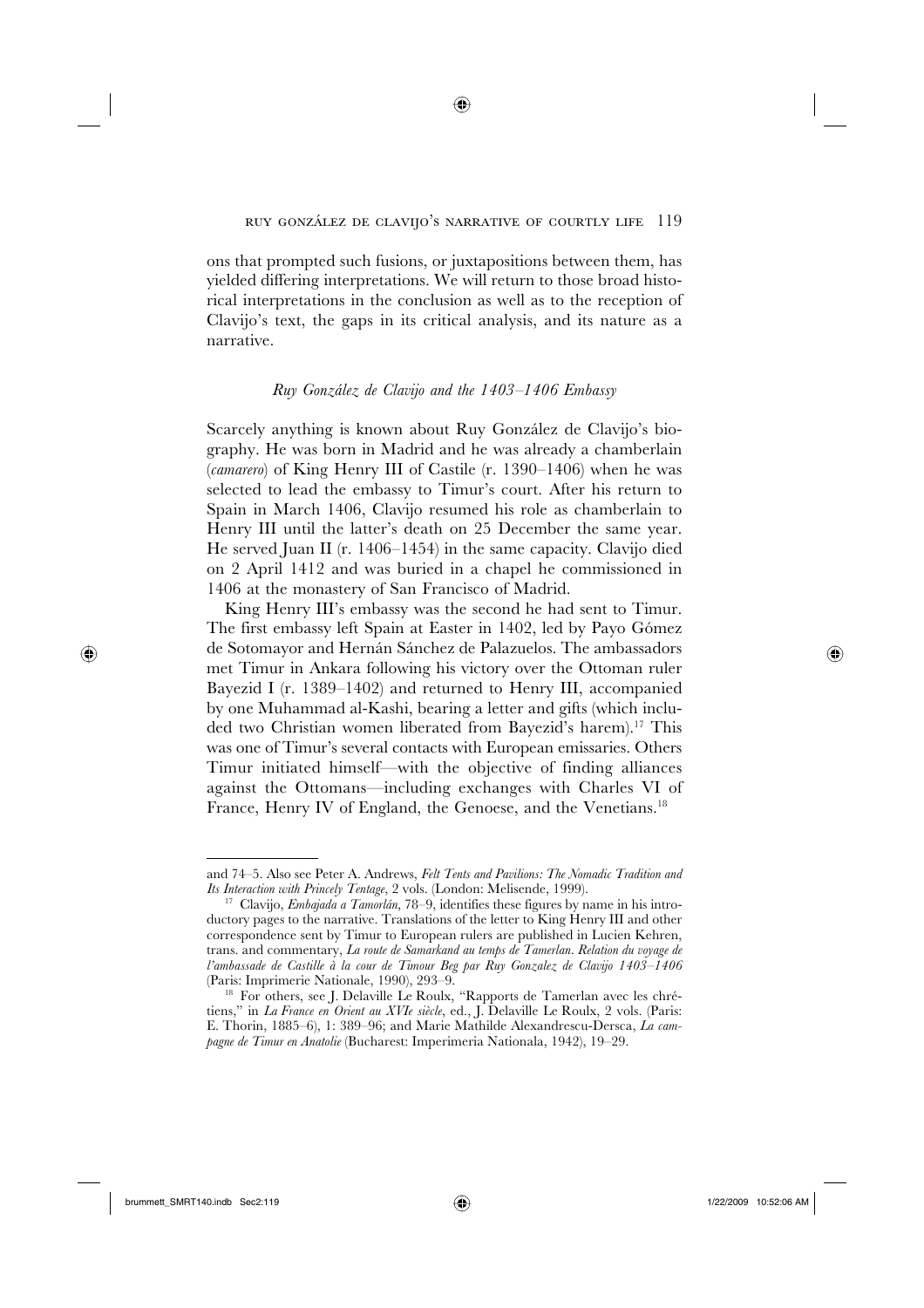◈

The second embassy sent by Henry III left the port of Santa María near Cadiz on 21 May 1403 with the intention of meeting Timur in Georgia. Clavijo was accompanied by the Dominican friar Alfonso Páez de Santa María, Gómez de Salazar of the Royal Guard (who died en route in Nishapur, 26 July 1404), Alfonso Fernández de Mesa, and others. The embassy probably numbered upwards of fifteen persons.19 By 24 October 1403, the embassy had reached Constantinople where the envoys enjoyed the hospitality of the Byzantine Emperor Manuel II Palaiologus (r. 1391–1425). After six months, Clavijo and his companions left Constantinople on 20 March 1404 and arrived in Trebizond on 11 April. Because Timur had decamped from Georgia, the embassy now had to travel further than initially planned. Joined by Timur's officials, the embassy followed an overland route passing through Zigana, Torul, Erzincan, Erzurum, Surmari, Ararat, Maku, Khoy (where they were joined by an embassy from the Sultan of Egypt, al-Malik al-Nasir Faraj (r. 1399–1405), Tabriz, Miyana, Zanjan, Sultaniyya, Tehran, Simnan, Firuzkuh, Damghan, Jajarm, Nishapur, Andkhoy, Balkh, Tirmidh and Kish (Shahr-i Sabz) before reaching Samarqand on 4 September 1404.20 The embassy stayed in Samarqand until their dispatch by Timur on 21 November, only six days before Timur embarked on his military campaign against Ming China.<sup>21</sup>

In its structure, Clavijo's narrative resembles a fleshed out daily journal as he and his company traveled toward Samarqand, the final destination. The entries follow a linear chronological order and in most cases are enumerated day by day.22 A broad variety of topics

⊕

<sup>19</sup> For more details about the embassy, see Clavijo, *Embajada a Tamórlan*, 29–32. Only two ambassadors are mentioned by name in Clavijo's text, Friar Alfonso Páez de Santa María and Gómez de Salazar.

<sup>&</sup>lt;sup>20</sup> A slightly different route was taken on the return. For maps of both journeys, see Kehren, *La route de Samarkand*, 325–33. The Mamluk envoy is named in Yazdi, *£afarn§ma,* 2: 425, as Mengli Buqa.

<sup>&</sup>lt;sup>21</sup> Though Clavijo claims that they were sent away without seeing Timur, Yazdi, *£afarn§ma*, 2: 449, suggests that Timur met with the European envoys, which he includes among other ambassadors remaining in Samarqand from the steppes of Dasht<sup>[-</sup>i Qipchaq] and Jata and other regions, before they left (*va sãir-i īlchīyan az* bilād-i āfranj va dasht va jata va dīgar āṭrāf āmada būdand hama rā navāzash farmūda sar āfrāz *va khwashdil b§z gard§nÊd*).

<sup>&</sup>lt;sup>22</sup> López Estrada's edition of Clavijo's narrative was consulted for this essay. López Estrada based his study on the first published edition of the text by Gonzalo Argote de Molina, *Historia del Gran Tamorlán e Itinerario y Enarración del viage, y relación de la Embaxada que Ruy Gonçález de Clavijo le hizo…* (Seville: Encasa de Andrea Prescioni, 1582), and two manuscripts in the Biblioteca Nacional, Madrid. For fur-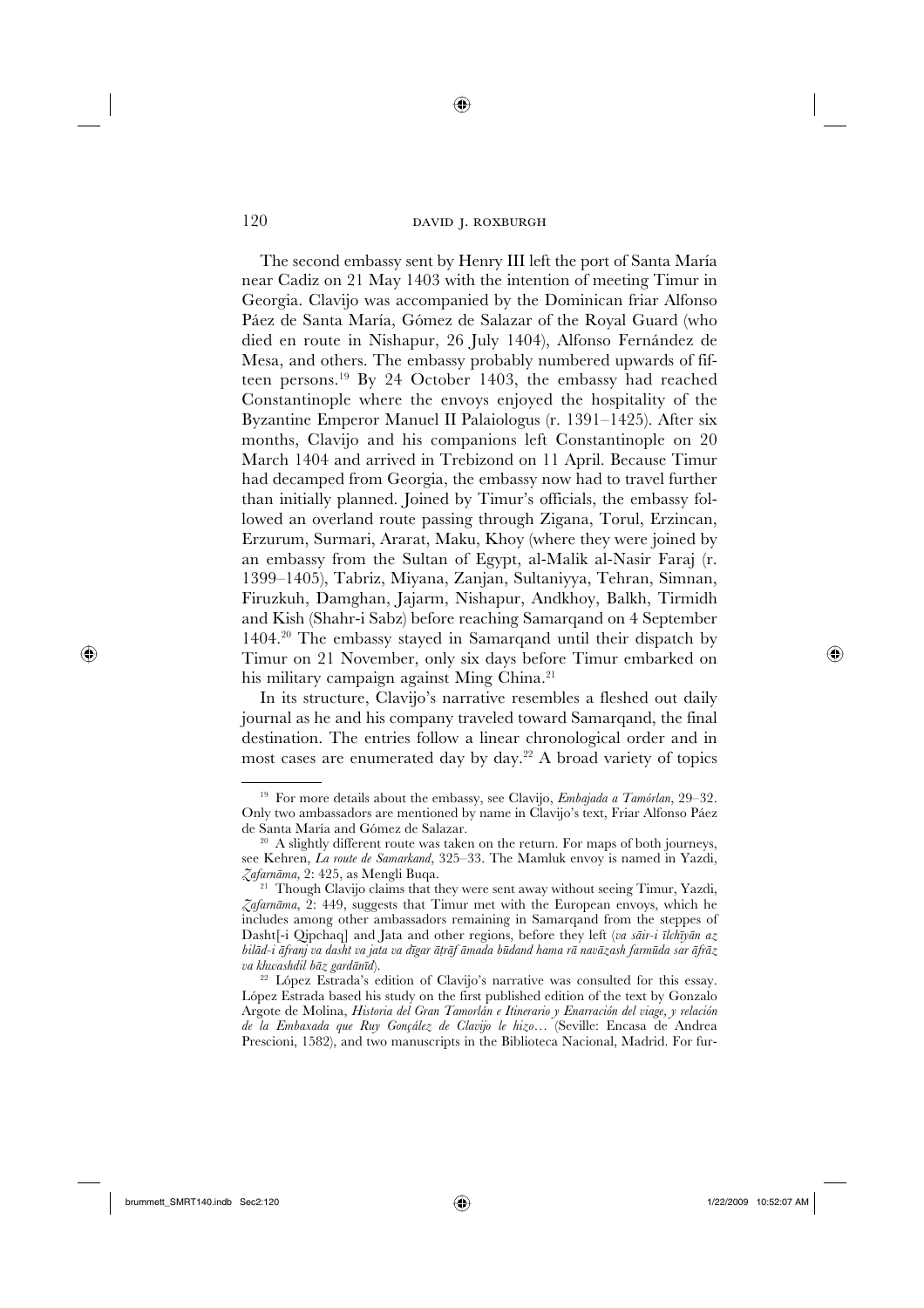are covered, invariably treating aspects of the military and government, trade, farming, local customs, languages and their vernaculars. Occasionally the descriptive narrative is suspended for a discursus of a historical order, for example, when Clavijo presents a potted history of Timur's rise to power and rule.<sup>23</sup> In all these respects, Clavijo's narrative is entirely conventional. Super abundant description finds little or no subjective interpretation by which Clavijo might have sorted through and established the significance or meaning of what he witnessed: the act of witnessing is given primacy and his narrative's copious description is hence offered up to a reader as a vehicle for imaginary transport.<sup>24</sup>

The overriding impulse to describe one thing after the other setting the scene of a physical environment before detailing what took place there, or doing both at the same time as successive vignettes of settings and actions—often leads to breakdowns in the narrative. Connections, especially spatial interrelations and coordinates, are often unclear. These breaks have the effect of supporting the claims of the text as an eye-witness account: it is as if the text were written in real time and not subjected to a complete editing. Every inconsistency and lacuna was not resolved after the fact to manufacture a seamless text. It is in these additional aspects that Clavijo's narrative develops by literary means an authenticity for its audience. Shifts of voice have the same effect—while some passages are written in the first person voice, the majority are presented in the voice of the first person plural, "We ambassadors," or "We, the said ambassadors."25 This shifting subjective mode locates the acquisition of knowledge in vision and authorizes most of what is seen through

⊕

ther details about López Estrada's edition, see Clavijo, *Embajada a Tamorlán*, 71–4. An edition of the narrative was published in 1782 by Antonio de Sancha. The English translations by Clements R. Markham, *Life and Acts of the Great Tamerlane: Narrative of the Castilian Embassy of Roy Gonsales de Clavijo, 1403–1406* (London: Hakluyt Society, 1859), and Guy Le Strange, *Embassy to Tamerlane, 1403–1406* (London: Routledge, 1928), use the Spanish editions of Sancha and Molina, respectively.

<sup>23</sup> For the last, see Clavijo, *Embajada a Tamorlán*, 249–53.

<sup>&</sup>lt;sup>24</sup> The primary reader was no doubt envisaged as King Henry III, but Clavijo, *Embajada a Tamorlán*, 79, indicates a wider audience when he states in the prologue that the book would record things that might otherwise be forgotten or lost (*por que no cayan en olvido e mejor e más verdaderamente se puedan contra e saber*).

<sup>25</sup> The process of composing the *Embajada a Tamorlán* is a topic that exceeds the scope of this paper. López Estrada has broached the topic, Clavijo, *Embajada a Tamorlán*, 40–6, though much more could be done. López Estrada also treated the issue of voice in Clavijo's narrative, 38–40.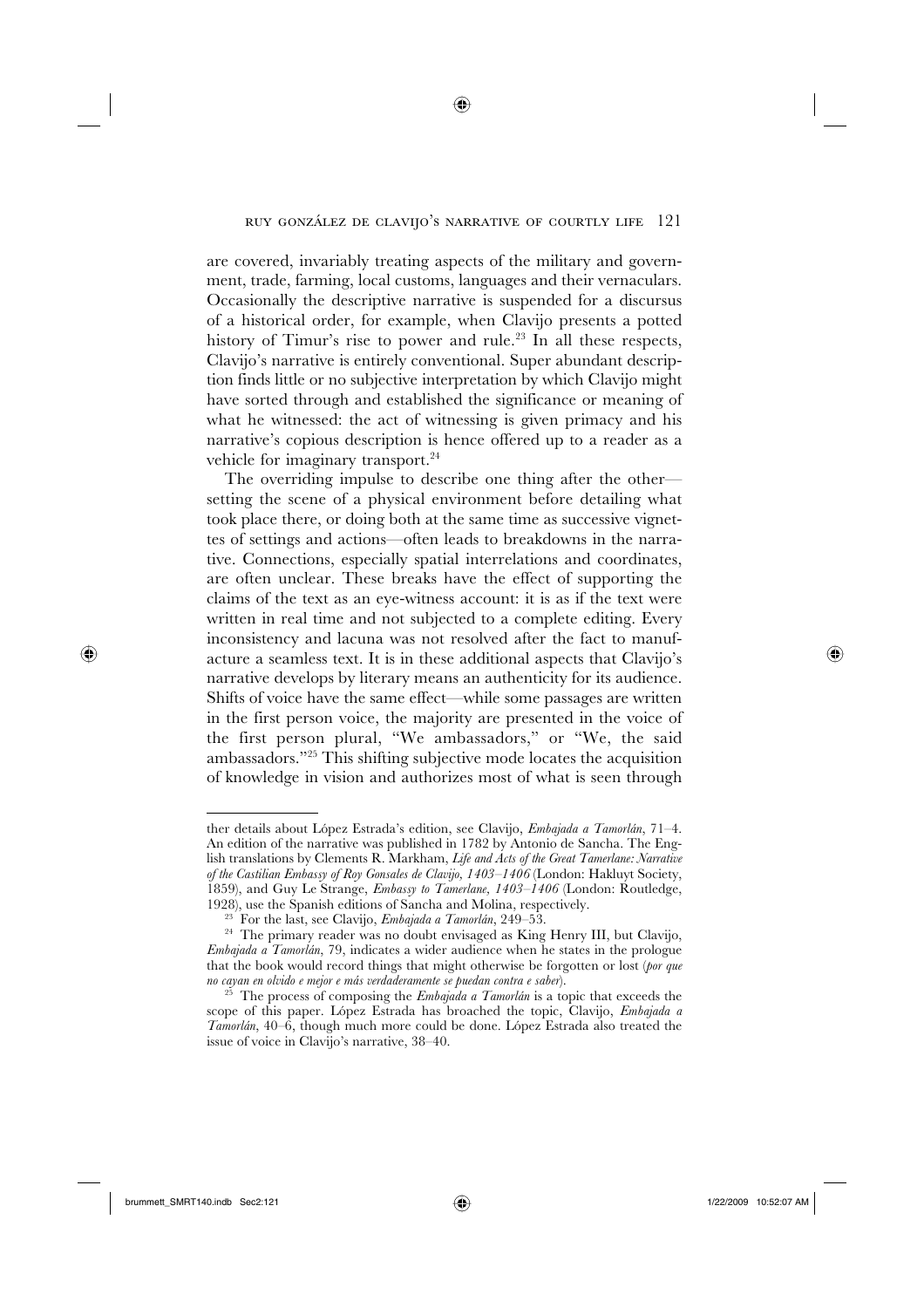◈

the collective body of the embassy. From the moment the embassy arrived at Kish until it departed Samarqand, the primary content of the narrative from day to day is the life of the court to the virtual exclusion of all else. In this recounting, spectacle plays a central role whether it concerns processions of royal ladies, mounds of cooked meat, performing elephants, fabric architecture, or a portable mosque.

### *Architecture: Kish*

The embassy arrived in "Quix" (Kish, also called Shahr-i Sabz) on 28 August 1404. After a general description of the city and its monuments, Clavijo notes that on the morning of 29 August, he and his company were taken to see "some great palaces" (*unos grandes palacios*), which they were told had been under construction for twenty years. What Clavijo designates with the word "palaces" had a wide entrance and high portal and near the entry on its left and right sides there were brick arches decorated with blue tiles. Beneath these arches "were something like small chambers which had no doors."26 At some distance forward (from the chambers) there was another door and beyond it a great courtyard.27 The courtyard was paved with white flagstones, enclosed on all sides by richly decorated doorways, had a large water tank at its center, and measured some 300 *pasos* (paces or feet) in width.<sup>28</sup> From this courtyard, which had a large and high portal, again worked in "beautifully made gold and blue and tiles," one entered into "a great body of houses" (*un grand cuerpo de casas*).29 Clavijo remarks that the figures of a lion and sun

⊕

<sup>26</sup> *E so estos arcos estavan unas como cámaras pequeñas, sin puertas*. Clavijo, *Embajada a Tamorlán*, 247.

<sup>27</sup> *E luego, delante d'esta, estava otra puerta; e adelante d'ella, estava un grand corral*. Clavijo, *Embajada a Tamorlán*, 247.

<sup>28 ...</sup>*enlosada de losas blancas, e cercado todo alderredor de portales de obra muy rica. E en medio d'este corral estava una muy grand alberca de agua. E este corral era bien trezientos pasos en ancho*. Clavijo, *Embajada a Tamorlán*, 247. *Paso* can be understood as "pace" but it was probably closer to a foot in measurement (this estimate is based on the current width of the Aq Saray portal, which is closer to 300 feet than 300 paces). Problems of interpretation of the *paso* in Clavijo are mentioned by O'Kane, "From Tents to Pavilions," n. 41.

<sup>29</sup> *E d'este corral se entrava a un grand cuerpo de casas, el cual avía una portada muy grande e muy alta, labrada de oro e de azul e de azulejos, fechos a una obra bien fermosa*. Clavijo, *Embajada a Tamorlán*, 247.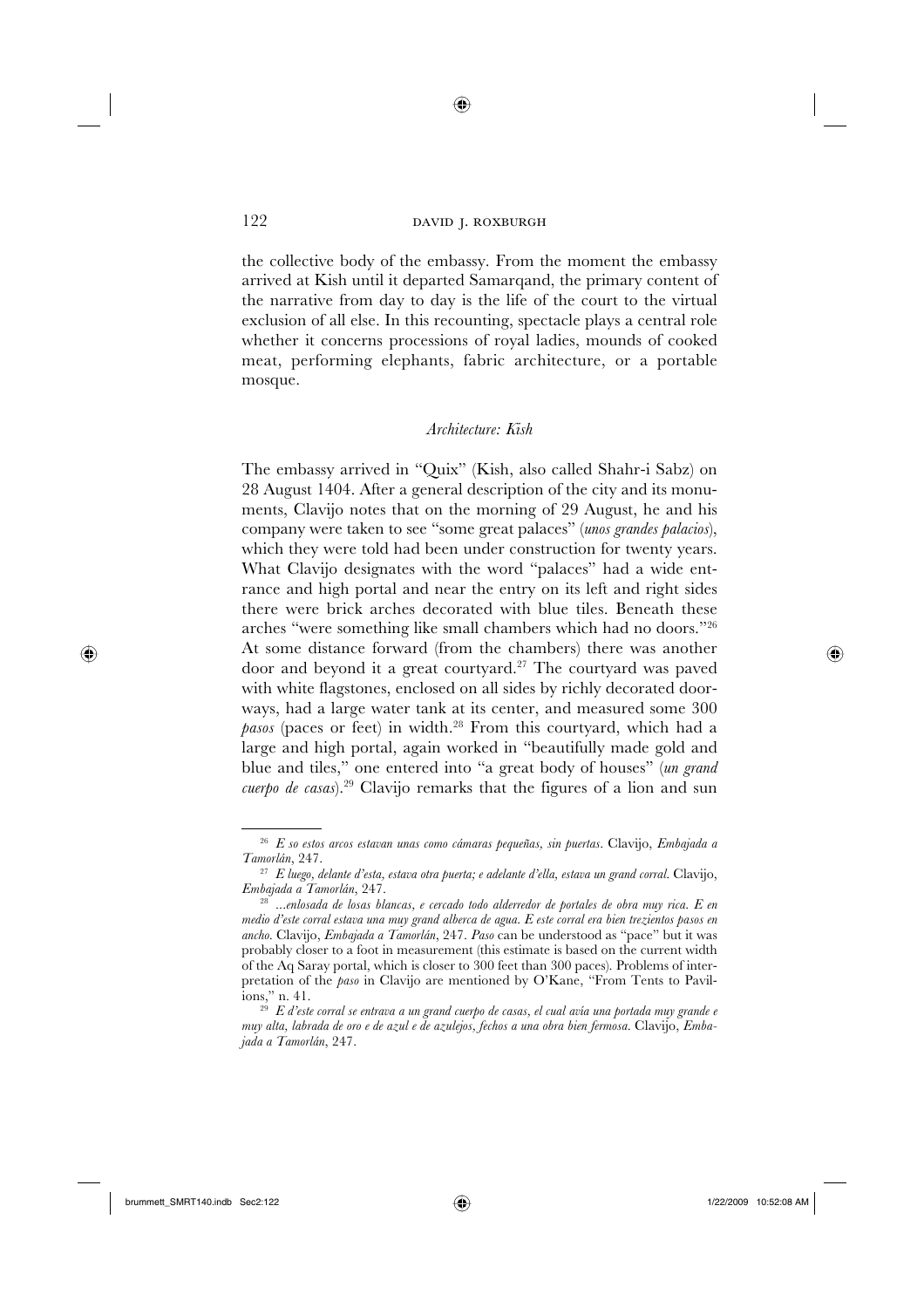decorated this portal and notes that this device was the arms of the former ruler of Samarqand. On the basis of this observation, Clavijo further asserts that this palace had been started before Timur's rule. This is one of the rare overt interpretations in the narrative where Clavijo makes a judgment of historical fact and presents an opinion on the matter.

The next section of the narrative describes the interior space of the "body of houses" reached by the portal on the courtyard. The ground floor is identified as a reception hall square in shape (*un recevimiento que era fecho en cuadra*) that also provided access to the upper floor (*unos sobrados*). The function of the chambers on the second floor, a series of "many rooms and apartments" (*tantas cámaras e apartamientos*), was identified as accommodation for Timur and his wives.<sup>30</sup> Again much information is provided about the decoration of these interior spaces. Moving on from there, the group of Spaniards reached a "square" (*cuadra*) that "his Highness has set apart for occupying and eating with his wives."31 Beyond this square [building] lay a great "orchard" (*huerta*) planted with shade trees and many species of fruit-bearing trees and equipped with water tanks. Clavijo concludes by noting that the orchard provided enough space for many people to occupy it in the summer. This last observation is presumably a deduction of what kind of accommodations and spaces were suitable for seasonal use and, moreover, infers the temporary presence of tents in this capacious orchard during those months.

Structured through a physical itinerary of movement through space, Clavijo's narrative description is pieced together from successive snapshots of architectural elements—frequently elaborated by mention of their decoration, materials, or dimension—and whose relative spatial coordinates are sometimes given. But these coordinates do not add up to an evocation of a coherent architectural space, and physical linkages between elements are often inferred rather than nailed down, as in the relationship between the portal on the court and the "great corpus of houses" described after it.<sup>32</sup>

brummett\_SMRT140.indb Sec2:123 **a 1**/22/2009 10:52:08 AM **1/22/2009** 10:52:08 AM

⊕

<sup>30</sup> Clavijo, *Embajada a Tamorlán*, 248.

<sup>31 …</sup>*qu'el Señor avía apartada para estar e para comer con sus mugeres*. Clavijo, *Embajada a Tamorlán*, 248.

<sup>32</sup> Fully aware of the subjective and problematic nature of Guy Le Strange's English translation of Clavijo's narrative, Golombek and Wilber presented a new translation by Terry Allen of the passage relating to these "palaces" in Kish. See Golombek and Wilber, *Timurid Architecture of Iran and Turan*, 1: 273–4. It is quite clear from read-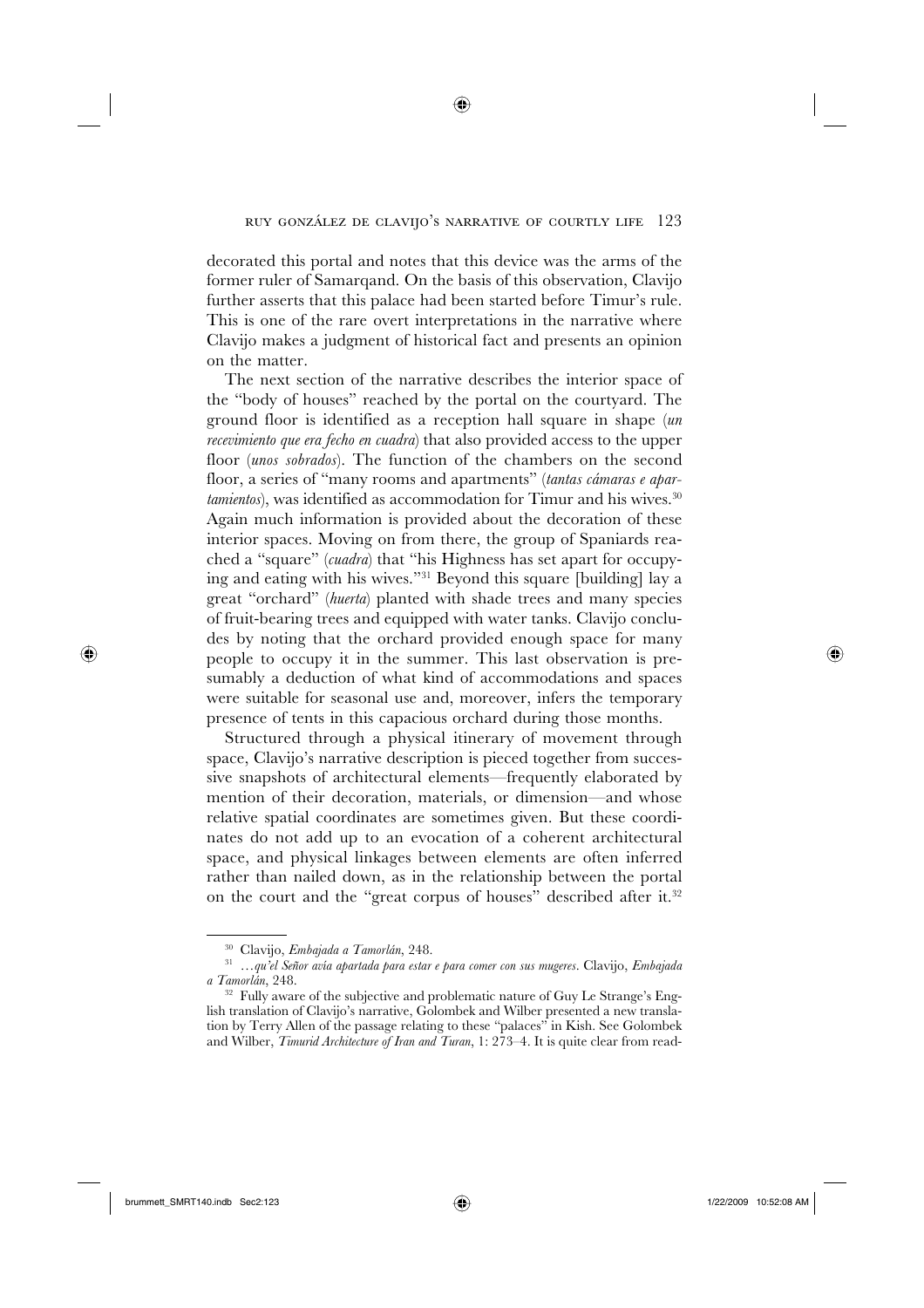◈

Clavijo's description of these unnamed "palaces" has been identified with the palace of Aq Saray (White palace), built at the northern edge of the walled city of Shahr-i Sabz, its portal oriented toward the Zarafshan Mountains and Samarqand beyond them. But the only extant element of the palace, for which construction began in 1379, is the portal (Figs. 3.1 and 3.2). That is certainly monumental in size and revetted on all sides by polychrome, glazed tile work of various techniques. Nothing, however, is known of the arrangement of this structure in the area behind its main portal.

Of all the contexts of Timurid court life and ceremony, this is only one of five that Clavijo actually names with the word "palace" (*palacio*). As we will see, every subsequent site that he visited in the vicinity of Samarqand was designated by the paired terms "orchard and house" (*huerta e casa*).33 The earliest Spanish dictionary, completed in 1611 by Sebastián de Covarrubias Orozco (1539–1613), makes a clear distinction between these nouns. *Palacio* is defined as the home of the emperor or king from the Latin *palatium* and a law from the *Siete Partidas* of King Alfonso X's time (r. 1251–1265) is adduced to clarify further the function of the palace: "Palace is whichever place is said to be where the king gathers to speak with men. This is in three ways: to adjudicate disputes; for eating; and to speak wisely." Covarrubias Orozco defines the noun *casa* as: "A rustic, humble, poor habitation without foundation or firmness that is easily disassembled and thus some wish to use the word *casa* because whatever wind threatens to ruin it." That this is an older Spanish meaning is clarified by the passage following it: "Now [i.e. in 1611] in the Spanish language *casa* is taken to mean a habitation or dwelling place made with great firmness and sumptuousness. And the houses of rich men are called [this] in the plural, thus the houses of Sir so and so, or the houses of the duke, or the count, etc."34

From these definitions—and assuming that they are valid for Clavijo's time—it is possible to speculate that the principal features

⊕

ing Le Strange that he made deductions from Clavijo's text that he then inserted into the translation but without indicating so. The obvious purpose was to render a seamless translation intelligible to a general reader by limiting the incoherence brought about by the frequent narrative breakdown in the original Clavijo manuscript.

<sup>33</sup> *Huerta* is translated throughout this essay as 'orchard' but these spaces were clearly also 'gardens' being planted with flowers and herbaceous plants.

<sup>34</sup> Sebastián de Covarrubias Orozco, *Tesoro de la lengua castellana o española* (Barcelona: Editorial Alta Fulla, 1998).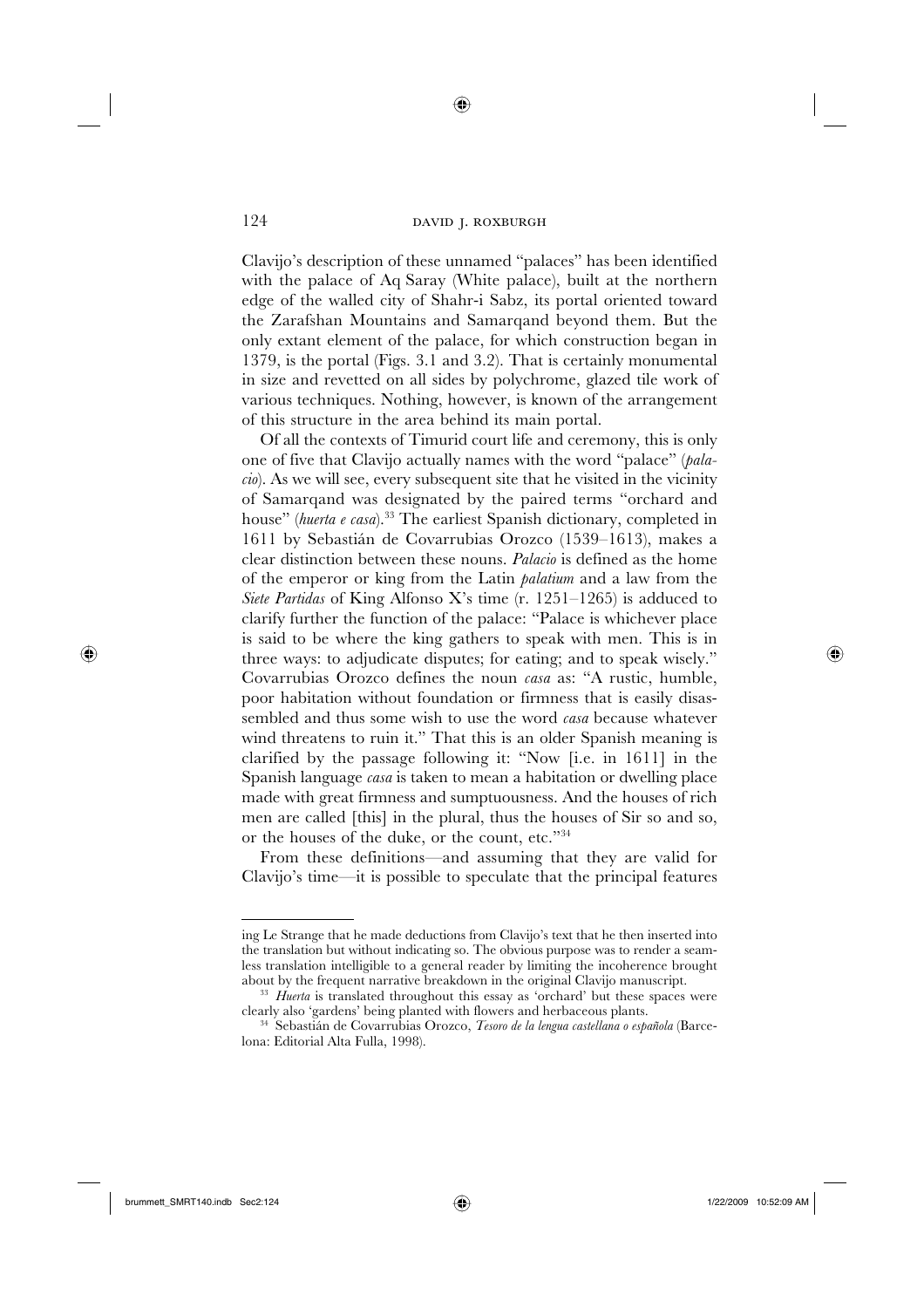

ruy gonzález de clavijo's narrative of courtly life 125

 $\bigoplus$ 

Fig. 3.1. Entrance portal of the Aq Saray, Shahr-i Sabz, Uzbekistan, c. 1379–96, view 1. Photo: David J. Roxburgh.

 $\bigoplus$ 

 $\bigoplus$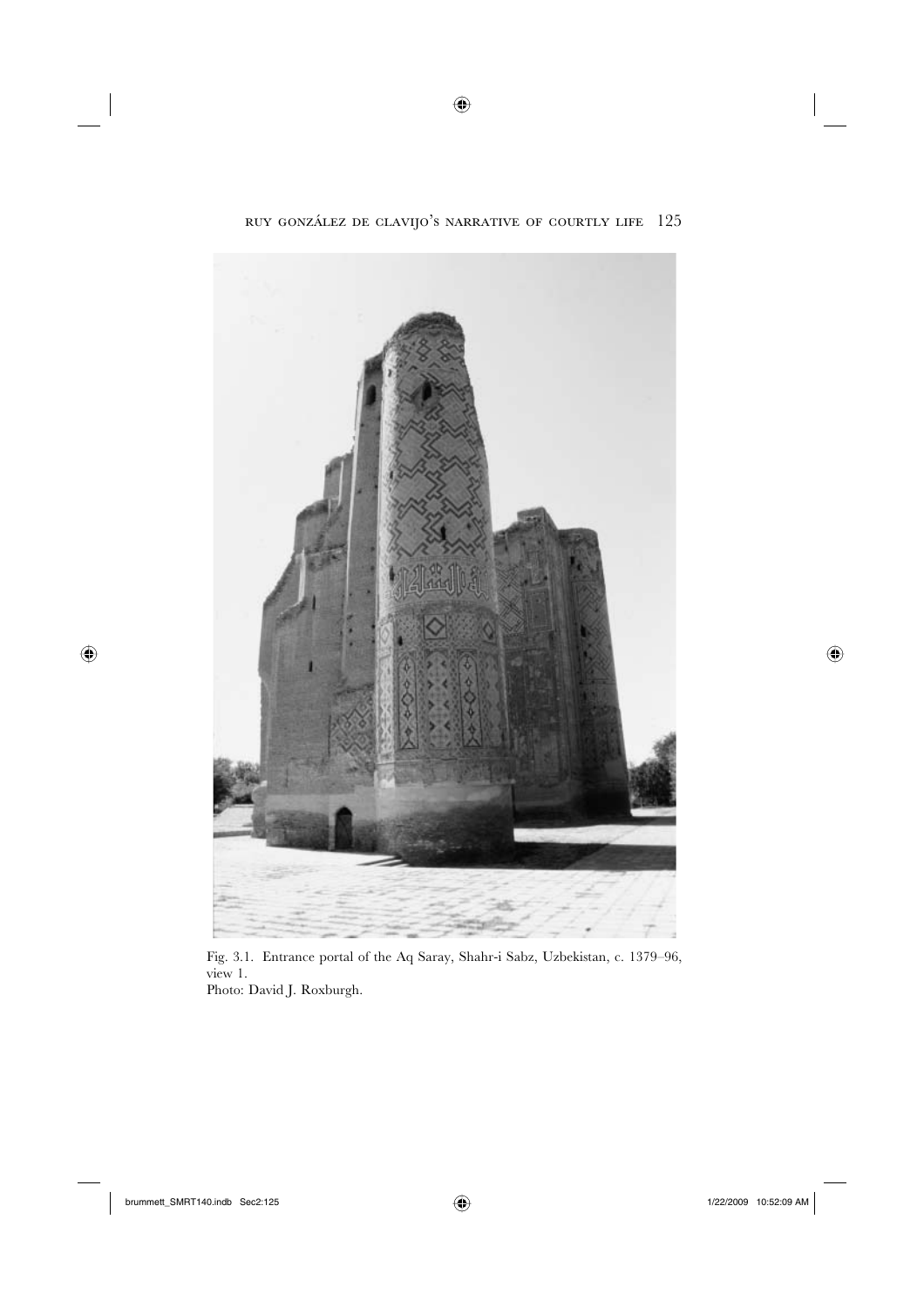

 $\bigoplus$ 

Fig. 3.2. Entrance portal of the Aq Saray, Shahr-i Sabz, Uzbekistan, c. 1379–96, view 2. Photo: David J. Roxburgh.

 $\bigoplus$ 

 $\bigoplus$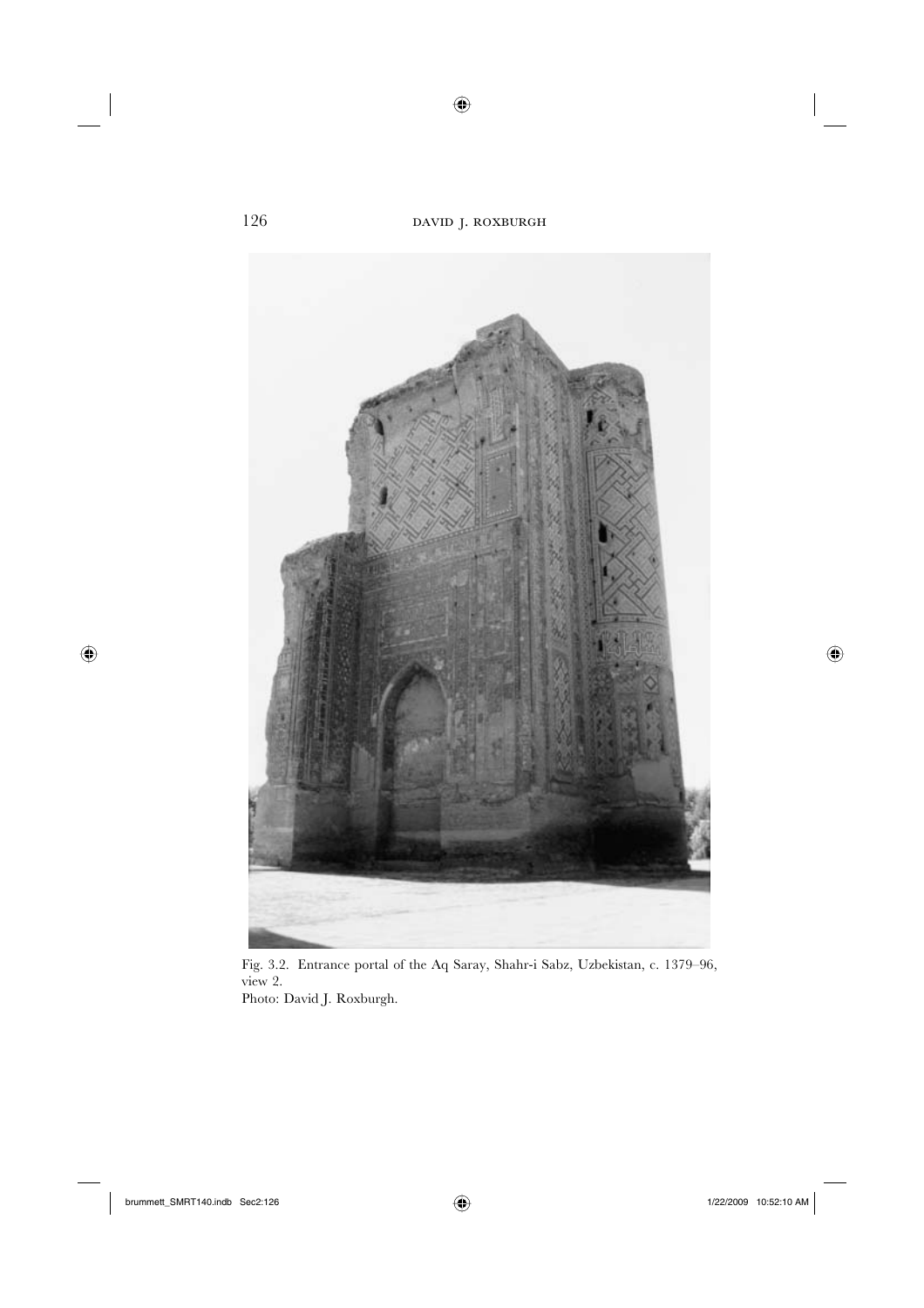identifying the Aq Saray as a "palace" were its reception hall and its monumental form. Clavijo's use of the phrase "*unos grandes palacios*" though possibly signifying "palace" in the plural, could equally refer to a single palace ensemble which belonged to a very eminent patron, a profile applicable to Timur. It is equally possible that the "grand corpus of houses," which he later designates as "palaces," were not contiguous to the arcaded courtyard, but set beyond it as an independent two-storied structure adjacent to the orchard.35 His choice of the term "house" (*casa*) seems to mark a place that could be occupied, but that was of smaller size and less permanent. The gaps in Clavijo's narrative allow several possible reconstructions for the Aq Saray, a "building" that may well have amounted to a massive and permanent architectural frame set beyond the portal. A portion of the Aq Saray's inner space was planted with an orchard, possibly set with freestanding buildings, but certainly a site that could be prepared for short-term occupation and use by the erection of tented structures and other soft architectural forms.

Whatever the case, when Clavijo and his companions visited the Aq Saray they saw something incomplete. Timur was not in residence and the interior spaces of his palace had not been outfitted with the sumptuous array of textiles that played such an all important role at the Timurid court.<sup>36</sup> This fundamental aspect of the Timurid court setting would become as clear to Clavijo and his companions later in their journey as it was to their contemporary Jean, Archbishop of Sultaniyya.37 In his tract on Timur composed in 1403 under the section listing "The things that Timur Beg likes more than any other," Jean of Sultaniyya lists: "Firstly, fine and delicate textiles, especially of the colors of fine seed and crimson; *item* [textiles] the

⊕

<sup>&</sup>lt;sup>35</sup> The problems associated with hypothetical reconstructions of this ensemble are also discussed by Golombek and Wilber, *Timurid Architecture of Iran and Turan*, 1: 274. Though they based their analysis on Allen's new translation, O'Kane, "From Tents to Pavilions," 252, later questioned their architectural reconstruction.

<sup>36</sup> For a general treatment of the role of textiles at Islamic courts and their broad relationships to architecture see the now classic article by Lisa Golombek, "The Draped Universe of Islam," in *Content and Context of Visual Arts in the Islamic World*, ed., Priscilla P. Soucek (University Park: Pennsylvania State University Press, 1988), 25–38.

<sup>&</sup>lt;sup>37</sup> Jean of Sultaniyya arrived in Paris in 1403 to inform the King of France Charles VI (r. 1386–1422), about Timur's victory over Bayezid in 1402. During his visit to Paris, Jean of Sultaniyya composed a short treatise in French on Timur. See Jean of Sultaniyya, "Mémoire sur Tamerlan," 433–64. Further details about Jean of Sultaniyya are presented in Kehren, *La route de Samarkand*, 50–2.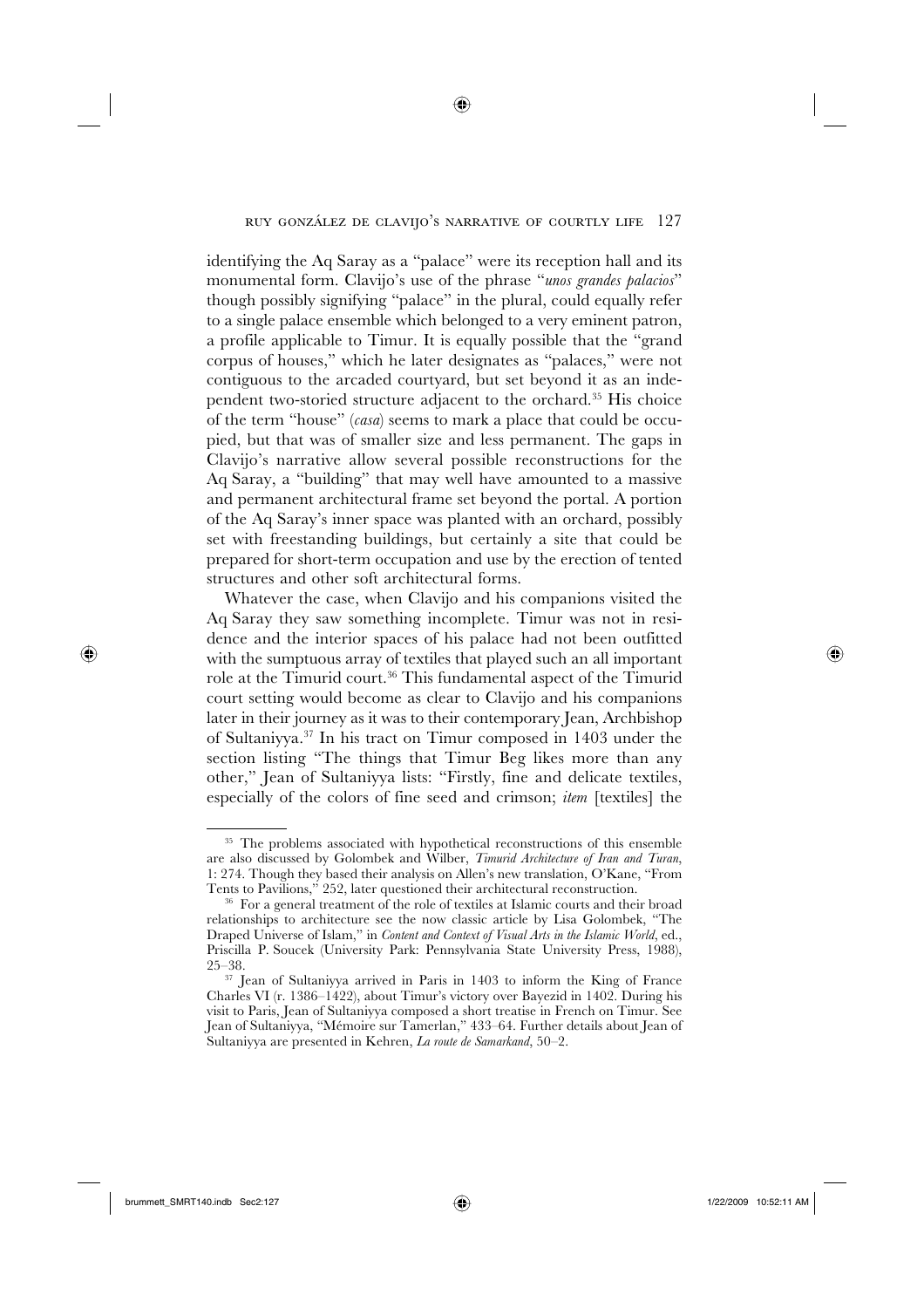◈

color of pink; *item* fine [textiles] of the colors white and green; delicate cloth as those from Rains [Rheims]; *item* branches of coral; *item* a coral tree; *item* cups of crystal and other vessels ornamented with gold and silver; …. ; *item* noble tapestries like those in France; … and of all those things he is well provided."38 Jean of Sultaniyya itemizes all those appurtenances of Timur's palaces—furniture, objects, textiles—that Clavijo would himself see in abundance in Samarqand and eventually understand as integral to the settings of Timurid courtly life.

#### *Courtly Life and Ceremony: Samarqand's "Orchards and Houses"*

When Clavijo and his company had been given permission to leave Kish, they did so on the afternoon of Friday, 29 August. The next day, Saturday 30 August, they arrived at one of Timur's grand houses which was surrounded by an orchard and built on a plain beside a river. After dinner, they left for another village named "Meser" (Misr) where the embassy spent the night. $39$  The next morning, Sunday 31 August, they received permission to approach Samarqand. In the early afternoon, the embassy was taken to an orchard which Clavijo calls Talicia but that "in their tongue" (*en su lengua*) was called "Chalbelecet" (Khalvat, lit. Privacy) garden.<sup>40</sup> The embassy would stay there until 8 September when Timur finally called on them. Clavijo describes the various fruit and shade trees planted in the "Chalbelecet" orchard, its tanks of water, and a large artificial mound of earth at its center from which one could view the orchard. This mound was surmounted by "a grand palace" (*unos grandes palacios*) with many decorated rooms. It was in the orchard, however, that a tent was set up for the ambassadors to occupy.<sup>41</sup>

⊕

<sup>38</sup> Jean of Sultaniyya, "Mémoire sur Tamerlan," 463–4. In the text '*item'* signifies 'ditto.'

<sup>39</sup> A later visitor to Samarqand, Zahir al-Din Muhammad Babur, in 1497 includes a reference to Misr (lit. 'Egypt,' but probably meaning Cairo), among other suburbs around the city of Samarqand which were named after cities that Timur had either conquered or wished to conquer (Baghdad, Cairo, Damascus, Shiraz, and Sultaniyya). See Golombek and Wilber, *Timurid Architecture of Iran and Turan*, 1: 176.

<sup>40</sup> Clavijo, *Embajada a Tamorlán*, 255. Khalvat has been identified as Gul Bagh (Rose garden), a garden mentioned in the Persian sources.

<sup>41</sup> Clavijo, *Embajada a Tamorlán*, 254–5.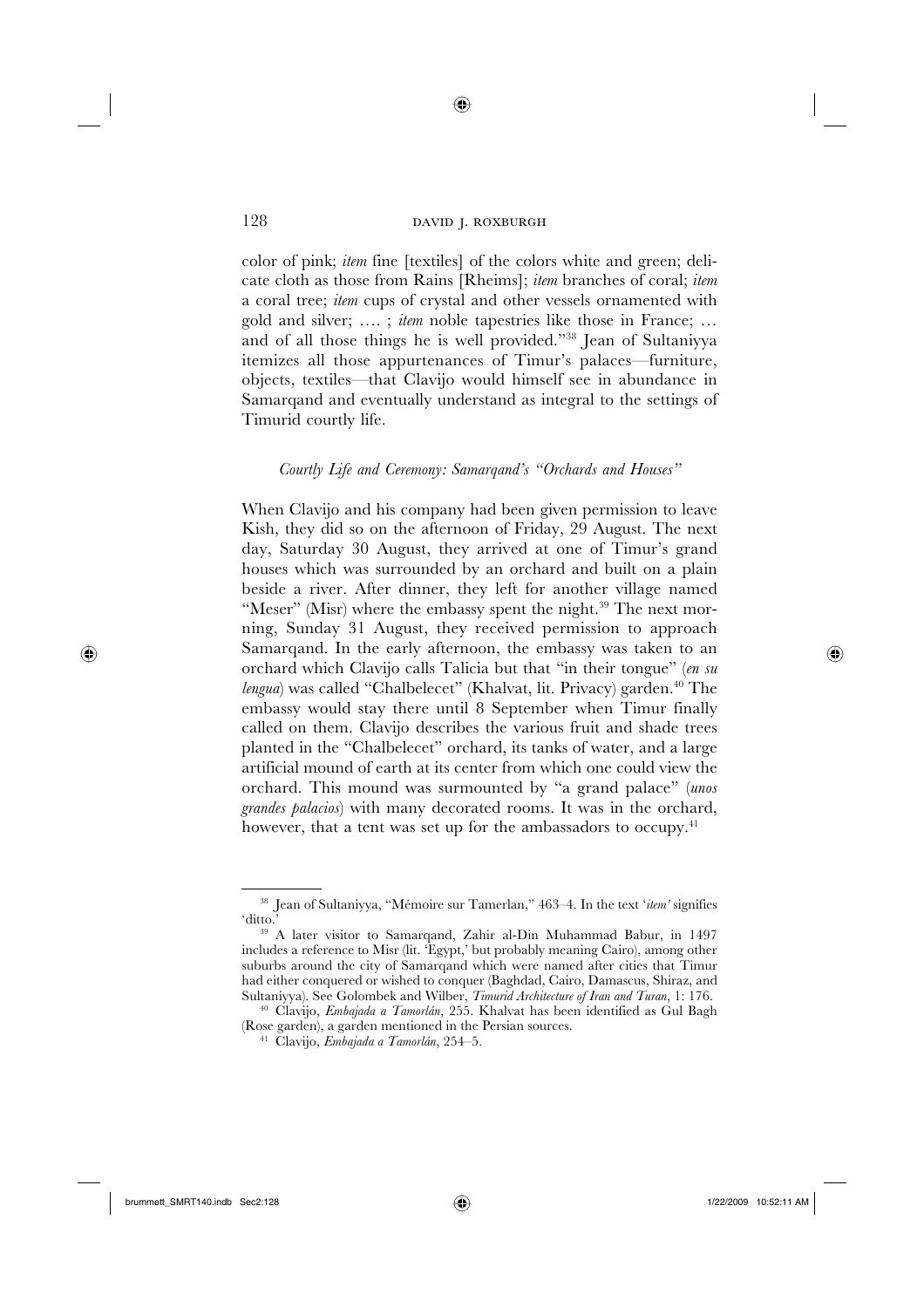#### ruy gonzález de clavijo's narrative of courtly life 129

◈

On the day the embassy left the orchard at the village of Misr, Clavijo writes: "And from there until the city there was a plain of orchards and houses and squares where they sold many things; and at nine in the morning we came to a great orchard and a house where his Highness was, which was outside the city."<sup>42</sup> When they reached the entrance to the orchard they were stopped and asked to hand over their gifts.<sup>43</sup> They were then taken into the orchard, two attendants flanking each member of the embassy with their arms placed under the Spaniards' armpits—this was a common means of controlling visitors by constraining their movement. The embassy was led forward and passed six elephants carrying "wooden castles" (*castillos de madera*, i.e. howdahs) and standards. The attendants made the elephants perform tricks. A succession of raised platforms followed on which sat Timur's nephew, identified by Clavijo as the son of "Miraxa Miraza" (Miranshah, 1367–1408). Other Timurid princes sat there as well. The princes requested the letter that Clavijo had brought from King Henry III and it was passed from them into the hands of the son of Miraxa Miraza (i.e. Khalil Sultan, 1384–1411, Timur's nephew). After these courtly protocols, the embassy was allowed to move forward and came before Timur.

"And his Majesty was in something like a portal which was before the door of the entrance to beautiful houses."44 A basin contained water that shot up into the air with red apples floating below, while beyond it Timur sat on small mattresses covered with rich textiles and cushions. The ambassadors then moved forward performing a series of three bowing and kneeling movements, arms crossed over the chest, and still held under their armpits by Timur's attendants. The Spaniards remained in a kneeling posture on the third movement. This was another prescribed ritual choreography of the

brummett\_SMRT140.indb Sec2:129 **a** and the state of the state of the state of the state of the state of the state of the state of the state of the state of the state of the state of the state of the state of the state of t

⊕

<sup>42</sup> *E de allí fasta la ciudat era un llano de huertas e casas e plaças onde vendían muchas cosas; e a ora de tercia llegaron a una grand huerta e casa onde el Señor estava, que era fuera de la ciudat*. Clavijo, *Embajada a Tamorlán*, 257.

These gifts are specifically mentioned by Yazdi, *Zafarnāma*, 2: 422. Among them were pieces of textile, "the designs and patterns of which were woven in such a way that if Mani's brush were to flow across the Artangi tablet, it would fall short in a hundred ways of depicting their likes." See Wheeler M. Thackston, trans., *A Century of Princes: Sources on Timurid Art and History* (Cambridge, Mass.: Aga Khan Program for Islamic Architecture, 1988), 90.

<sup>44</sup> *E el Señor estava en uno como portal que estava ante la puerta de la entrada de unas fermosas casas*. Clavijo, *Embajada a Tamorlán*, 259.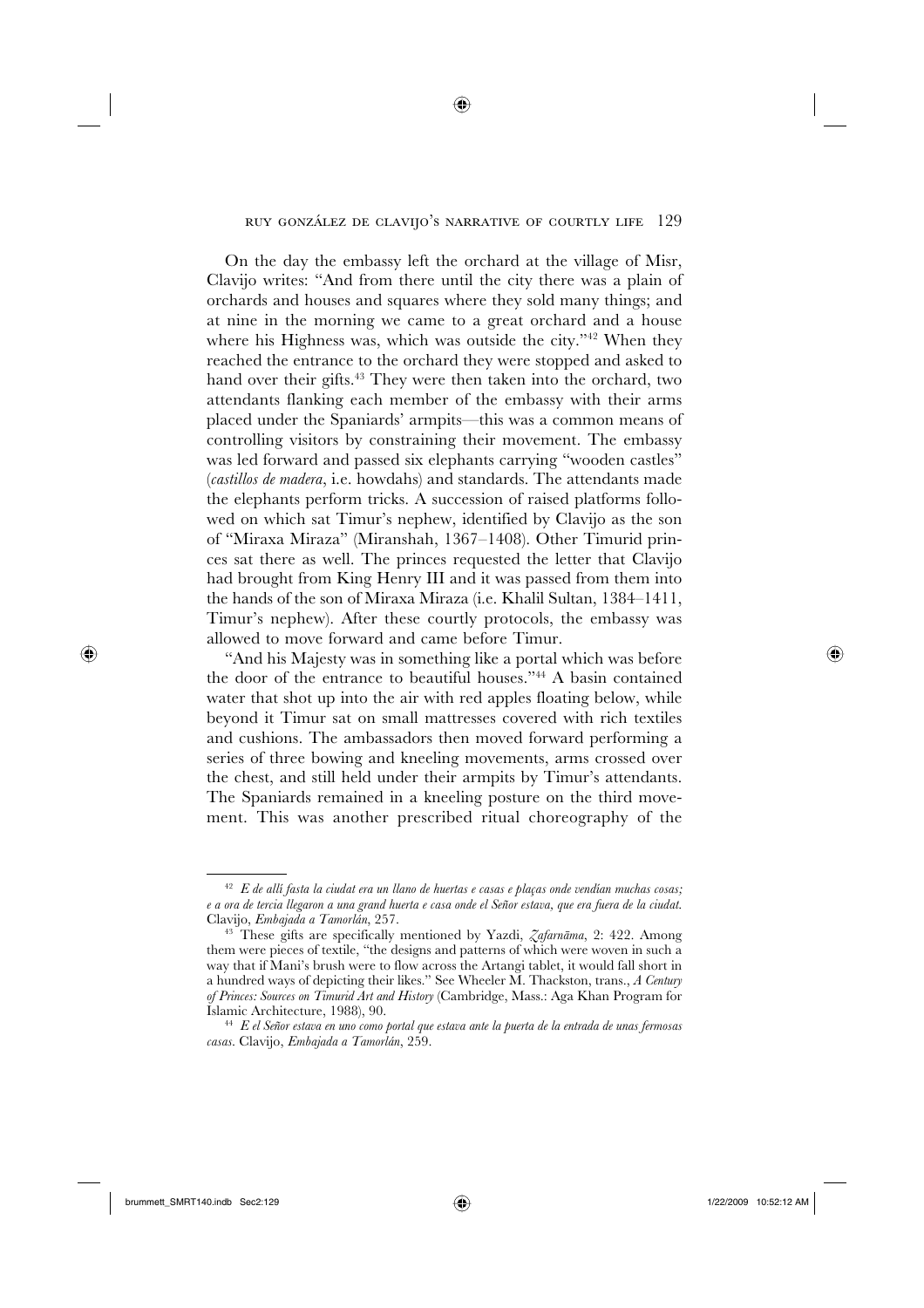◈

 Turco-Mongol court, termed *ålj§mishÊ* in Mongolian.45 A double-page painting from a later illustrated copy of Yazdi's *£afarn§ma* depicts Timur holding audience before a row of men who adopt this kneeling posture of respect (Fig. 3.3).

After the *ūljāmishī* ritual, the Turco-Mongol attendants withdrew and Timur ordered Clavijo and his companions to move closer to him and to stand there: Clavijo was standing close enough to observe Timur's sagging eyelids. A short verbal exchange ensued in which Timur asked after Henry III. The dragoman (translator) offered to read out loud the official letter which was in Timur's possession, but Timur indicated his preference to learn of the letter's contents in private. After the official exchange was accomplished, the members of the embassy were seated in preparation for a great feast. They were given preferential treatment over the Chinese ambassadors also present at this audience.

Like all other feasts Clavijo attended, this one is described at great length. The bewildering array of detail overwhelms the reader as he attempts to imagine this remote world and sort through the various claims it makes on the senses. Clavijo's recounting of the feast is presented in a sequential order of events and includes such details as the means of transporting food to the banquet by large leather trays equipped with handles and so heavily laden that they had to be pulled across the ground; the bowls and jugs of gold and silver; and the food, mostly boiled and roasted meats, some prepared as a stew, as well as fruit (melons, grapes, and peaches). The feast was finished off with a drink of mare's milk with sugar (*leche de yeguas con azúcar*), which he observes "is a good drink that they make in the summer time" (*que es buen bebraje que ellos fazen para en tiempo de verano*).46 The Spaniards then left the orchard and were assigned to the care of a "gentleman" (*cavallero*) who was identified as Timur's chief doorkeeper (*portero mayor del Señor*).47 It is only at the conclusion of this narrative passage that we learn the name of the orchard and the house where Clavijo first met Timur, "Delicuxan" (Bagh-i Dilgusha, or Heart's delight garden). Clavijo notes as an aside that "In this orchard were many tents draped with panels of silk and in other

⊕

<sup>&</sup>lt;sup>45</sup> The obliged ritual of  $\bar{u}$ *lj* $\bar{a}$ *mish* $\bar{b}$  is mentioned in Yazdi's  $\zeta$ *afarn* $\bar{a}$ *ma*, 2: 426, relating to Pir Muhammad's arrival at Timur's court.

<sup>46</sup> Clavijo, *Embajada a Tamorlán*, 264.

<sup>&</sup>lt;sup>47</sup> This is probably the 'chamberlain' (hājib).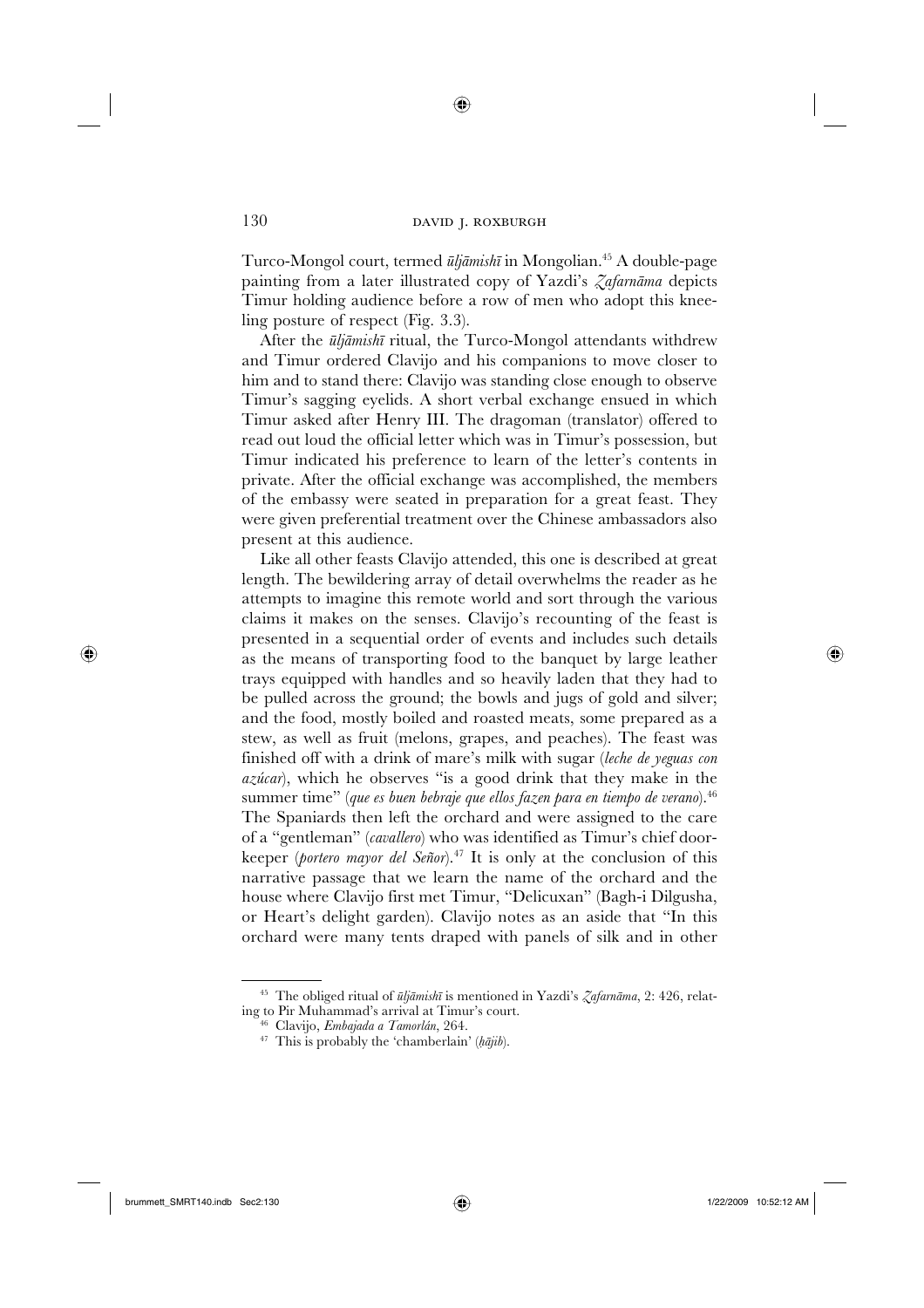manners,"48 and that Timur stayed here until the following Friday when he departed for "another orchard and very beautiful house which he had ordered to be built and which was named Beheginar."<sup>49</sup> This orchard is identifiable as the Bagh-i Chinar (Plane tree garden) of the Persian sources.

The next Monday, 15 September, Timur left the Bagh-i Chinar for yet another orchard and house which were also of great beauty. The ambassadors were invited to another feast to be held there. The entrance to the orchard was very grand and high, its brick fabric decorated with tiles of blue and gold. Inside there were many trees, that provided fruit or shade, and "streets and walkways lined with wood, by which people walked. And in this orchard there were many tents put up and awnings of colored tapestries and other silken cloths of many colors, some with designs, and others plain."50 At the center of the orchard there was a building in the shape of a cross (*casa en cruz*) whose interior, arranged as three alcoves, was furnished with hangings. The chief alcove stood on axis with the entrance and had a screen of silver and gilt with a bed set before it. All around were wall hangings of red silk. The description provides many other details of the interior and how it was decorated and furnished, including a table set with ewers and cups of precious metals encrusted with precious stones and pearls.<sup>51</sup>

By the time they arrived for the feast, Timur and his company had already eaten. Their late arrival made Timur angry and he blamed the dragoman for the confusion. The dragoman narrowly escaped the designated punishment of having his nose pierced like a pig. Clavijo mentions that their late arrival also meant that they "did not see the said house and orchard or its apartments," but that later "some of them went into it to see it and appreciate it."52 This

⊕

<sup>48</sup> *E en esta huerta estavan muchas tiendas, armadas de paños de seda e de otras maneras*. Clavijo, *Embajada a Tamorlán*, 264.

<sup>49</sup> *…otra huerta e casa muy rica qu'él mandava agora fazer, que avía nombre Beheginar*. Clavijo, *Embajada a Tamorlán*, 264.

<sup>50 …</sup>*e por ella avía unas calles e andanes cercados de madera, por do andava la gente. E en esta huerta avía muchas tiendas armadas e sombras de tapete colorado e otros paños de seda e de otras muchos color's, d'ellas entretalladas e de otras maneras llanas*. Clavijo, *Embajada a Tamorlán*, 265.

<sup>51</sup> Clavijo, *Embajada a Tamorlán*, 265–6.

<sup>52 …</sup> *no vieron esta dicha casa e huerta ni los aparejamientos d'ella, viéronla algunos de los sus omnes, que les fue mostrada, e metidos en ella a que la viesen e mirasen*. Clavijo, *Embajada a Tamorlán*, 267.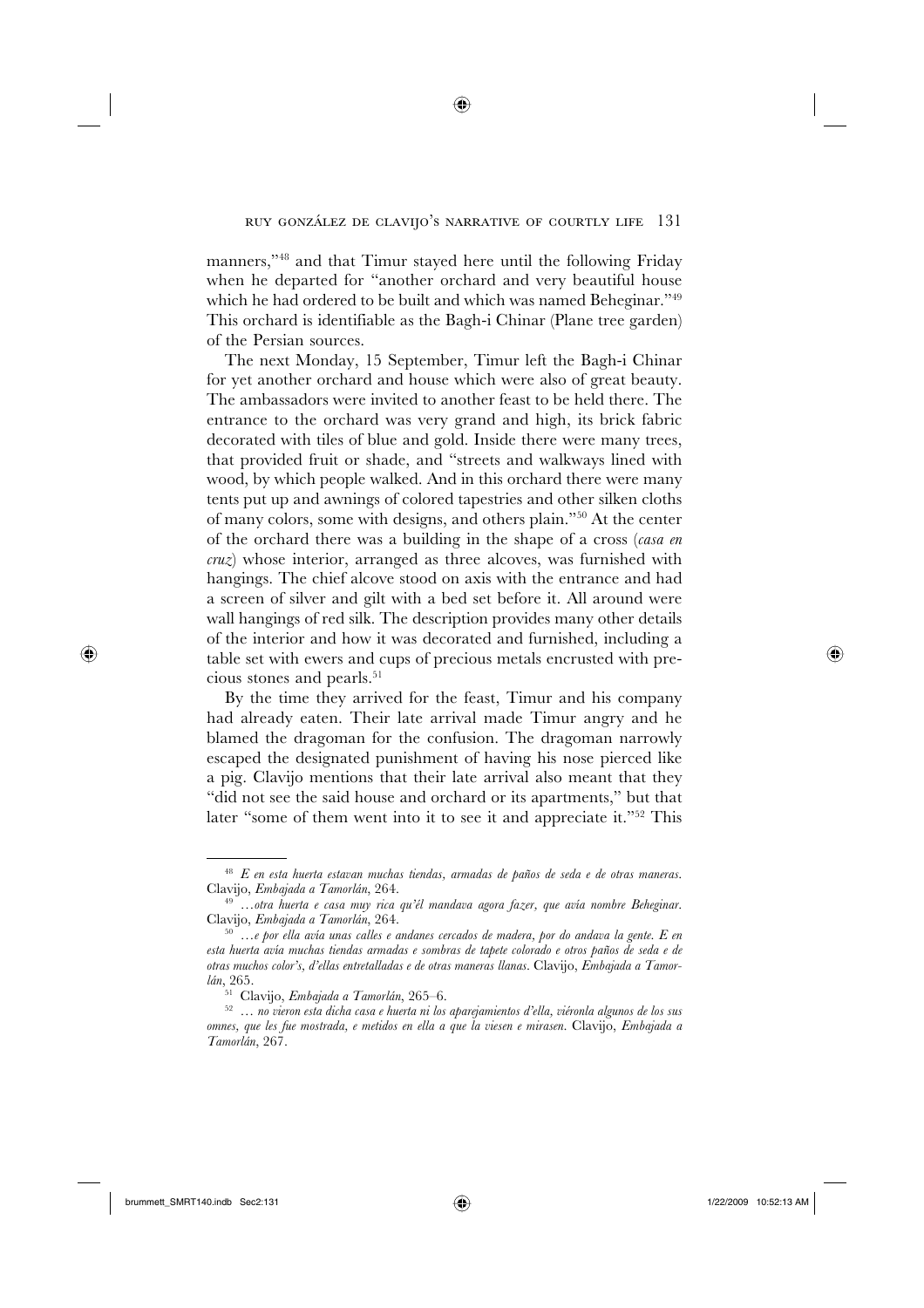



Fig. 3.3. "Timur granting an audience in Balkh on the occasion of his accession to power in April 1370," from a *Zafarnāma* (Book of Victory) of Sharaf al-Din 'Ali Yazdi, copied by Shir 'Ali, 1467–48 CE (872 AH), fols. 82b–83a. Johns Hopkins University, Milton S. Eisenhower Library, John Work Garrett Collection. Photo: The John Work Garrett Library, the Sheridan Libraries, The Johns Hopkins University, Baltimore.

 $\bigoplus$ 

 $\bigoplus$ 

 $\bigoplus$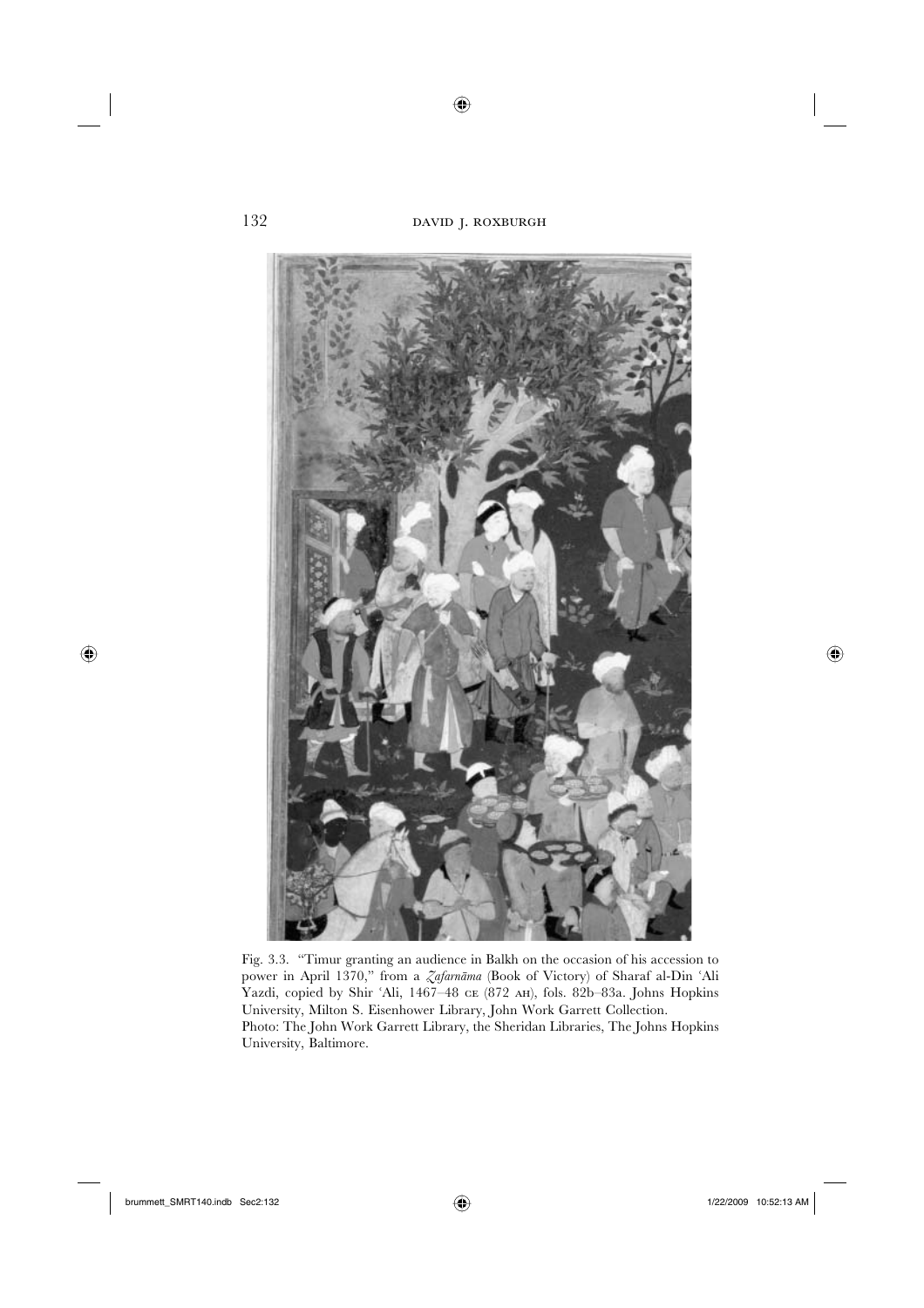

ruy gonzález de clavijo's narrative of courtly life 133

 $\bigoplus$ 

 $\bigoplus$ 

 $\bigoplus$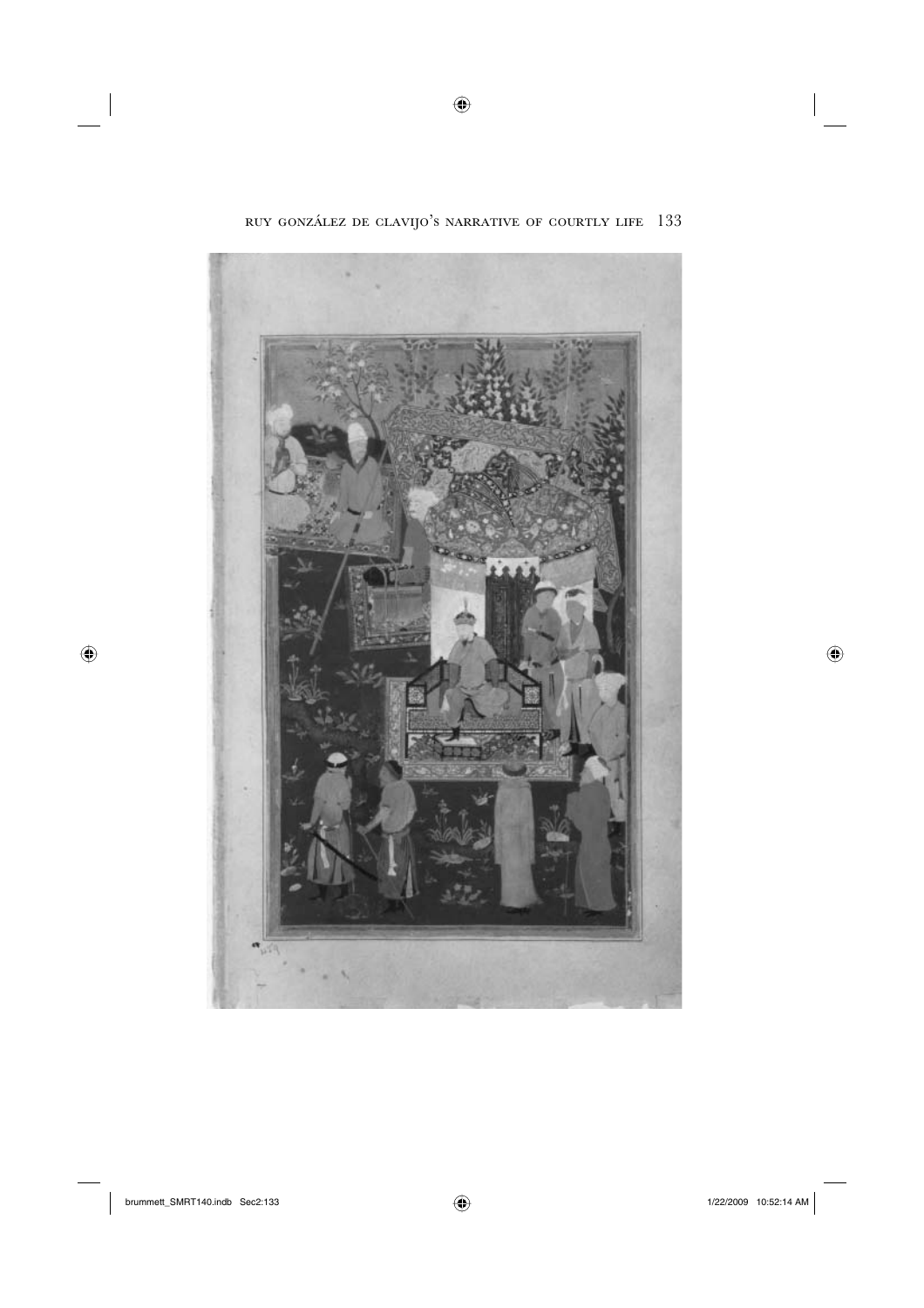◈

portion of the narrative further reveals the experiential testimony of several witnesses—and not the single subject Clavijo—which was coordinated into the final text.53 For the events of 15 September a detailed description of the building located at the center of the unnamed orchard precedes our being informed that because of their late arrival to the feast some members of the embassy visited the house and grounds later. Occasional pieces of information about things seen by the Spaniards were clearly supplied later and then incorporated into the written document. Though it appears to be mostly a real-time narrative, written as a daily journal, the final text incarnates various temporalities, some of them retrospective. The order of happening does not dictate the sequence of telling.

The itinerary continues by recording that Timur on 22 September left this orchard for another "which was a house and orchard like this one" (*que era así casa e huerta como ésta*). This orchard was enclosed by a wall, square in plan, with round and large towers at its corners. The entrance was tall and made like the other entrances to the orchards. At the center of the orchard stood a large house shaped like a cross with a great water tank. This house was larger than the others in the orchards they had visited and was still more ornate. The name of this house and orchard was "Bagueno" (Bagh-i Naw, New garden).<sup>54</sup> The remainder of Clavijo's description here narrates the feast that was ordered and the customs associated with wine drinking under the Timurids. Clavijo writes that the men who drank the most earned the title "bahaduher" (the Persian title *bah§dur* from the Mongolian word *bağatur* meaning 'hero') and that only after the drinking had ended was the food brought in.<sup>55</sup> The feast culminated with the ambassadors being showered with silver coins (referenced in the Spanish as *tangites*; Persian *tanka*) and bestowed with "robes of brocade" (*ropas de camocan*). Both practices—gifting guests with precious robes and strewing them with coins (the latter practice is termed

⊕

<sup>&</sup>lt;sup>53</sup> My reading of the itinerary is distinct from the English translation by Le Strange. He made interpolations to Clavijo's narrative, particularly by identifying the unnamed orchards in an effort to clarify the successive movements from one orchard to the next.

<sup>54</sup> For the pages detailing the Bagh-i Naw, see Clavijo, *Embajada a Tamorlán*, 267–8.

<sup>55</sup> For further information about Clavijo's accounts of wine drinking and other practices of the Timurids, see David J. Roxburgh, "Timurlu Minyatürlerinde Şarap: 'Sâki, Bize Âb-Ì Hayat Ver,'" *P Dünya SanatÌ Dergisi* 40 (2006): 116–29.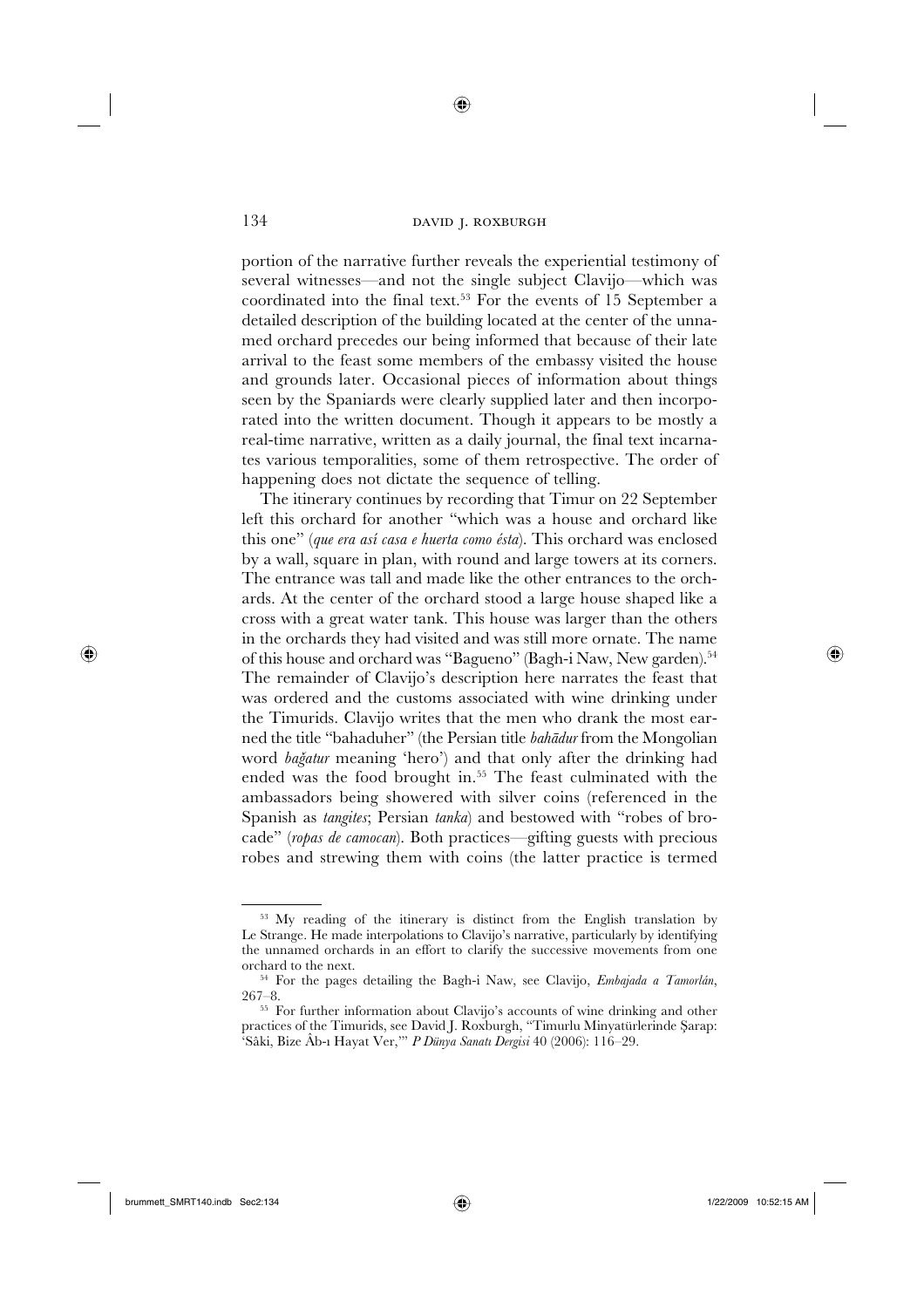*nith§r* in Persian)—were time-honored traditions of the Islamic royal court.<sup>56</sup>

The next day, 23 September, Timur moved to another house and orchard close to the Bagh-i Dilgusha (*otra casa e huerta que era cerca d'ésta, que ha nombre Delicaxan*) for another feast to which the ambassadors were invited. This house and orchard were also very beautiful, and the rituals of wine drinking and eating were here repeated. The ambassadors were again given robes of brocade before "returning to their abodes, which were very close to where his Majesty was."57 Though the proximity of the two sites is interesting, perhaps even more so is the way that Clavijo's text informs his reader of their spatial position relative to each other. The reader is not given a cardinal direction which he might use to make a mental map but rather an impression of closeness through the temporal dimension, of the little time taken to journey from one orchard to the other.

Before continuing with the narrative of Clavijo's visit it is useful here to address key aspects of his text thus far. On Monday 8 September the ambassadors left their lodgings in the vicinity of the village of Misr for the Bagh-i Dilgusha where they saw tents and Timur "seated before something like a portal" and "beautiful houses;" on Friday 12 September, Timur left the Bagh-i Dilgusha for the Bagh-i Chinar; on Monday 15 September, Timur left the Bagh-i Chinar for an unnamed orchard where there was a cross-shaped building as well as tents and awnings; on Monday 22 September, Timur left the unnamed orchard for the Bagh-i Naw where there was also a cross-shaped building, the largest of all those seen by Clavijo; and on Tuesday 23 September, Timur left the Bagh-i Naw for another unnamed orchard close to the Bagh-i Dilgusha.<sup>58</sup>

brummett\_SMRT140.indb Sec2:135 **a** and the state of the state of the state of the state of the state of the state of the state of the state of the state of the state of the state of the state of the state of the state of t

⊕

<sup>&</sup>lt;sup>56</sup> The general term used in the Persian language sources to reference gift-giving is *pÊshkash*.

<sup>57 …</sup> *e desí tornáronse a sus posadas, que eran bien cerca donde el Señor estava*. Clavijo, *Embajada a Tamorlán*, 269.

<sup>&</sup>lt;sup>58</sup> Yazdi also describes Timur's itinerary after his return to Samarqand in July 1404. Timur stopped first in the Bagh-i Chinar—Saray Mulk Khanim and Tuman Agha came to the Bagh-i Chinar and Bagh-i Bihisht (Paradise garden), respectively and then he moved to the Bagh-i Shimal (North garden). Next he moved to the Bagh-i Buland (Exalted garden) followed by entry into the city of Samarqand to visit the madrasa-mausoleum complex that he had commissioned to be built for his predeceased grandson Muhammad Sultan. After that he moved to the madrasa of Saray Mulk Khanim in Samarqand and thence to the Bagh-i Chinar and after that to the Bagh-i Dilgusha. The itinerary ended with a "feast" (*tåy*) in another garden where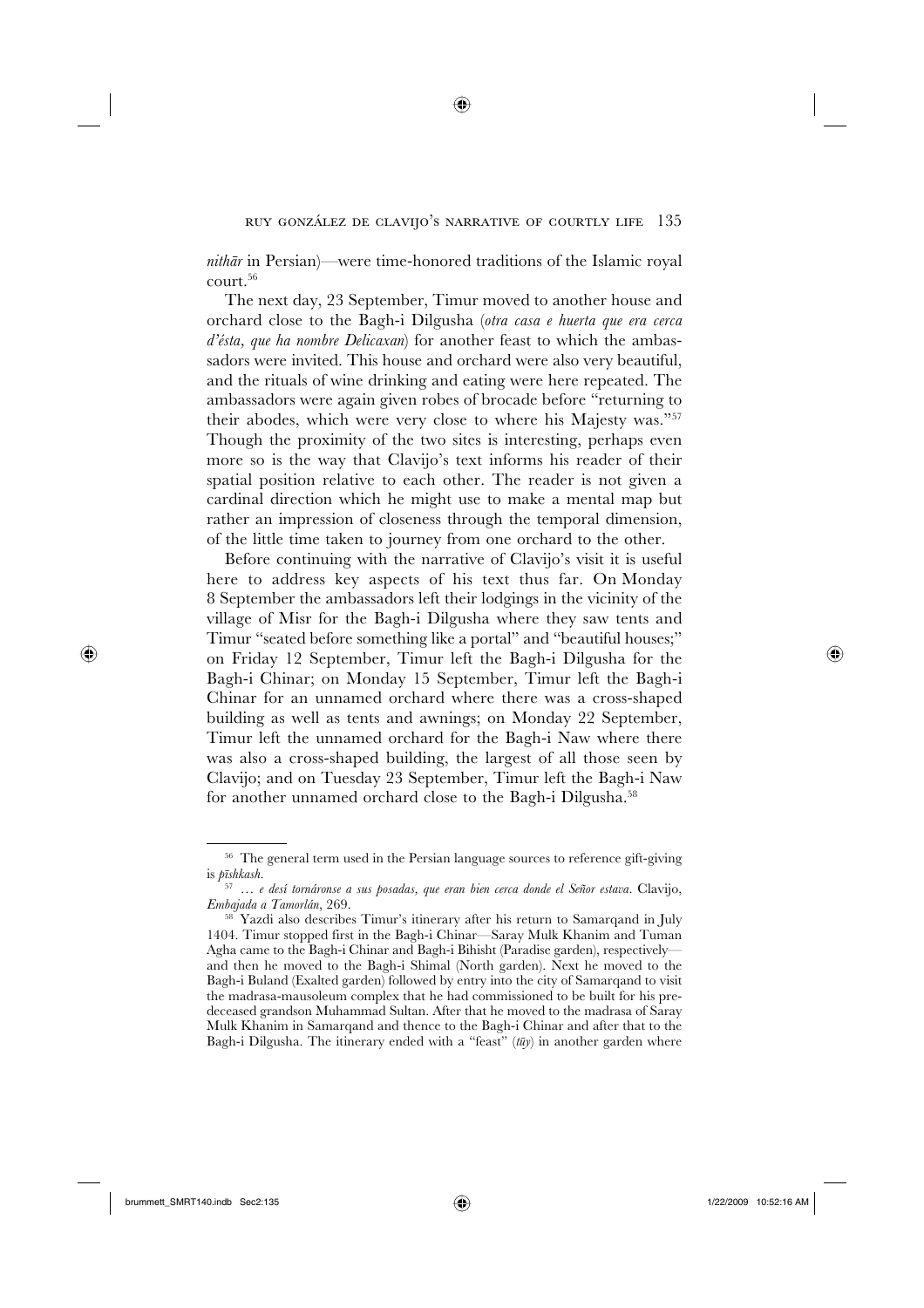The ambassadors were based at one primary site and were invited intermittently to join Timur and his retinue at these various orchards located outside and around the walled city of Samarqand for specific choreographed events. In every case, the architecture of these sites is described consistently by the relatively indeterminate word "house" (*casa*), hence distinct from the term *palacio* which Clavijo used previously to reference the Aq Saray in Shahr-i Sabz and "Talicia" at Misr outside Samarqand's city walls. Some of these "houses" located in the orchard are described in plan and location.

A shared typology emerges, of a square, walled orchard marked by an entrance and enclosing various plantings, especially trees, often with cross-shaped buildings erected at their center. In others, such as the Bagh-i Dilgusha, we learn of tents and unspecified houses. For most examples, Clavijo describes the furniture and textile components of the "houses," noting the many mattresses, cushions, and wall hangings that decked the interior and exterior spaces. In every case it is difficult to imagine the scale or scope of 'hard' architecture. With the exception of the outer walls, their corner towers, and the ornate entrance portals, the only fixed elements appear to have been freestanding structures which were in every case draped in textiles. The principal Persian source to reference these palaces and gardens— Yazdi's *Zafarnāma*—attests to the presence of permanent architectural elements and materials of stone, brick, and tile. However, Yazdi was not an eye-witness and wrote his text fifteen to twenty years after Clavijo. It was the evanescent elements of these courtly settings that impressed Clavijo and his companions the most and in some instances these cloth elements resembled permanent architecture. The intentional simulation of permanent architecture in temporary forms would be more fully developed in Clavijo's next sequence of narrative which recounts the courtly gatherings staged on the Kan-i Gil meadow.

### *Timur's Qurilt§y at Kan-i Gil*

The next section of Clavijo's narrative relates that while all these movements had been taking place from orchard to orchard over the span of a little more than two weeks, Timur had ordered an

brummett\_SMRT140.indb Sec2:136 **and 1/22/2009** 10:52:16 AM

⊕

⊕

Timur met the "Frankish ambassadors" (*ÊlchÊy§n-i §franj*). See Yazdi, *£afarn§ma*, 2: 420–2.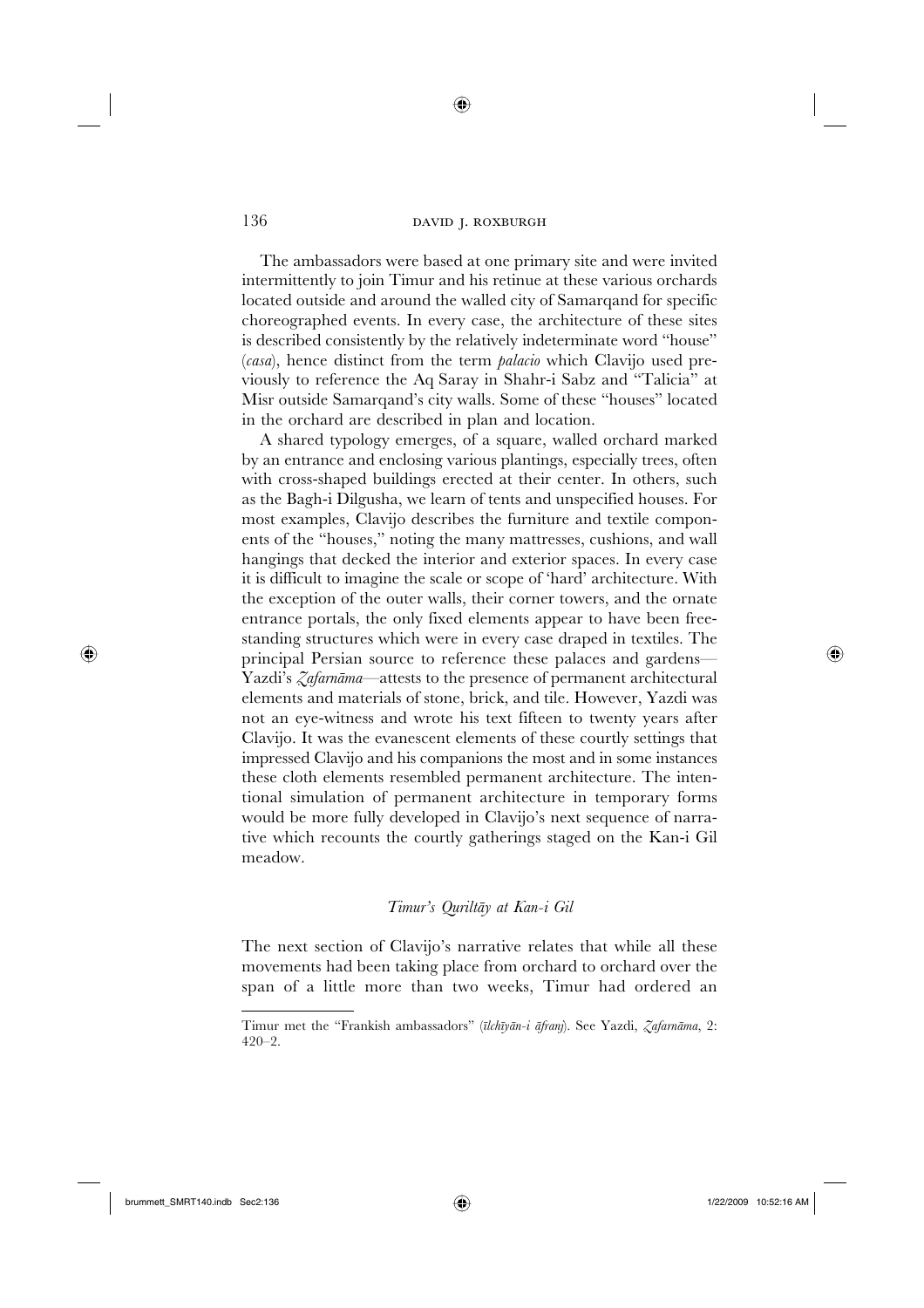" assembly" (*qurilt§y*) on the meadow of Kan-i Gil to the east of Samarqand. Though the primary function of this *qurilt§y* (Mongolian: assembly of nobles, council, jamboree) was to celebrate the marriages of the Timurid princes—including Ulugh Beg, Ibrahim Sultan, Ejil, Ahmad, Sidi-Ahmad, and Bayqara—it satisfied a myriad of functions. Others included Timur's triumphant return to Samarqand after six years of campaigns, the submission of the "horde" (*ordå*) and members of the ruling house to Timur, the execution of justice, the display of the imperial capital's economic wealth, and the reception of various envoys and ambassadors. Failure to attend the *qurilt§y* would be read as potentially seditious behavior and could possibly result in retribution. When Malik Ghiyath al-Din Kart, the ruler of Herat, failed to attend a *qurilt§y* ordered by Timur in 1380, Timur besieged and then captured the city.59

Clavijo's narrative associated with the *qurilt§y* of 1404 begins by noting that Timur ordered tents to be erected for him and his wives in the Kan-i Gil. Timur also ordered that "all the entourage" (*toda la hueste*) should come in from the orchards and various areas where it was stationed to assemble at Kan-i Gil. Members of the horde came with their wives and set up their tents. The tents were arranged not in an arbitrary fashion but according to the proper status and place of their occupants. After three or four days, Clavijo estimates there were some 20,000 tents. The horde also brought with it butchers and cooks, vendors of barley and fruit, and bakers with their ovens, who were all positioned within the encampment in a remarkable order: "every one arranged according to marked streets" (*e todos ordenados por calles señaladas*). There were also baths and bathhouse owners established among the horde who assembled tents and iron baths filled with water.<sup>60</sup>

The logistics of organizing such a gathering would have benefited from the skills of two military officers of the Timurid court, the *yurtchï* (camp maker) and the *tovachï* (troop inspector). The *yurtchï* was entrusted the task of finding grounds for setting up the camp and its tents, and the *tovachï* was responsible—among other tasks—for overseeing "the construction of buildings, dividing booty, organizing

brummett\_SMRT140.indb Sec2:137 **am in the section of the section of the section of the section of the section of the section of the section of the section of the section of the section of the section of the section of the** 

⊕

<sup>59</sup> Beatrice F. Manz, *The Rise and Rule of Tamerlane* (Cambridge: Cambridge University Press, 1991), 70.

<sup>60</sup> Clavijo, *Embajada a Tamorlán*, 270.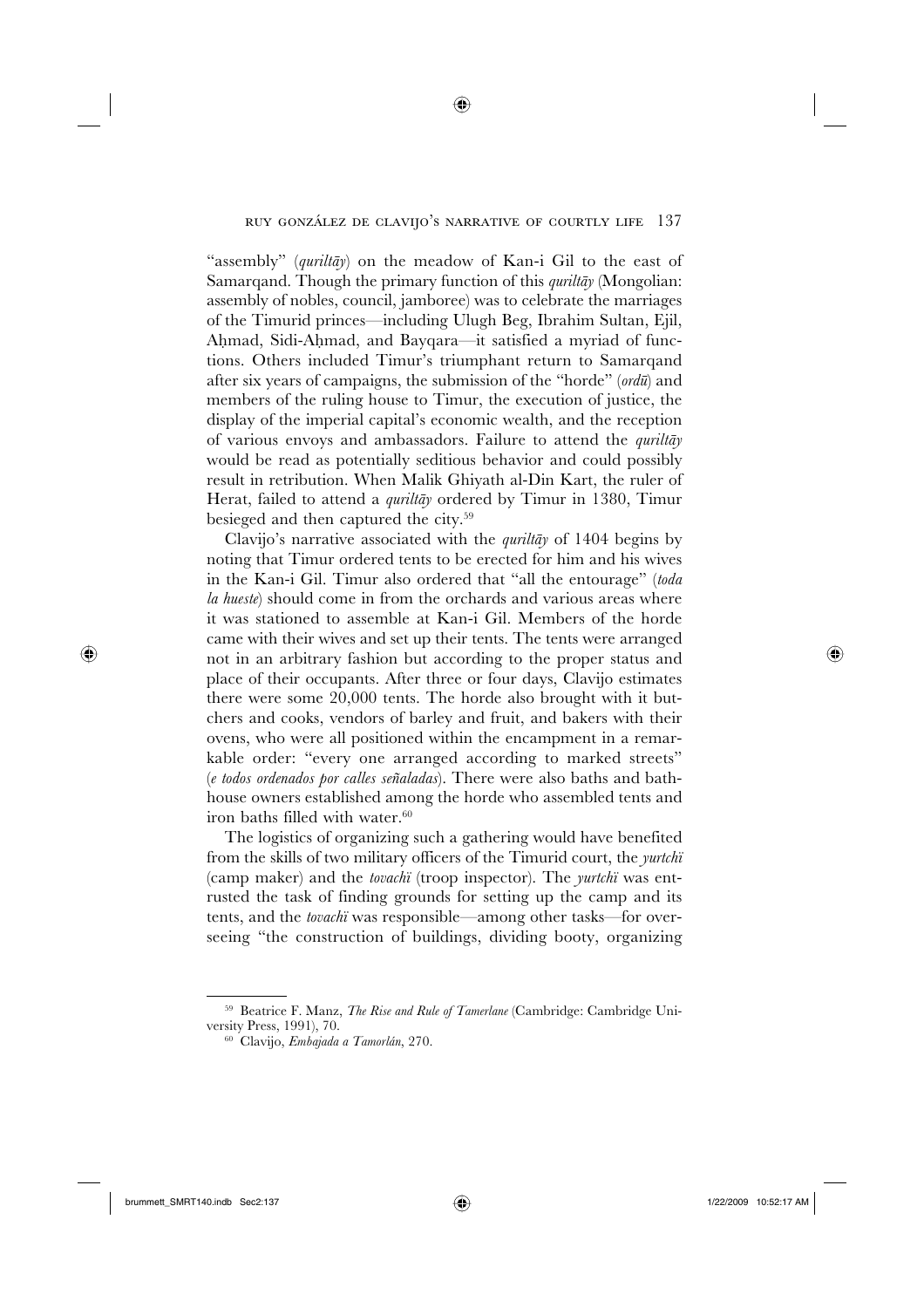◈

camp grounds, and helping with the arrangement of feasts."61 *Tovachï*s were ostensibly organizers. At Kan-i Gil, the *qurilt§y* took place in a setting comparable to that of an "army camp" (*ordå*), though some scholars have suggested that the *qurilt§y* was imbued with a festive rather than military tone.62 In Clavijo's narrative, *ordo* carries two senses, referencing the horde and also the army camp. In Turco-Mongol usage *ordå* signified the army camp.

The ambassadors were relocated to another house and orchard belonging to Timur and located closer to the royal camp at Kan-i Gil. On the following Monday, 29 September, Timur left the Kan-i Gil for Samarqand and took up occupancy in some "houses" built near the city wall which he had ordered built in honor of Saray Mulk Khanim's mother who was buried in a chapel there.<sup>63</sup> On that day Timur ordered a feast to which the Spanish ambassadors were invited and which was held to receive the "ambassadors who had come from a land which borders the land of the emperor of China."64 Clavijo's narrative gives a compelling account of these ambassadors' curious headgear and clothing, which was made of furs, and of the special furs they presented to Timur as a gift. A few days later on 2 October, the Spaniards were ordered to go to another orchard where their guardian (i.e. Timur's chief doorkeeper) lived.

The next dated entry is for 6 October when Timur ordered a great feast "in the field where they had camped his horde, which

⊕

<sup>61</sup> Manz, *Rise and Rule of Tamerlane*, 174. Describing the construction of the tented appurtenances of the Kan-i Gil *qurilt§y*, Yazdi, *£afarn§ma*, 2: 424, mentions an army of men whose responsibility it was to set up tents, spread carpets, etc. (Persian: *farr§sh*; pl. *farr§sh§n*). For *tovachï*, also see Gerhard Doerfer, *Türkische und mongolische Elemente im Neupersischen* (Wiesbaden: Franz Steiner Verlag, 1963–1975), 1: 260–4.

<sup>&</sup>lt;sup>62</sup> Peter Alford Andrews, "The Tents of Timur: An Examination of the Reports on the Qiriltay at Samarqand, 1404," *Colloquies on Art and Archaeology in Asia* 7 (1977): 143–87; 144. 'Military' and 'festive' were not mutually exclusive. For example, after Timur's defeat of his elusive rival Toqtamish Khan in 1391, Yazdi writes: "the camp was pitched for the royal descent, a majestic and awesome *sar§parda* was set up encircling the plain, and inside it the dome of the victorious court was raised to the apex of the heavens." This "verdant royal camp" served as the site for a victory celebration which lasted for twenty-six days. See Yazdi,  $\zeta$ afarnāma, 2: 394–7. The translation is by Thackston, *Century of Princes*, 83–4.

<sup>63</sup> The building is identified by architectural historians as the madrasa-mausoleum of Saray Mulk Khanim. It faced the Friday mosque Timur had built just inside Samarqand's Iron Gate.

<sup>64 …</sup>*embaxadores que a él venían de una tierra que confina con la tierra e señorío del Catay*. Clavijo, *Embajada a Tamorlán*, 271.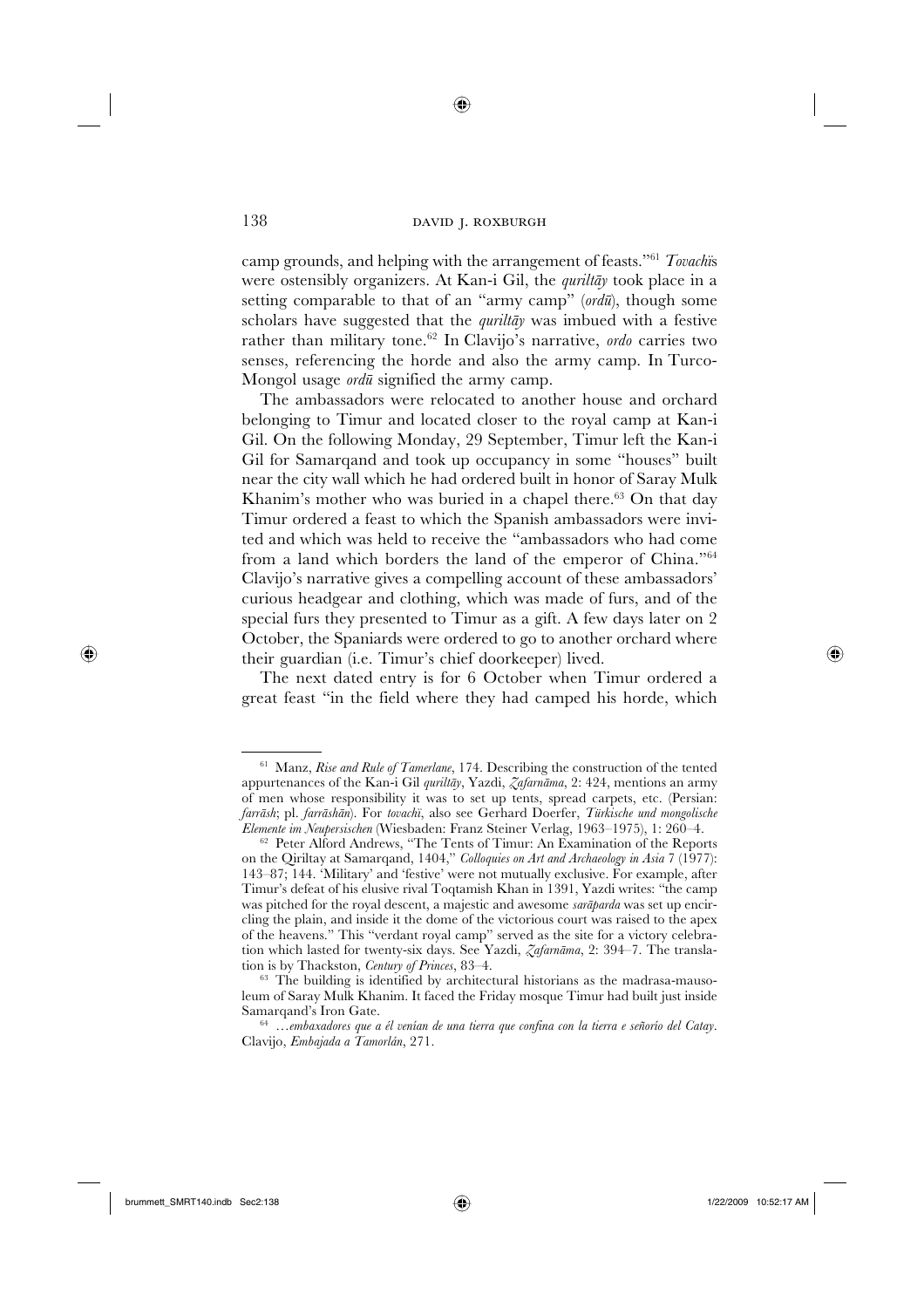they call royal."65 Events here would occupy Clavijo and his company until 24 October—the last feast mentioned occurred on 23 October, but lasted all night into the morning of the next day.

Many people were invited to the feast on 6 October, including Timur's entire family and the ambassadors. When they came to the *ordå* they "found many beautiful tents, one after the other, and the most [beautiful] of them were on the riverbank, and it was a very beautiful thing to see."66 The ambassadors were brought forward and asked to rest for a while beneath an awning (*sombra*) of white linen decorated with panels of other colored stuff held up by wooden poles. Comparable structures are illustrated in near contemporary manuscript paintings, such as an example depicting Timur's grandson Ulugh Beg enthroned beneath a white canopy decorated with a text in blue and supported by an armature of red colored poles (Fig. 3.4). Ulugh Beg's wives and a retinue of attendants, including guards, food bearers, and falconers, are positioned along one side.

From his vantage point under the white linen awning, Clavijo remarks:

Near these awnings was a great pavilion which was made like a tent except that it was four-squared. And it was as high as three lances and more. And the skirts of it did not reach the ground, [and were] about a lance [in height from the ground]. And it was one hundred feet wide. And it had four corners, and the center of it was round like a vault and they built it over twelve trees as thick as a man's chest. And they were painted blue and gold and other colors.<sup>67</sup>

This main pavilion was enclosed by another square-shaped wall of cloth fashioned like porticoes. The interior of the pavilion was outfitted with the customary hanging colored textiles, some embroidered with gold. The exterior of the pavilion was covered with bands of colored silk, white, black, and yellow. At each corner, the high

⊕

<sup>65 …</sup>*en el campo onde tenían puesto su ordo, que dizen por real*. Clavijo, *Embajada a Tamorlán*, 272.

<sup>66 …</sup>*fallaron muchas tiendas bien fermosas, e las más d'ellas estavan riberas del río, e bien parecían fermosas de ver, e estavan juntas muchas, unas con otras*. Clavijo, *Embajada a Tamorlán*, 272–3.

<sup>67</sup> *E cerca d'estas sombras estava un grand pavellón, el cual era fecho como tienda, salvo que era cuadrada; e era tan alto como tres lanças de armas e más; e las faldas d'él no llegavan al suelo cuanto podia ser una lança; e avía en ancho fasta cient pasos. E avía cuatro esquinas, e el cielo d'él era redondo como bóveda, e armábase sobre doze árboles, tan gruesos cada uno como un omne en los pechos; e eran pintados de azul e de oro e de otras colores*. Clavijo, *Embajada a Tamorlán*, 273.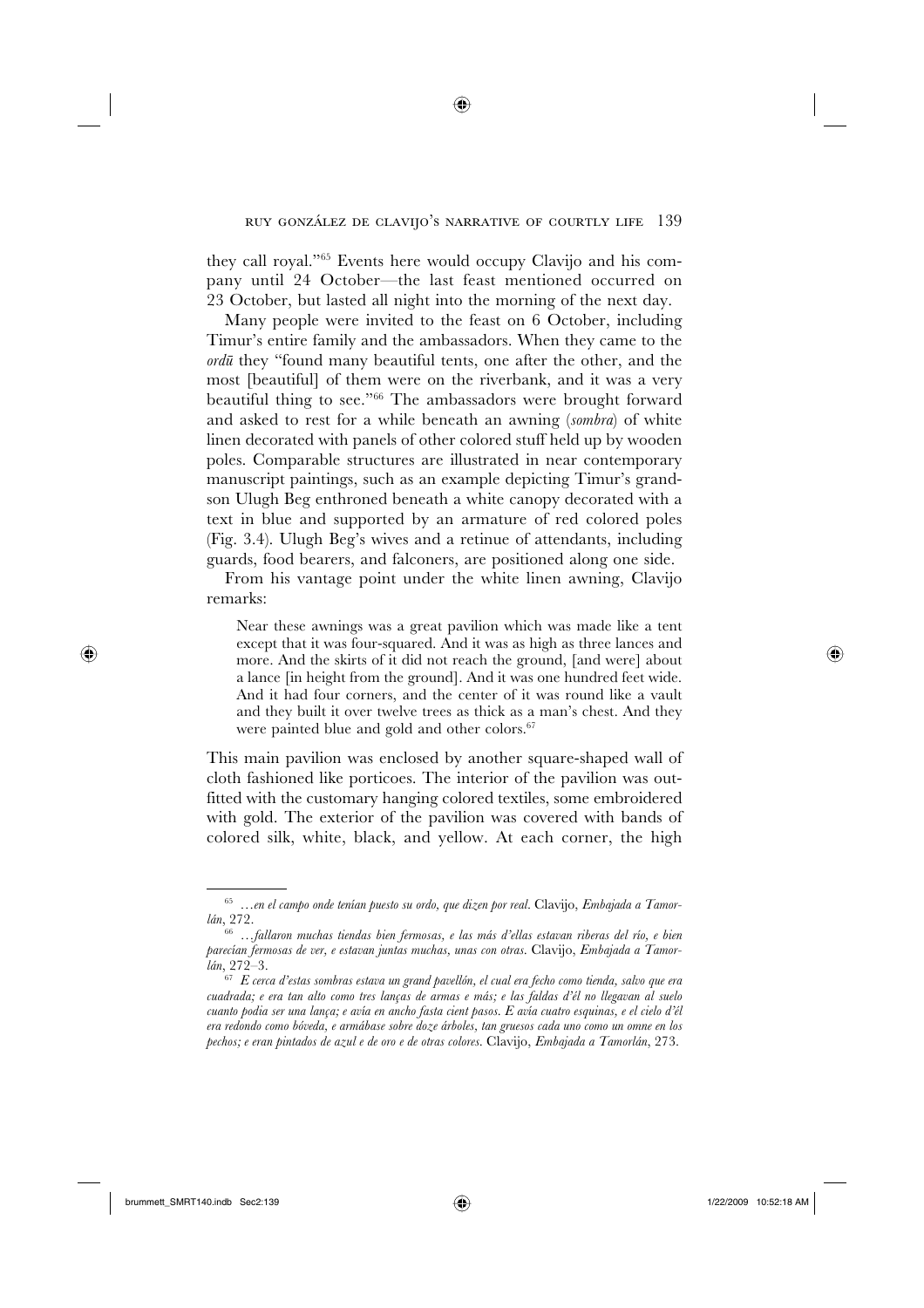

 $\bigoplus$ 



Fig. 3.4. "The court of Ulugh Beg," c. 1440. Freer Gallery of Art, no. 46.26. Photo: Freer Gallery of Art, Smithsonian Institution, Washington, D.C., Purchase, F1946.26.

 $\bigoplus$ 

 $\bigoplus$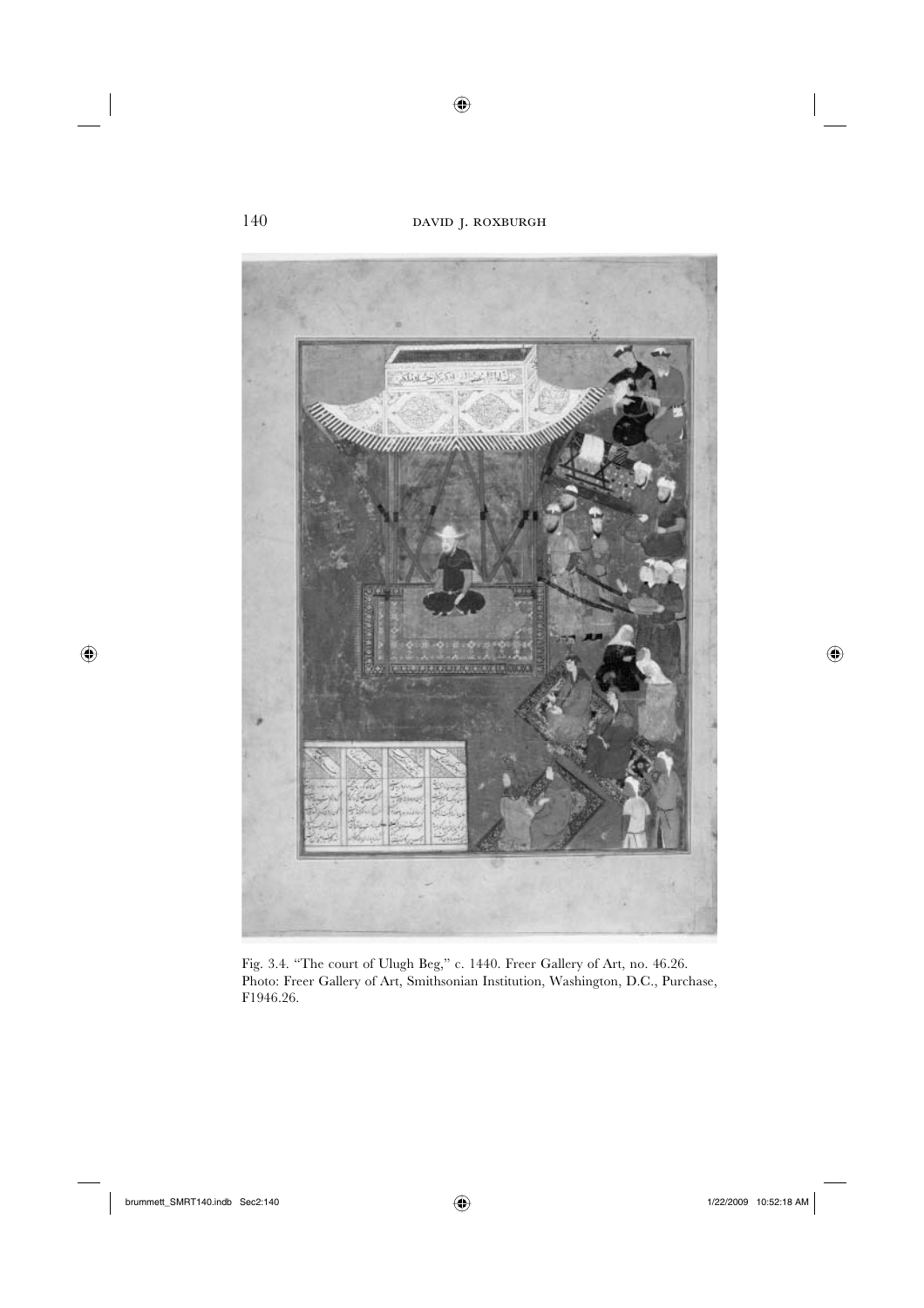wooden poles were capped with a copper apple and figure of the moon.

And at the top of this pavilion among the staves there was a tower with battlements of silk cloth of many types with a door by which you entered into it… And it was so high that from far away it seemed a castle; so grand and high and wide was this pavilion that it was a strange thing to see. There was so much beauty in this pavilion that I am not able to describe it.<sup>68</sup>

Finished with the description of this monumental pavilion, the text moves on to an element enclosing it:

And near this pavilion there was a fence like those of a town or castle of silk cloth of many colors with battlements above and with cords that were outside and inside and by which they tied it down. And inside there were some poles that held it up. This wall was round and it was almost as wide as 300 feet, and the wall was very high, about the height of a man on horseback. And there was a very high entrance in the form of an arch with doors inside. And outside of the work itself, which was the wall, that [portal] was closed and opened; and above the portal there was a square tower with battlements.<sup>69</sup>

Clavijo ends this description by identifying the circular component as a "calaparada" (Persian *sar§parda*, lit. a curtain or an enclosing wall made of cloth). These were walls fashioned from cloth that functioned as barriers to divide inner from outer spaces.

These practices of arranging pavilions, tents, and awnings together in enclosures formed by cloth walls (*sar§parda*) are rarely visualized in pictorial form. One uncommon illustration in a copy of Yazdi's *£afarn§ma* dated 1486 depicts an image of Timur enthroned on a litter throne as he is entertained by female dancers and male and female musicians (Figs. 3.5, 3.6, and 3.7). Rows of standing and seated figures join Timur for this *al fresco* entertainment while behind

⊕

<sup>68</sup> *E encima d'este pabellón, entre estos dichos maderos, estava una torre con almenas de paños de seda de muchas maneras, con una puerta por do entravan a ella…. Así era tan alto que de lexos parescía castillo, e tan grande e tan alto e tan ancho era este pabellón que era una estraña cosa de ver. E mucho más de fermosura avía este pavellón, que no se podía escrevir*. Clavijo, *Embajada a Tamorlán*, 274–5.

<sup>69</sup> *E acerca d'este pavellón estava una cerca así como de villa o castillo, de paños de seda de muchas colores, entretallados de muchas maneras, con almenas encima, e con cuerdas de parte de fuera e de dentro que la tiravan; e de dentro avía unos maderos que los tenían. Esta cerca era redonda, e podia ser tan ancha como trezientos pasos, e la pared, muy alta, cuanto sería un omne de cavallo. E avía una puerta muy alta, fecha en arco, con puertas adentro. E afuera de la obra mesma, que era la cerca que se cerrava e abría; e encima de la portada, estava una torre cuadrada con almenas*. Clavijo, *Embajada a Tamorlán*, 275.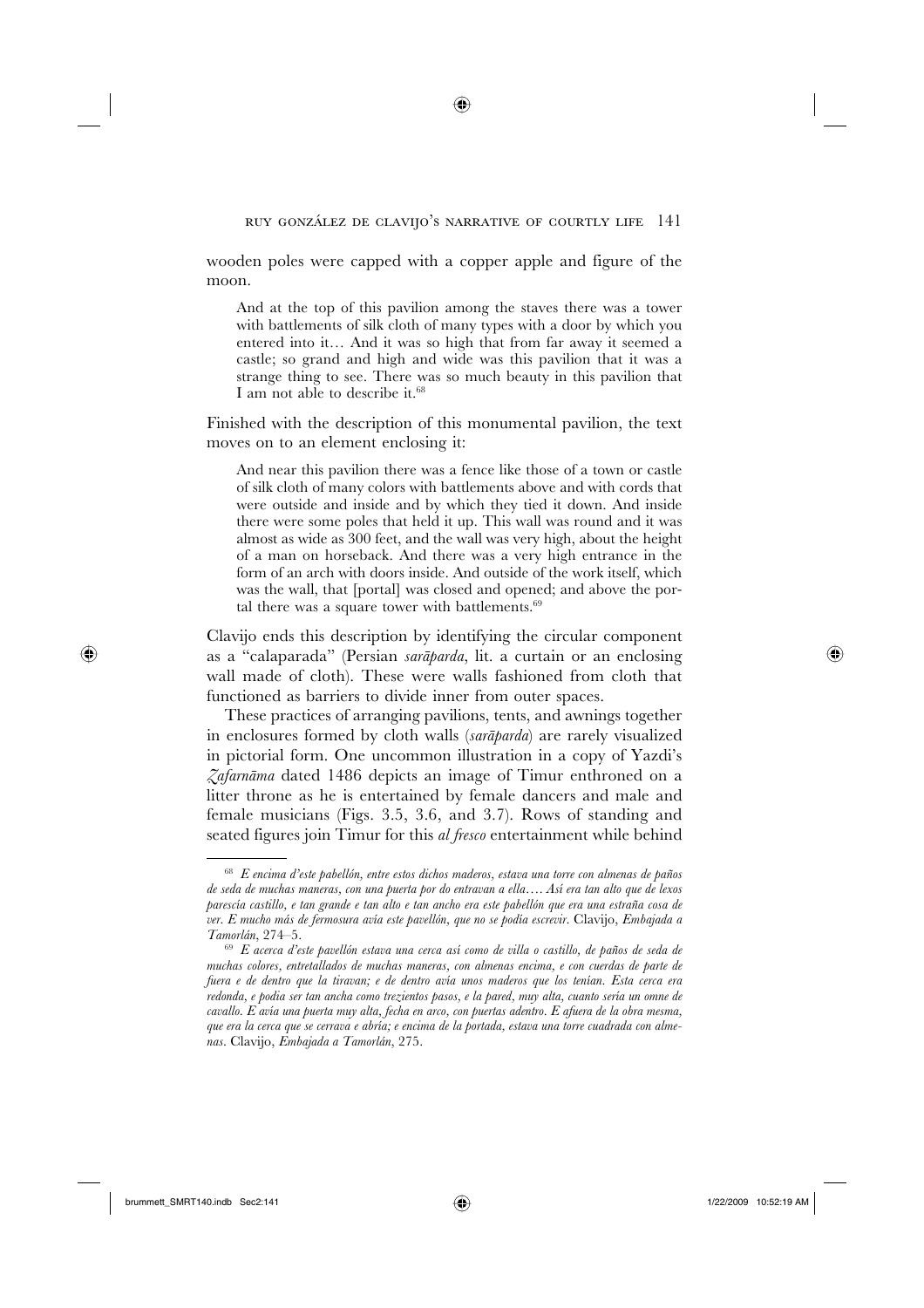![](_page_29_Figure_0.jpeg)

 $\bigoplus$ 

![](_page_29_Picture_1.jpeg)

Fig. 3.5. Timur enthroned with musicians and dancers. *£afarn§ma* (Book of Victory) of Sharaf al-Din 'Ali Yazdi, copied by Hamd Allah b. Murshid al-Katib, 1486 CE (891 ah), Iran, fol. 97a. Türk ve Islam Eserleri Müzesi, Istanbul, no. 1964. Photo: Museum of Turkish and Islamic Art, Istanbul.

 $\bigoplus$ 

 $\bigoplus$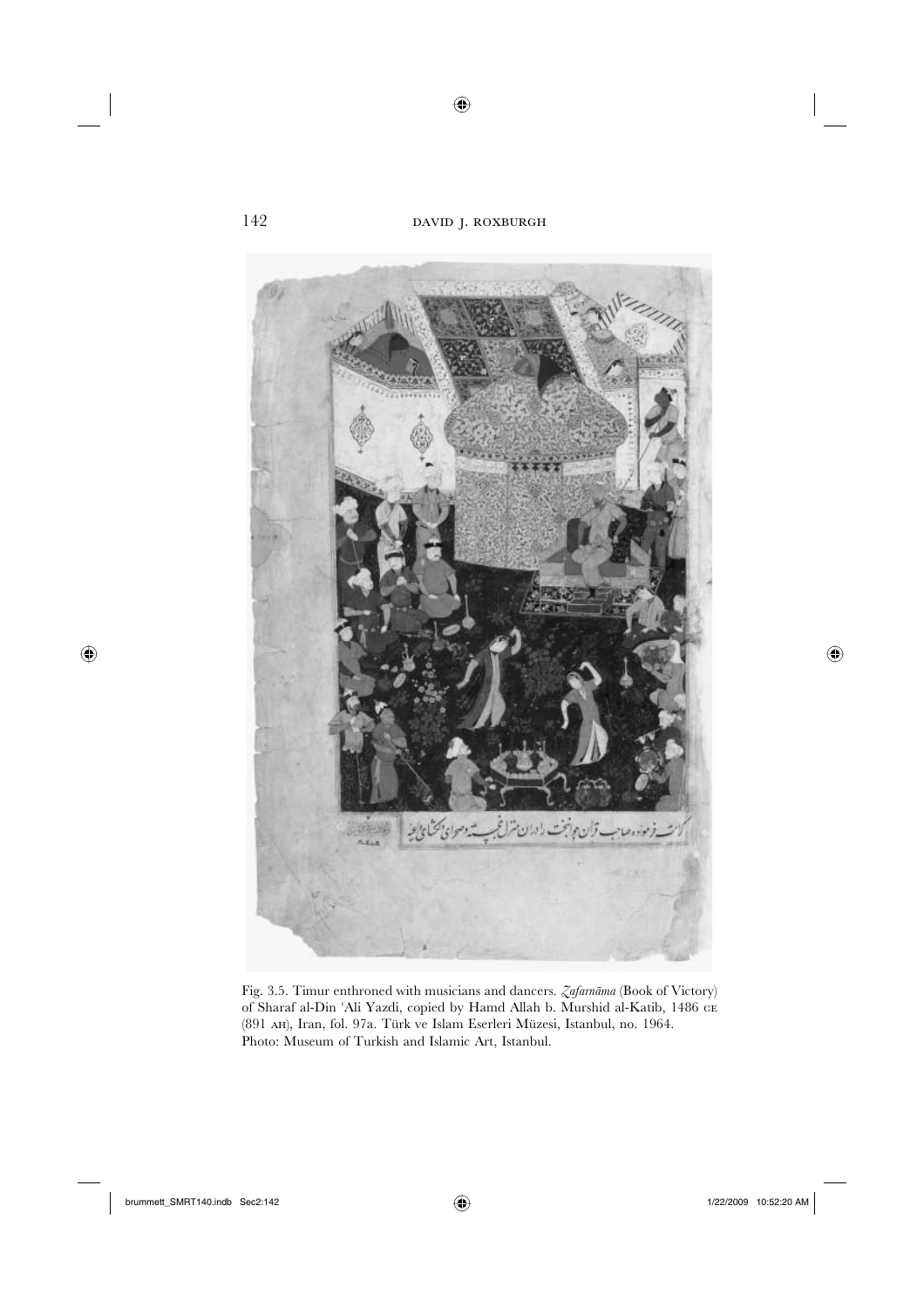the group one sees a trellis tent covered with patterned textiles, a broad awning covered with patterned textile panels arranged in a grid, and then a white *sar§parda* decorated with blue borders and medallions. A number of trellis tents and other awnings are set up inside the *sar§parda* enclosure where women are seen moving freely through the cloth-walled space.

Inside the *sar§parda* at the Kan-i Gil, and in addition to the main pavilion, there were many tents and awnings (*tiendas e sombras armadas*) of various types. The tallest was circular in shape and did not use guys to stabilize it. Its structure was fashioned from poles as long and thick as lances and the fabric stretched over it. The top fabric was colored red but the lower walls were covered in an unadorned white. This tent had a tall doorway fashioned from small canes and covered in red textile.70 "And near this said tent was another very richly ornamented one which they tied down with cords and it was of a red cloth of velvet. And then there were another four tents close to each other and one passes from one to the next, and one goes as if there were a street in the middle of them and they were covered over."71 Nearby this grouping of tents there was yet another cluster of tents enclosed by a textile "made to appear as if a frieze of tiles."72 This cloth enclosure was punctuated by "open windows with their shutters" (*ventanas abiertas con sus puertas*). A tall tent, of the same type as before (without guys), stood at the center of this second enclosure.

Clavijo identifies the first and second enclosures as belonging to the wives of Timur, his chief wife Saray Mulk Khanim and his second wife "Guichicano" (Kuchuk Khanim). In their vicinity he describes yet a third enclosure and its tents and awnings and concludes by counting eleven such enclosures in this area. These

brummett\_SMRT140.indb Sec2:143 **a 1**/22/2009 10:52:21 AM **1/22/2009** 10:52:21 AM

⊕

<sup>70</sup> *E avía una puerta alta, con puertas de una cañas menudillas, cubiertas de tapete colorado*. Clavijo, *Embajada a Tamorlán*, 276.

<sup>71</sup> *E cerca d'esta dicha tienda, estava otra bien rica, que la tiravan cuerdas; e era de un tapete colorado de vellud. E otrosí estavan luego otras cuatro tiendas, juntas unas con otras, que se passavan de una a otra, e iva una como calle por medio d'ellas, e eran cubiertas encima*. Clavijo, *Embajada a Tamorlán*, 276.

<sup>72</sup> *por tal manera fecho que parecía como lizero de azulejos*. Clavijo, *Embajada a Tamorlán*, 276. The color, scope of decoration, and range of fabrics used for the tents signal sedentary and not nomadic production. See Allsen, *Commodity and Exchange*, 75; and Andrews, "Tents of Timur," 144. The production of tents—their textiles and poles are mentioned in a later progress report summarizing the status of works under way in the "workshop" (*kit§bkh§na*) in Timurid Herat. See Thackston, trans., *Century of Princes*, 323–7, 326–7.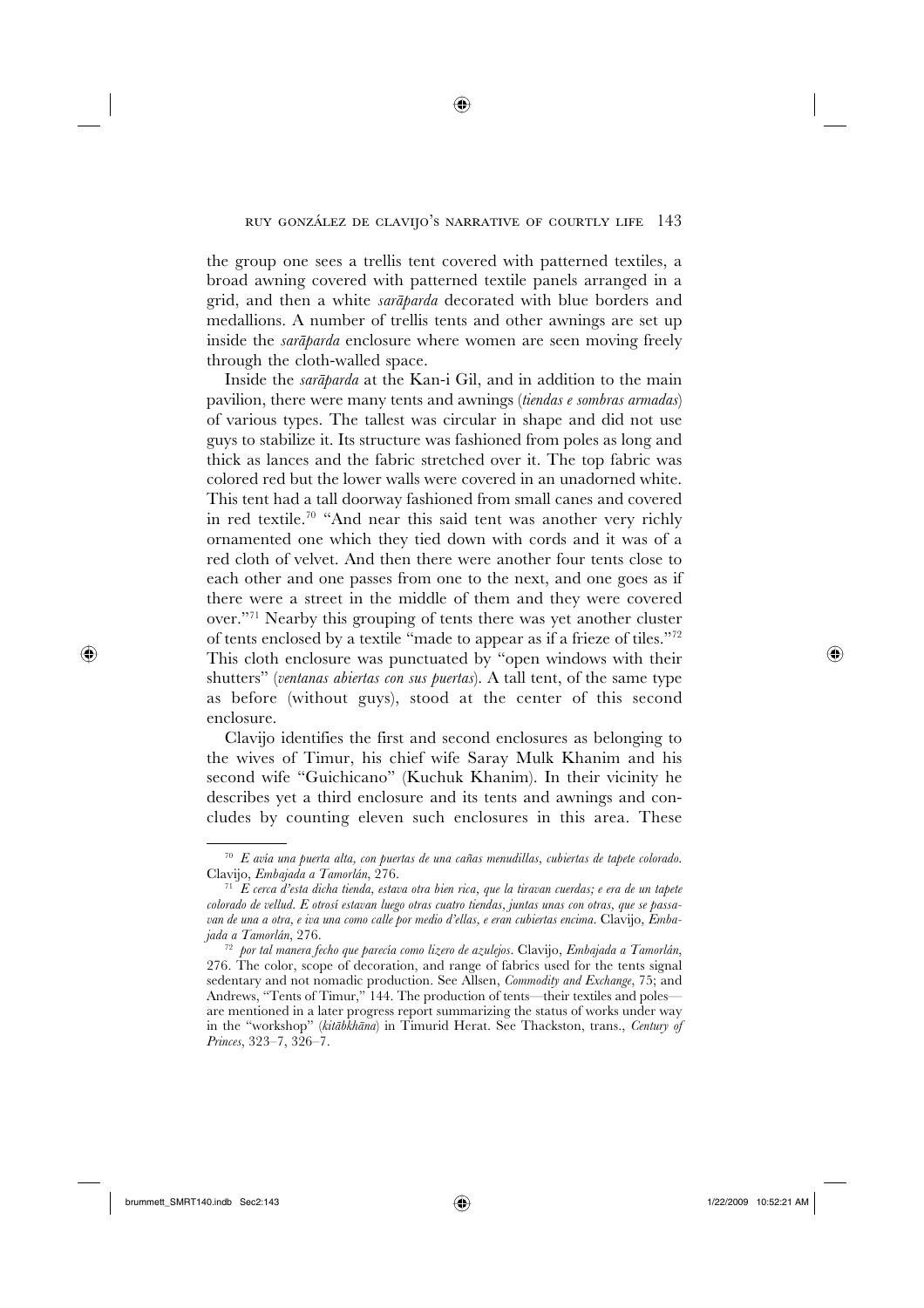144 **david DAVID J. ROXBURGH** 

 $\bigcirc$ 

![](_page_31_Picture_1.jpeg)

Fig. 3.6. Timur on throne. Detail of Fig. 3.5 Photo: Museum of Turkish and Islamic Art, Istanbul.

 $\bigoplus$ 

 $\bigoplus$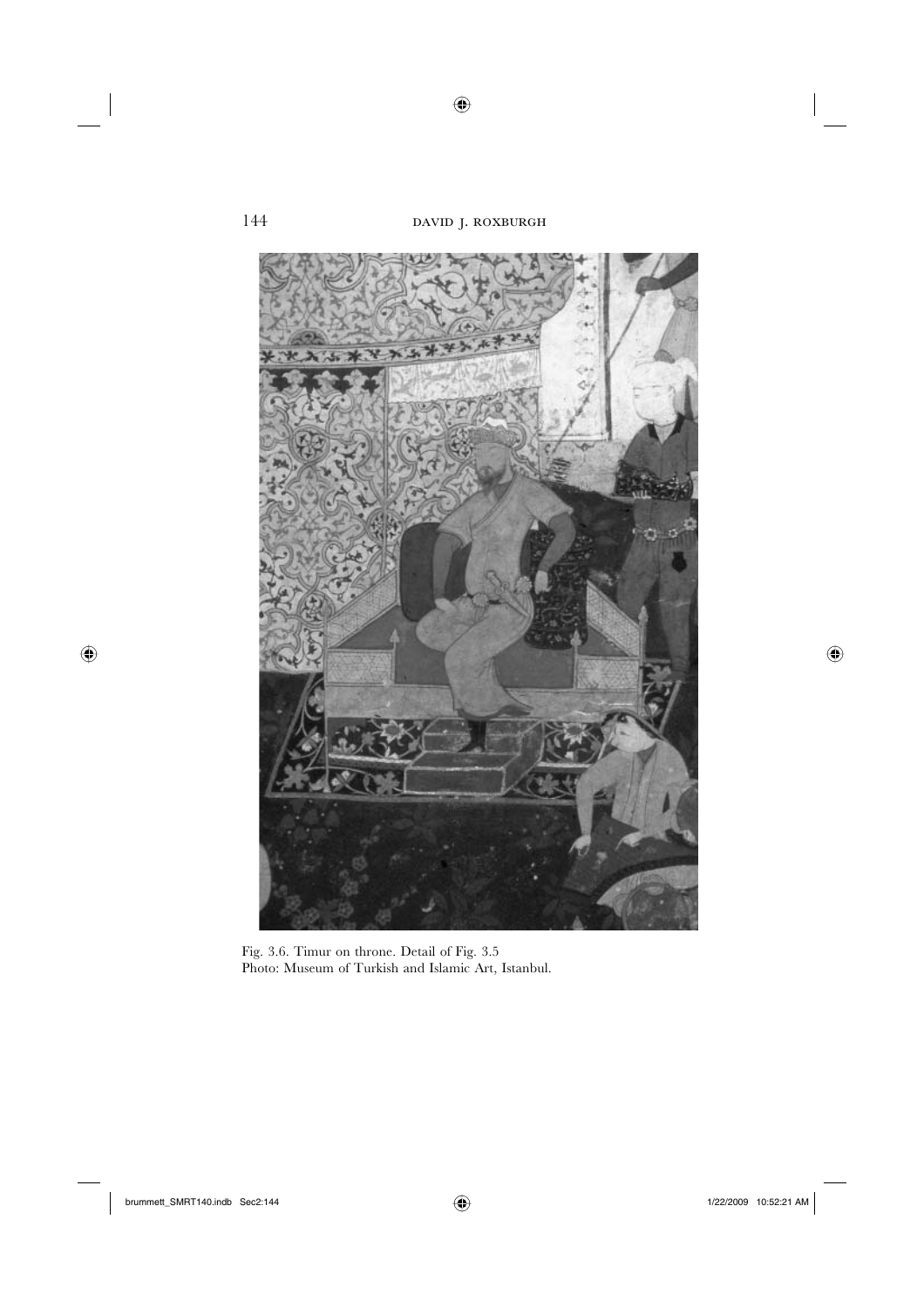![](_page_32_Picture_0.jpeg)

ruy gonzález de clavijo's narrative of courtly life 145

 $\bigoplus$ 

Fig. 3.7. Female dancers. Detail of Fig. 3.5 Photo: Museum of Turkish and Islamic Art, Istanbul.

 $\bigoplus$ 

 $\bigoplus$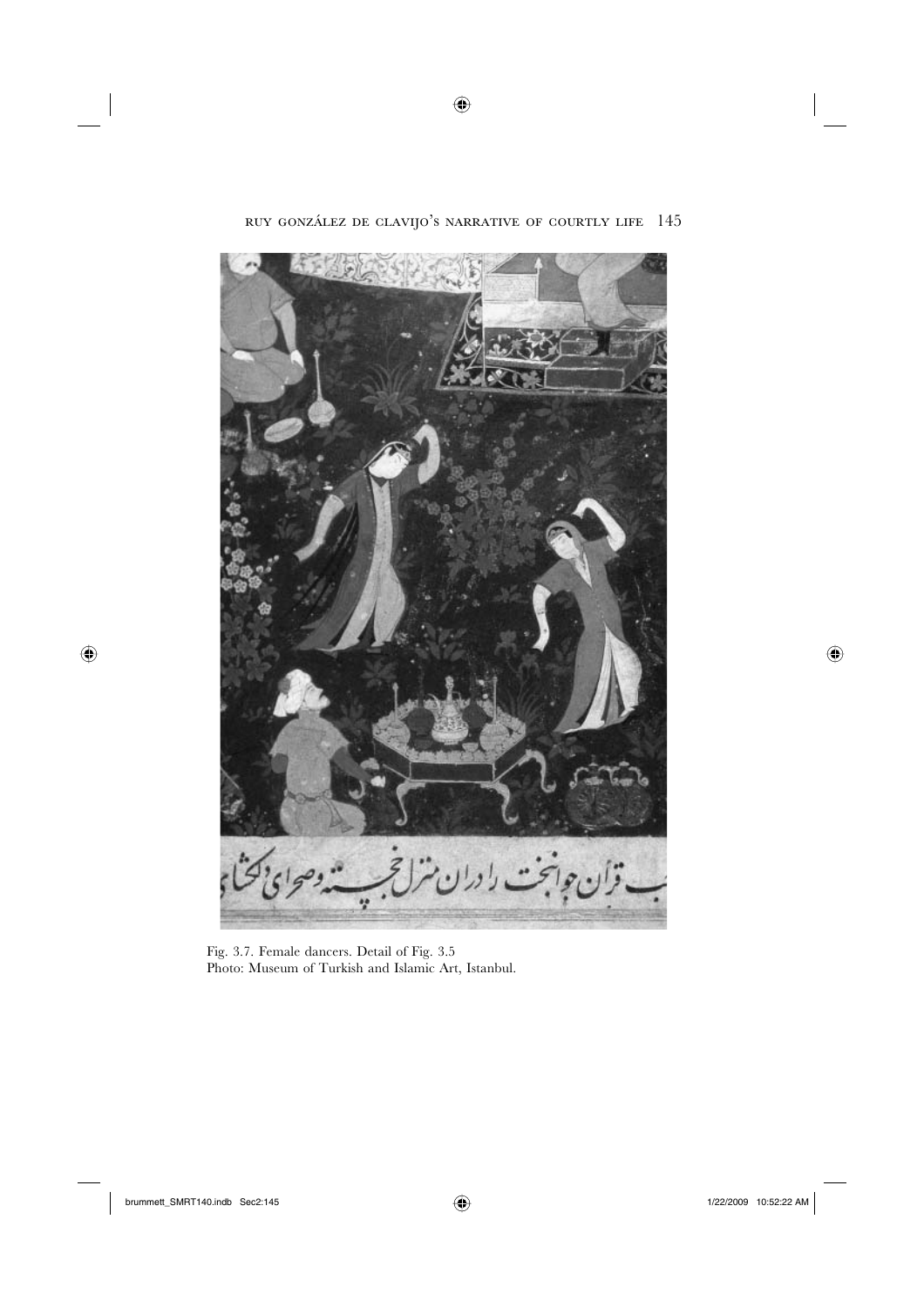◈

 enclosures belonged to the wives of Timur or to the wives of his "grandsons" (*nietos*) and Clavijo writes that they lived in them in both winter and summer. It is even possible that the Timurid women themselves played a supervisory role in the erection of their separate living quarters—one of the responsibilities given to women during campaign was that of setting up the *ordå*. 73

On 6 October, Timur left his enclosure and came to the great pavilion for a feast attended by the ambassadors. On 7 October, another feast was held in one of the enclosures Clavijo had described—he does not specify which. On October 8, a strong wind prevented Timur from attending another feast. On October 9, the ambassadors were invited to yet another feast hosted by "Anzada" the chief wife of Miraza Miraxa (Khanzada, d. 1411, wife of Miranshah).<sup>74</sup> This was likewise held in an enclosure with a tentwhen the ambassadors approached the tents they saw "many jars of wine" (*muchas jarras de vino*) arranged on the ground.<sup>75</sup> Later on, wine was taken from these jars and served to the company of guests.

Clavijo's account of this feast is replete with all kinds of details about the seating arrangements, the guests, the forms of entertainment, the "Busa" (a sweetened mare's milk) that they drank, and the intricate procedures of wine drinking. He offers a detailed account of how wine was presented to Khanzada and her female companions in small golden cups carried on golden trays. Facing Khanzada, the servers carrying these cups performed three kneeling movements on their right knee, standing on one spot and without moving forward. It was only then that other servants lifted the cups from the trays, white cloths preventing the servers from touching the precious metal, and presented them, again in a kneeling position, to Khanzada and the other women. They then withdrew, all the while facing the royal assembly.76 Clavijo notes that this service took place over time and

⊕

<sup>73</sup> Soucek, "Timurid Women," 202. Andrews, "Tents of Timur," 152, proposed that the allocation of separate living quarters to Timur's wives may reflect a continuity of Mongol practice. Each wife of Batu Khan (c. 1205–1255) owned her own tents and vehicles to transport them. See M.S. Ipsiroğlu, *Painting and Culture of the Mongols*, trans., E.D. Phillips (New York: Abrams, 1966), 27.

<sup>&</sup>lt;sup>74</sup> It was not uncommon for high-ranking women of the Timurid house to host their own feasts. Indeed, in life they assumed a broad range of official responsibilities. See Soucek, "Timurid Women," passim.

<sup>75</sup> Clavijo, *Embajada a Tamorlán*, 279.

<sup>76</sup> At another feast, members of the elite approached Timur by a series of kneeling movements and were presented by him with a wine-filled cup. Clavijo, *Embajada a Tamorlán*, 292.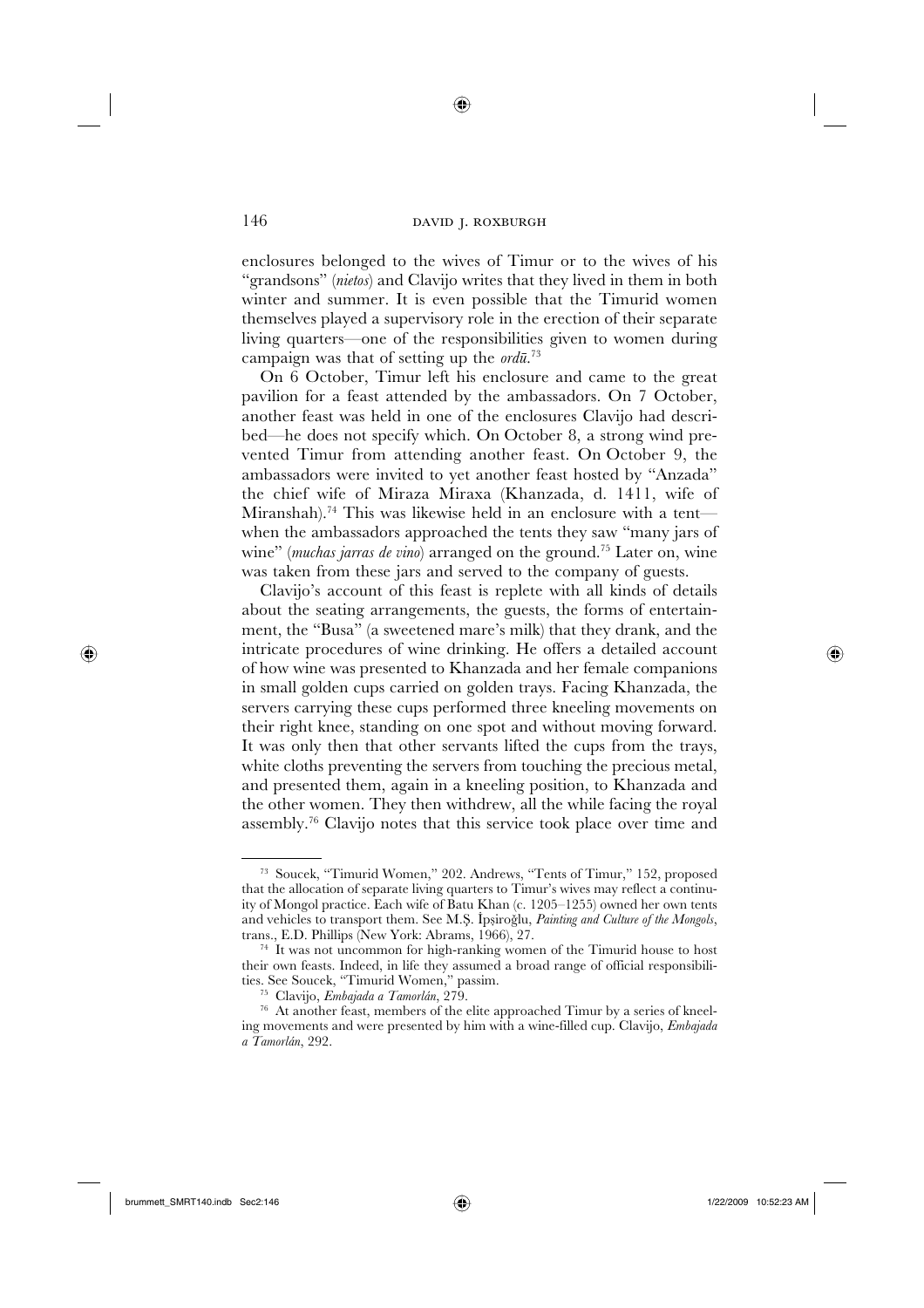involved several refillings of the womens' cups as well as the womens' ordering the servants to drink cups filled with wine. They did the last to amuse Khanzada and her company. In addition to wine, the women also drank the sweetened mare's milk. Clavijo concludes the narrative by writing that men in their company were drunk (*beúdos sobarcados*) and that this was expected. Following Turco-Mongolian custom, food was served only after the drinking had been completed. Clavijo reports this excessive drinking and its practice across the male and female genders at the Timurid court without overt judgment. It is altogether unclear whether or not he viewed what he witnessed as scandalous.

Timur also invited the ambassadors to a feast on 9 October to celebrate the marriage of one of his grandsons. Saray Mulk Khanim and Khanzada were also present. To further celebrate the day, Timur ordered that all the traders and craftsmen from the city of Samarqand leave the town and come to the Kan-i Gil to set up their tents and engage in trade. These city-dwellers were further ordered to set up a show of their skill to display to the horde camped in the field.77 Other events this day included the public execution of the mayor of Samarqand, named "Dina," and another man named "Burodo Mirassa" (Burunday Mirza). Someone clearly informed Clavijo and his companions of the nature of the offenses for which "Dina" and "Burodo Mirassa" had been charged because these are presented at some length. Their public execution brought the political aspects of the *qurilt§y* into full light, to both the Turco-Mongols and the Tajik residents of Samarqand—executions normally took place inside the citadel. Turco-Mongols and Tajiks alike were called to the Kan-i Gil to show fealty to Timur and to honor the members of his extended family. The many ambassadors from regions near and far also constituted an important audience and were privy to Timur's beneficence and judgment.

Clavijo's next dated entry details events from 13 October when Timur invited the embassy, yet again, to a feast. Approaching the pavilion in which they had visited Timur before, the ambassadors found it flanked by two newly assembled enclosures encircling tents.

brummett\_SMRT140.indb Sec2:147 **a 1**/22/2009 10:52:24 AM **1/22/2009** 10:52:24 AM

⊕

<sup>&</sup>lt;sup>77</sup> The trade show inspired Yazdi,  $\zeta_0$  farnāma, 2: 427–34, to compose a long poem about the various skills on display there. Although this is by far the best known event of its kind, other Timurid-era trade shows, for which the various guilds performed at festivals convened by rulers, have been listed by O'Kane, "From Tents to Pavilions," 253–4.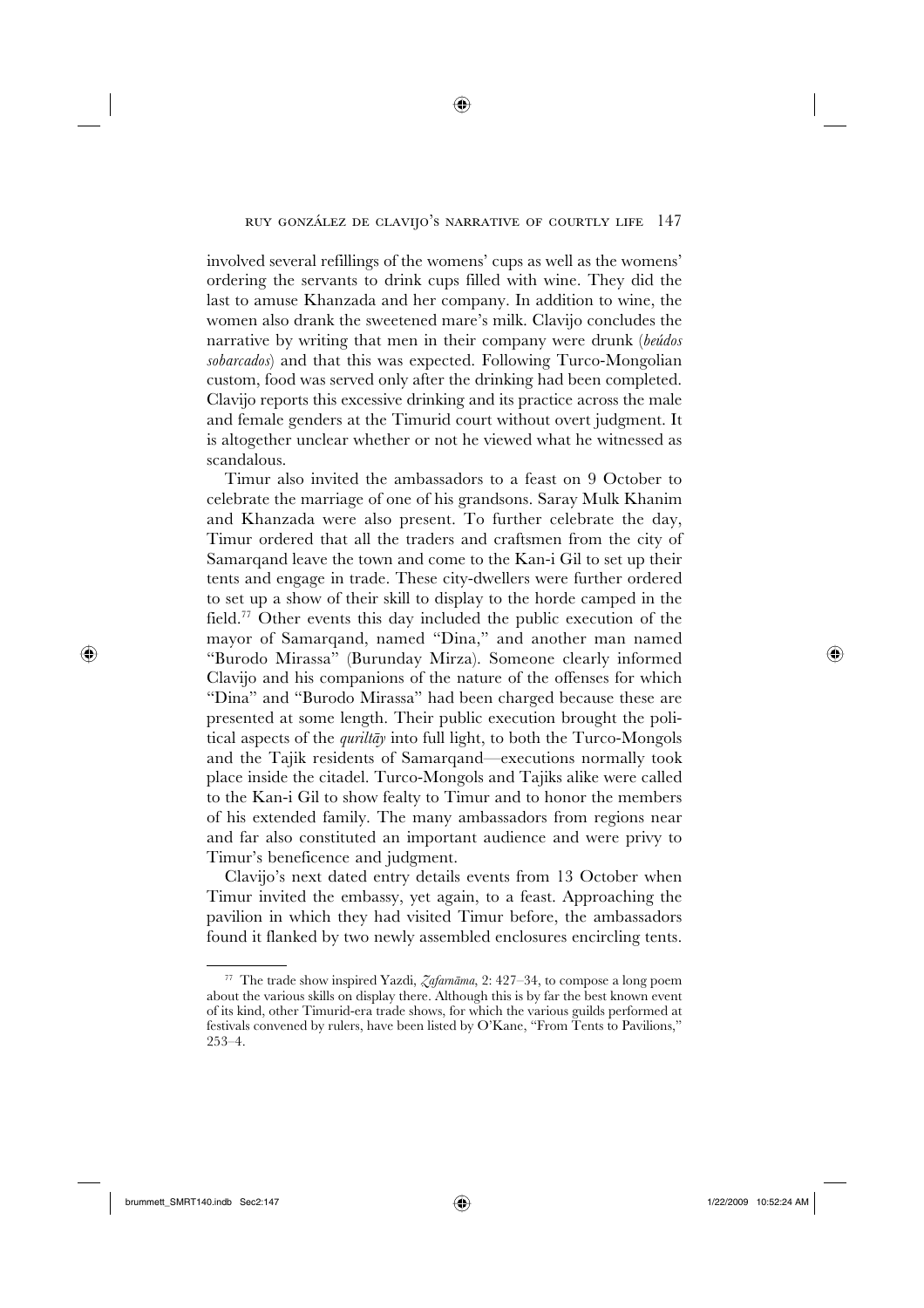◈

The tents and enclosures forming them were covered with textiles "more richly ornamented and more precious than any of the others that had been assembled before."78 The walls of the enclosures were still higher and their entrances covered by a domed arch. These were covered in sumptuous textiles embroidered in gold. Crenellated towers rose over the doorways and the walls of the enclosure were punctuated with windows bound with cloth coverings (*con lazos hechos en el dicho paño*). One of the enclosure's walls was composed of an unadorned white cloth. Each enclosure contained tents but Clavijo was not given entry to them that day. When he returned the next day, a second great pavilion had been erected identical to Timur's first pavilion except that it was made from white silk and inside were colored and embroidered textiles.79 The ambassadors were seated at a distance from this pavilion under an awning; other awnings were provided to each group of ambassadors which had come in from different far-flung regions. A circuit of wine jars had been placed all around Timur's pavilions and the tents. These marked a perimeter that no-one was allowed to trespass and were guarded by archers. This was yet another means of defining divisions between space, of making thresholds that marked transitions from one place to another amid a territory lacking permanent architectural elements. The soft architecture established these successive spaces and visually announced hierarchies among them—court protocol underscored these hierarchies by prescribing movements and codes of behavior just as they did in palace ensembles of hard architecture.

A feast followed where the guest of honor was Timur's grandson "Piyr Mahomad" (Pir Muhammad, 1376–1407). Clavijo provides many details of the entertainment provided at this feast—several pages are allotted to the elephants who performed tricks—and of the entrances of the "Great Khanim," Saray Mulk Khanim, with her many female attendants and eunuchs, and of Timur's second and third wives who joined the company from their individual enclosures. All in all, nine princesses of the royal house came in. The feast began only after they were all seated, beginning with the distribution of sweetened mare's milk, wine, the presentation of entertainment, and ending with the serving of food.

brummett\_SMRT140.indb Sec2:148 **a 1**/22/2009 10:52:24 AM **1/22/2009** 10:52:24 AM

⊕

<sup>78 …</sup>*eran muy ricos e más preciados que ninguna de las otras que antes estavan armadas*. Clavijo, *Embajada a Tamorlán*, 284.

<sup>79 …</sup>*e de un paño blanco de seda lo de fuera d'él; e lo de dentro eran paños de muchos colores, e lazos e travamentos que en él eran hechos*. Clavijo, *Embajada a Tamorlán*, 285.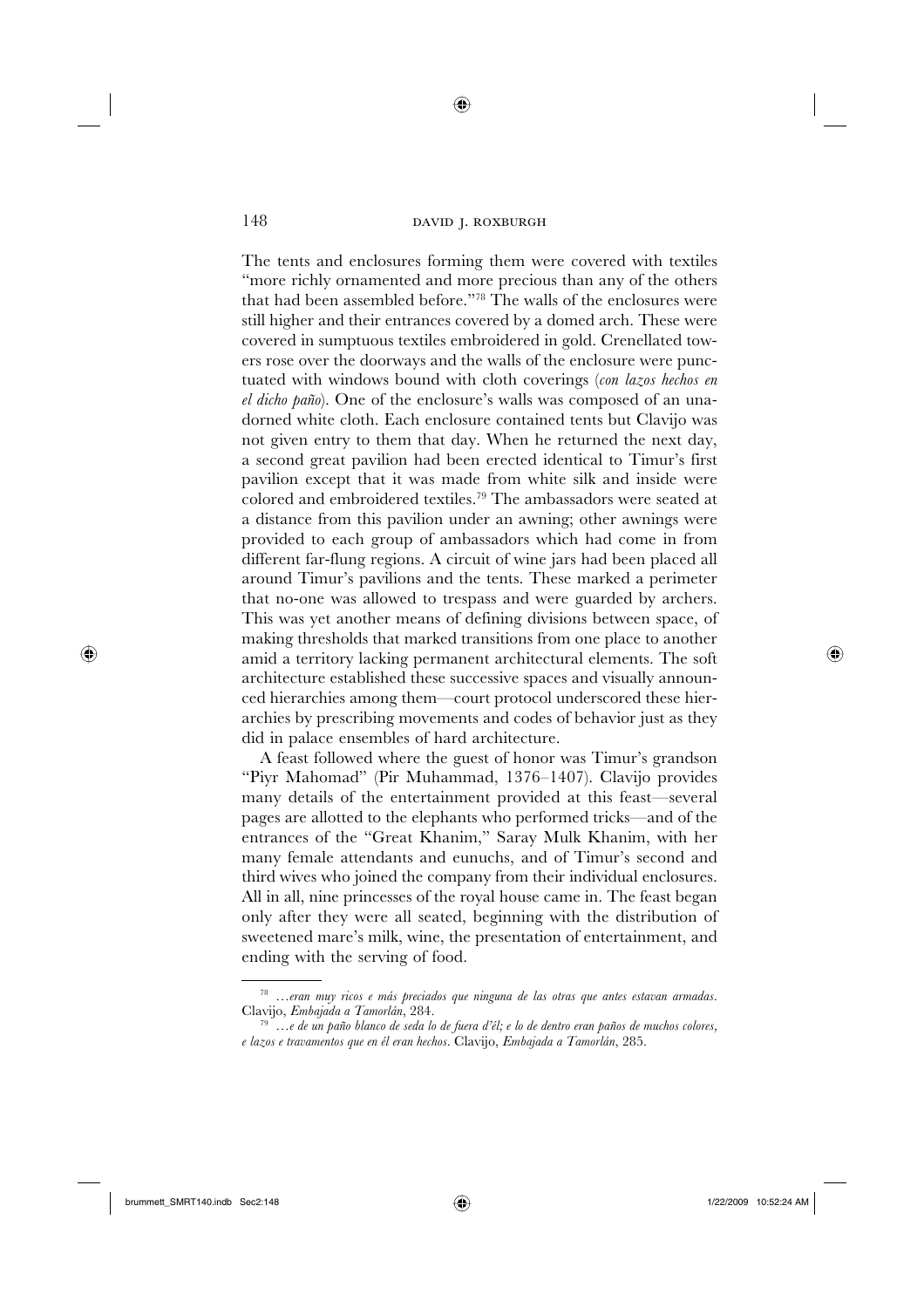#### ruy gonzález de clavijo's narrative of courtly life 149

The final days of the celebrations at Kan-i Gil included a feast with Timur on 16 October when the ambassadors joined Timur to drink in his tent and another feast on 17 October hosted by Saray Mulk Khanim. This gathering is again amply described. Her enclosure was set with multiple tents, the chief one a trellis tent covered in red textile with doors covered with material in such a way as to be transparent when viewed from inside and opaque from the outside.<sup>80</sup> The inner doors of this tent were appointed with figures of St. Peter and St. Paul holding books in their hands made from silver, booty taken by Timur when he raided the "Turks' treasury" (*el tesoro*  del turco) in Bursa.<sup>81</sup> The familiar iconography of this Christian subject matter would have been easily identified by Clavijo.

Inside the tent there was also a "cabinet" (*armario*) made of gold and enamel and encrusted with precious stones and pearls. The cabinet was used as a stand for cups and contained six gold "flasks" (*redomas*) set with pearls and jewels and six "cups" (*taças*) similarly adorned. There was also a table of precious materials and standing next to it a "tree" (*un árbol*), the height of a man, also made of gold, its fruit composed of balas rubies, emeralds, turquoise, sapphires, and rubies and pearls (*balaxes e esmeraldas e turqueas e çafires e rubís e aljófar muy grueso*). Small birds of gold and enamel in many colors (*muchas paxarillas de oro, esmaltadas e fechas de muchas colores*) were perched among the branches. Similar trees, some of them mechanical contraptions, are mentioned in a range of sources from distant and recent historical contexts, making this tree a literary topos.<sup>82</sup>

⊕

<sup>80 …</sup>*e los que estudiesen de dentro pudiesen ver a los que de fuera estavan, e no pudiesen ver a ellos*. Clavijo, *Embajada a Tamorlán*, 298.

<sup>81</sup> Clavijo, *Embajada a Tamorlán*, 298. The specific Turkic ruler in question is the Ottoman Sultan Bayezid I whom Timur overthrew and captured in 1402.

<sup>82</sup> Clavijo, *Embajada a Tamorlán*, 299. The same tree is possibly mentioned by Jean of Sultaniyya, "Mémoire sur Tamerlan," 451, where he mentions a "tree of very pure and fine gold" that Timur salvaged from the bottom of the Euphrates as one of the treasures of the Kings of Persia. Timur sent the tree to Samarqand along with other treasures. Similar trees fashioned from precious metals and studded with valuable stones are mentioned in earlier historical accounts. One is an account of Ibn al-Zubayr in his book on gifts and rarities when he enumerates details of the reception of two Byzantine ambassadors at the Abbasid court in Baghdad in 917. Ahmad b. al-Rashīd Ibn al-Zubayr, *Book of Gifts and Rarities (Kitāb al-hadāyā wa al-tuḥaf)*, trans., Ghāda al-Ḥijjāwī al-Qaddūmī (Cambridge, Mass.: Center for Middle Eastern Studies, 1996), 148–54, esp. 154. This tree with birds was an automaton and came up from the ground. Another source, the *T§"rÊkh Baghd§d* (History of Baghdad) composed by Aḥmad b. 'Alī al-Khāṭib al-Baghdādī (d. 1071), describes it as made of gold and silver with branches holding birds of different sizes which moved and sang in the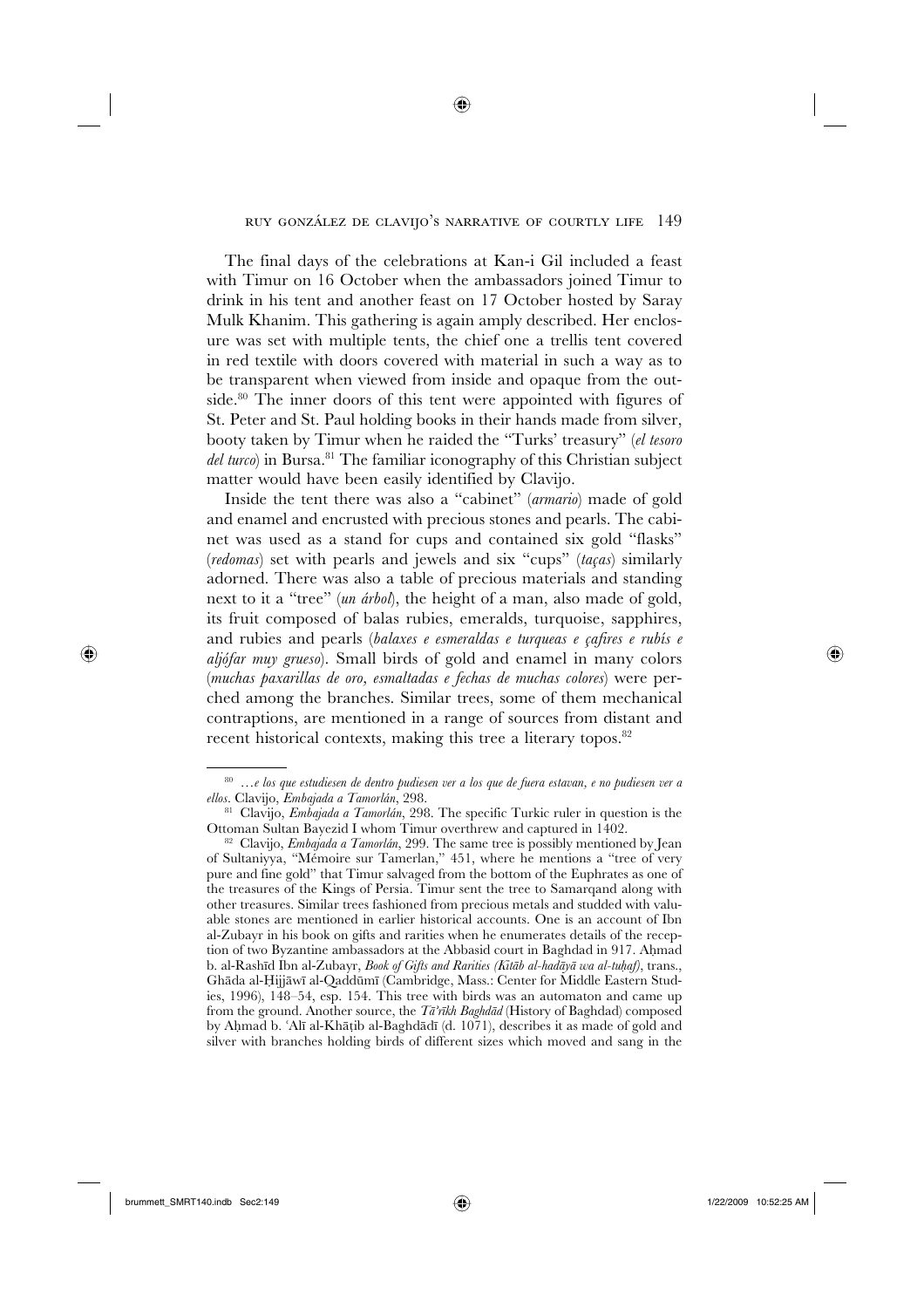# 150 **david DAVID** J. ROXBURGH

◈

After visiting this tent and seeing its contents, the ambassadors were escorted back to the pavilion where they found Timur. One of its complex tented structures, though assembled from many pieces, "looked like a single thing" (*Así que de fuera parescía todo uno*).83 Amid that enclosure there also stood a "wooden house" (*una casa de madera*) decorated with gold and blue that turned out to be the mosque where Timur performed his prayers. Even the mosque at the Kan-i Gil *quriltay* could be disassembled for transport. Closing a series of experiences of soft architecture which frequently mimicked the morphological and decorative features of permanent architecture, the mosque brought the spectacle full circle: the most archetypal institution of hard architecture had been entirely re-done in a portable format.<sup>84</sup>

One final feast was held by Timur on 23 October at Kan-i Gil. It lasted the entire day. A week later, on 30 October, Timur left the Kan-i Gil for Samarqand where he visited the tomb complex built for his grandson "Mahomad Çoltan Miraza" (Muhammad Sultan, 1375–1403). Clavijo and the embassy joined Timur there for another feast. The ambassadors would only receive permission to leave the city on 21 November after several requests, beginning on 1 November.

#### *Conclusion*

Clavijo's narrative of his visits to the "orchards and houses" of Timur in Samarqand's vicinity and to the many tents and enclosures at the Kan-i Gil meadow for the *qurilt§y* in 1404 offer some of the most

⊕

wind. See Guy Le Strange, "A Greek Embassy to Baghdad in 917 AD," *Journal of the Royal Asiatic Society* (February, 1897): 35–46, esp. 42. Another account related by the Franciscan Friar William of Rubruck (ca. 1210–ca. 1270) mentions a tree of silver made by the Parisian goldsmith Guillaume Boucher that he saw at Möngke Khan's court during his journey of 1253-1255; see Ipsiroğlu, *Painting and Culture of the Mongols*, 36; and Leonardo Olschki, *Guillaume Boucher, a French Artist at the Court of the Khans* (Baltimore: Johns Hopkins Press, 1946), 28–44. Note that Soucek, "Timurid Women," 206, has suggested that the possessions on display in Saray Mulk Khanim's tent may have been selected by her from the "baggage train" (*ağruq*) which she was entrusted to lead from Anatolia. According to Yazdi,  $\zeta$ afarnāma, 2: 420, Saray Mulk Khanim quit the baggage train to hasten her arrival to Samarqand.

<sup>83</sup> Clavijo, *Embajada a Tamorlán*, 300.

<sup>&</sup>lt;sup>84</sup> This is equally a continuity from the Mongol Ilkhanid past when mosques, Buddhist temples, and churches were also made in portable form. See Donald N. Wilber, *The Architecture of Islamic Iran: The Il Khanid Period* (New York: Greenwood Press, 1969), 7.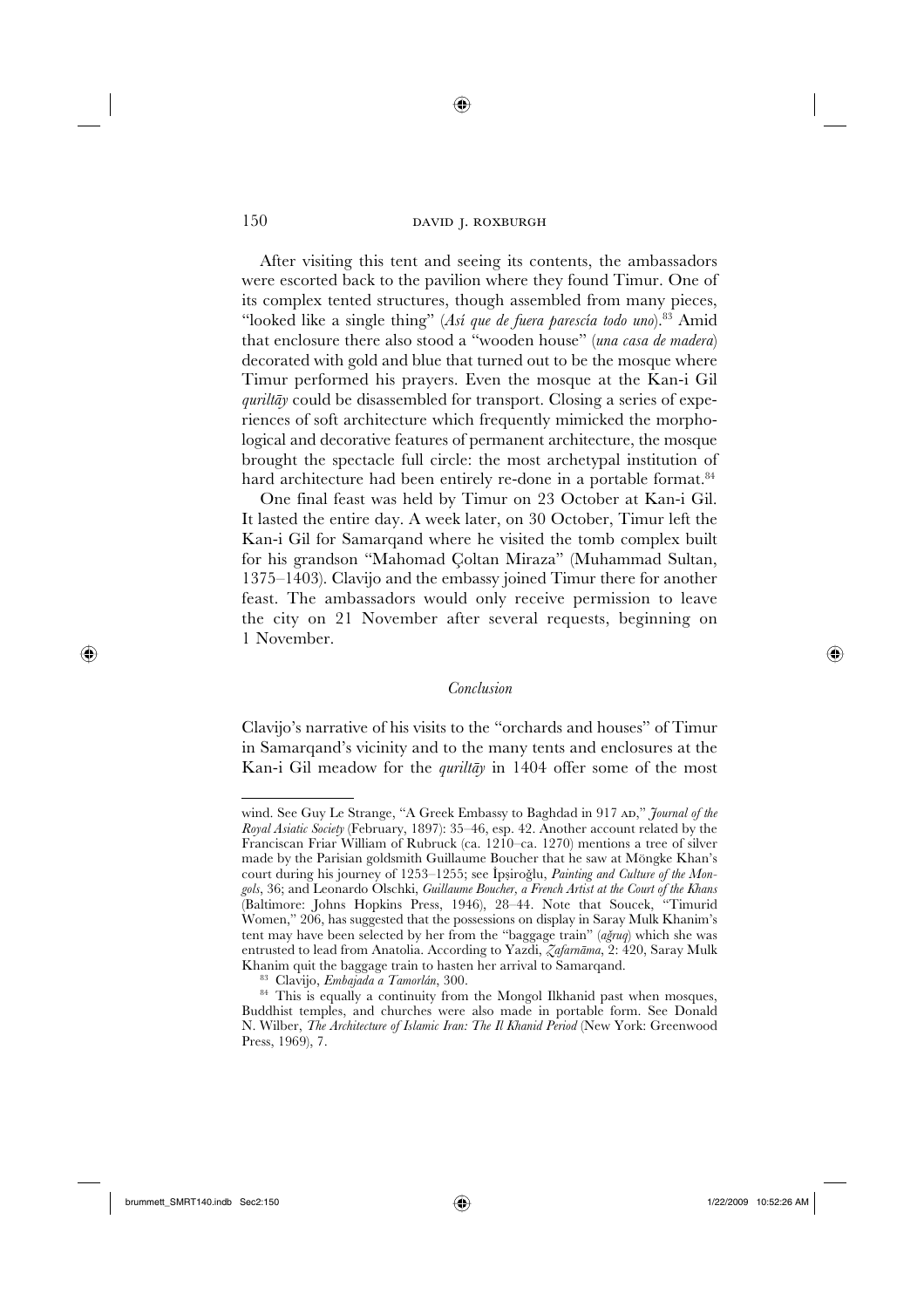vivid descriptions of settings for Timurid courtly life and ceremony. His narrative confirms many details about a social order and political hierarchy that we know from other foreign sources as well as internal ones. It also details a typology of tented and cloth structures fully utilized by the Timurids—there were *kharg§h* (trellis tent), *khayma* (tent stayed with ropes), *s§yab§n* (pavilion or awning), and *sar§parda* (enclosure)—though only the last is identified by its Persian term in Clavijo's narrative. The means of assembly and composition are fastidiously described for each element of soft architecture. From Clavijo, we also learn something of the itinerary of movements of Timur and his royal entourage and how they observed protocols for court ritual, and thus practiced courtliness. Prescribed codes of behavior and etiquette ensured the decorous participation of all those involved during audience, gift-giving, drinking, and eating. Access to areas of the enclosures was carefully controlled as were seating arrangements and the sequences in which different social groups entered these spaces.

Many of these pieces of information have already been extracted from Clavijo's text and put to good use, often put up against other written sources, such as Yazdi's *Zafarnāma*, to pin down the scope and aspect of architecture in Timurid palace settings. Clavijo's text is presented here in such detail—perhaps even indulgently so because the available English translations are often less than reliable and because scholars aware of such problems have used them all the same.

But there are other reasons for the extended presentation of Clavijo. Clavijo makes it clear that Timur engaged the prerogatives associated with his status as ruler in various contexts, principally the orchards and houses around Samarqand, the temporary enclosures of the Kan-i Gil, and the "palaces" or "palace" in Kish. By "orchards" he also surely meant "gardens" (Persian *b§gh*), a fact made clear in the Persian sources which offer more expanded discussion of the plantings—the noun *huerta* may even be a synonym for garden. These orchards were set with pavilions, tents, and a paraphernalia of awnings and textiles, thus transforming them from garden to royal court: Timur fully utilized the tent as an apparatus of kingship. Clavijo did not see the "palaces" in Kish when Timur was in residence, so his vision of that space lacked the full effect of sumptuous textile furnishings and furniture that he encountered so abundantly in the environs of Samarqand. Such transformation of a space is

⊕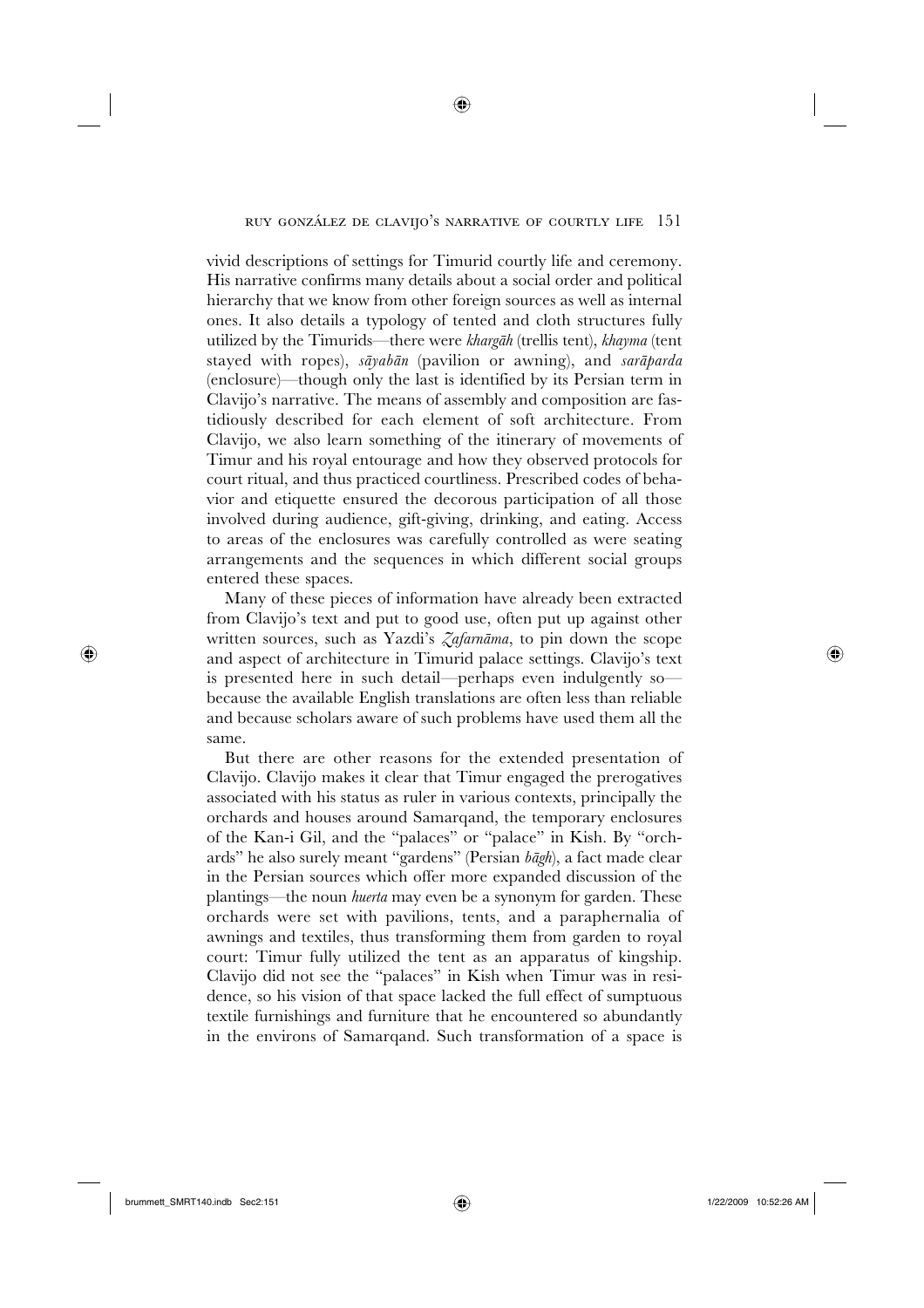◈

alluded to by Yazdi when he notes of the Bagh-i Bihisht, "through the royal visit it became a garden of paradise."85 The garden was transformed by Timur's presence—not only literally by his being *there*—because it had been made ready for him by a staff who set up its temporary elements: its walls, textile hangings, furniture, and sumptuous objects, and a menu of food and drink served by the many attendants who waited on the ruler and his entourage.

Some discussion has already been offered of the possible distinctions made in the choice of using the noun *palacio* or *casa* to name the architecture seen by the Spanish visitors. *Palacio* appears four other times in the narrative. Once it is used to refer to the "Chalbelecet" orchard, and a second time to what modern scholars identify as the madrasa-mausoleum built by Saray Mulk Khanim opposite Timur's Friday Mosque in Samarqand, though the use of the word in this instance is explicable by a conflation of the built form and what was actually happening here (Timur held several audiences and a feast in the building's courtyard which was also set with tents).<sup>86</sup> A third time Clavijo references a palace in the vicinity of Muhammad Sultan's mausoleum but supplies no information about it. A fourth time the noun *palacio* is used in the narrative is in a retrospective accounting of Samarqand as a whole and what Clavijo saw there: "and within these orchards which were outside the city were the greatest and most honored houses. And the king there had his palaces and honored houses as well as [did] the great men of the city and they also had their great estates and houses in these orchards."87 It is almost as if Clavijo only understood that these had all been the ruler's "palaces" after the visit was done, his nomenclature largely shaped by Spanish notions of what constituted a palace (a building with a designated function and a space permanently given over to that function, mainly public discourse).

It is no wonder that an absolutely coherent nomenclature was impossible. Timur's audiences and feasts took place in changing,

<sup>85</sup> Thackston, *Century of Princes*, 89; Yazdi, *£afarn§ma*, 2: 420.

<sup>86</sup> Clavijo, *Embajada a Tamorlán*, 309. Clavijo's use of the term has caused some confusion about this building. See Soucek, "Timurid Women," 209–10. O'Kane, "From Tents to Pavilions," 251, gets around the problem of nomenclature, suggesting that Clavijo described it as a "palace" because it was also used as a site for Timur's audiences and feasts, tents being set up in the courtyard of the building.

<sup>87</sup> *E entre estas huertas que de fuera de la ciudat son, están las más grandes e onradas casas. E el Señor allí tenía allí los sus palacios e casas honradas; otrosí los grandes omnes de la ciudat, las sus estancias e casas entre estas huertas las tenían*. Clavijo, *Embajada a Tamorlán*, 311.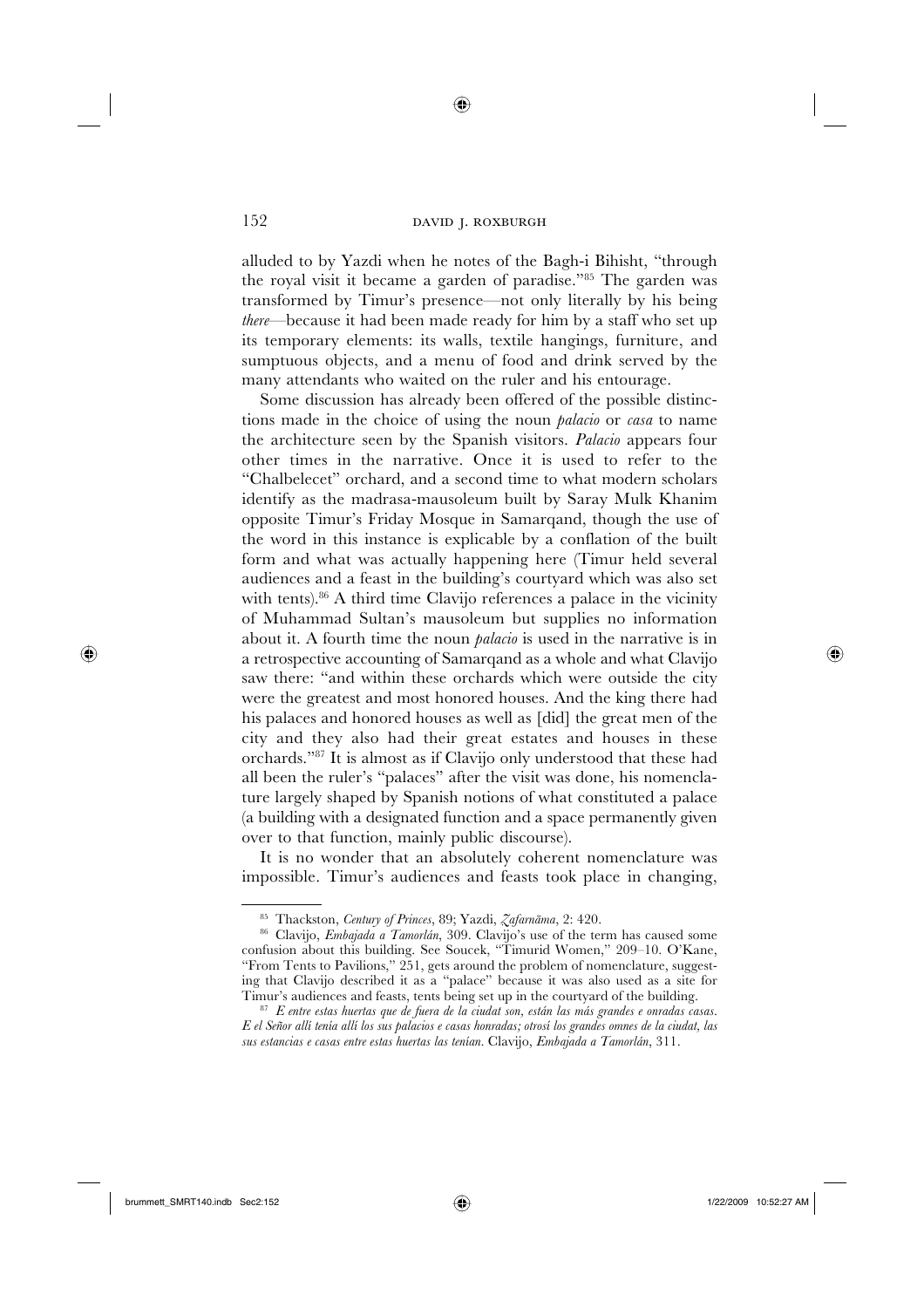#### ruy gonzález de clavijo's narrative of courtly life 153

◈

shape-shifting environments which involved the fusion of sedentary and nomadic traditions of royal life—each one of those traditions was affected by the other. Timur's orchards ringing Samarqand combined fixed architectural components, most likely pavilions, set at their center, tents, and shade-giving awnings set up amid the orchard for temporary occupation. These were then disassembled and moved to the site that would next be occupied or re-outfitted day to day according to need. These extramural, out of doors environments were clearly fascinating to Clavijo and his companions. They had never seen their like and often expressed their failure to describe them, an arch trope current in many literary traditions. It is in this respect that we can shift from a reading of the text oriented toward the excavation of facts—the narrative as something claiming to be real, something that actually happened—toward a reading interested in how the narrative generates an experiential effect on its reader.

The focus of the Kan-i Gil *qurilt§y* was a massive free-standing pavilion with numerous enclosures nearby for Timur and other members of the royal house to occupy and host events. Each one of these enclosures was composed of a *sar§parda*, gated and crenellated, with various kinds of tents and awnings inside. All around these royal elements there were other enclosures, for the countless members of the horde (Timur's entourage of military commanders and their Turco-Mongol cohort), and innumerable tents. These elements were laid out in such a way as to resemble urban settings, by forming regular streets. The Kan-i Gil was further imbued with the ambience of the city when all the traders and artisans quit Samarqand to set up their booths and perform shows at Timur's behest. Thus, a narrative of the city was transferred to Kan-i Gil and transplanted onto the evanescent, fugitive space of the military camp.

The artifice of the Kan-i Gil was not lost on Clavijo and his narrative descriptions convey its spectacular properties. He notes its many space-making components marking boundary and threshold, from cloth walls (with gateways and marked by high portals) to circuits of wine jugs. Much of what he witnessed simulated the morphology—squared compounds, walls, crenellations, portals, domes, towers—or decoration—windows covered with mesh or textiles made to appear as if they were a frieze of tiles—of hard architecture. Some of these temporary structures were so large that when seen from a distance one might think them castles. And yet, despite these kinds of formal relations, where soft architecture set itself up as something

brummett\_SMRT140.indb Sec2:153 **index** 1/22/2009 10:52:28 AM

⊕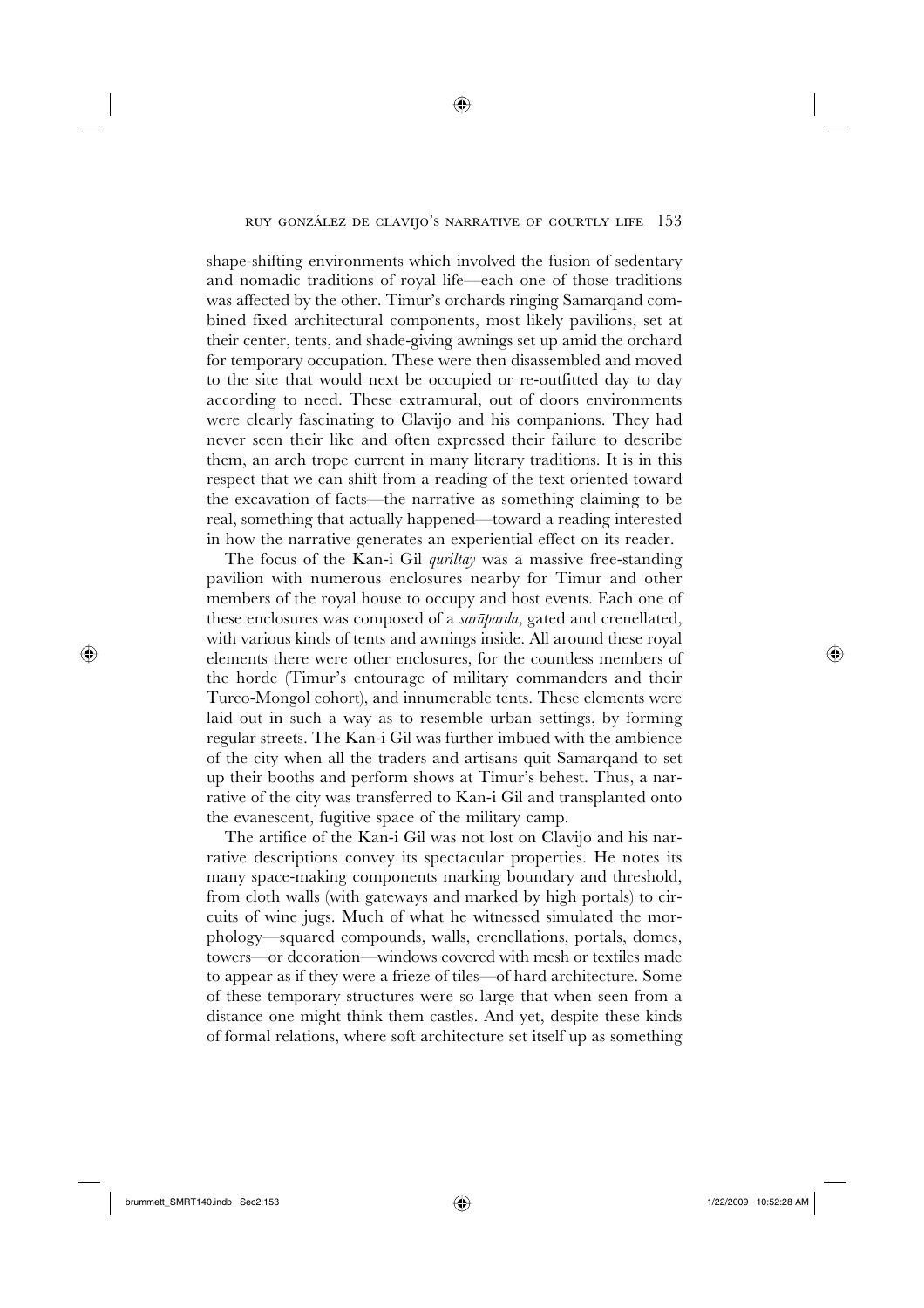# 154 **david DAVID J. ROXBURGH**

◈

it was not, it was a real thing.88 When Clavijo first met Timur at the Bagh-i Dilgusha he was seated under "something like a portal" though it was made of cloth and wood. Though Clavijo understood that several of these pieces of soft architecture had been fabricated from discrete components, he notes how they were interlinked and how they appeared to be physically integrated. This was another dimension to the simulations at work in soft architecture. The perceptual ambiguity of soft architecture even called into question what he had perceived as hard architecture before in a way comparable to his likening a parasol to a miniature tent: there were moments when vision alone could not guarantee Clavijo, with absolute certainty, knowledge of the physical substance of what stood before him. Overall, the process of finding a language adequate to conveying what he saw and their exceptionally dense descriptions yielded a narrative that simultaneously performed the work of conveying what was there to the absent reader and the utter wonder of it.

In addition to all these complex dissimulations of permanent architecture, some tents were clearly just that and easily perceived as such, though they were adorned with sumptuous textile coverings to impress. Other tents were simply white and unadorned, signifying the high status of white felt used in Mongol tentage and for other customs. Here white silk seems to have replaced the white felt. The array of materials seen by Clavijo and his companions was daunting and challenging to describe, and yet other aspects of the process of court ceremonial made it still harder to comprehend. Timur's palaces were portable, cloaked with the paraphernalia of the Islamic palace, a sumptuous array of textiles, furniture and treasures acquired through booty, and their portability was thoroughly embraced.<sup>89</sup> When Clavijo returned to spaces he had visited before amid the *qurilt§y*, he encountered changed or adapted environments. One can imagine that over the course of these many days of celebration, the experience of the whole was like a crescendo, the steady overwhelming of the senses by a panoply of impermanent materials coyly

⊕

<sup>88</sup> Noting the basic formal similarities between soft and hard architecture, Golombek, "Draped Universe," 30, writes that Timur's tents "simulated real architecture.'

<sup>89</sup> Ibn #Arabsh§h, *#Aj§"ib al-maqdår*, 216, mentions other rare treasures set inside Timurid tents, including a "curtain," presumably a tapestry, Timur acquired as booty from Bayezid I.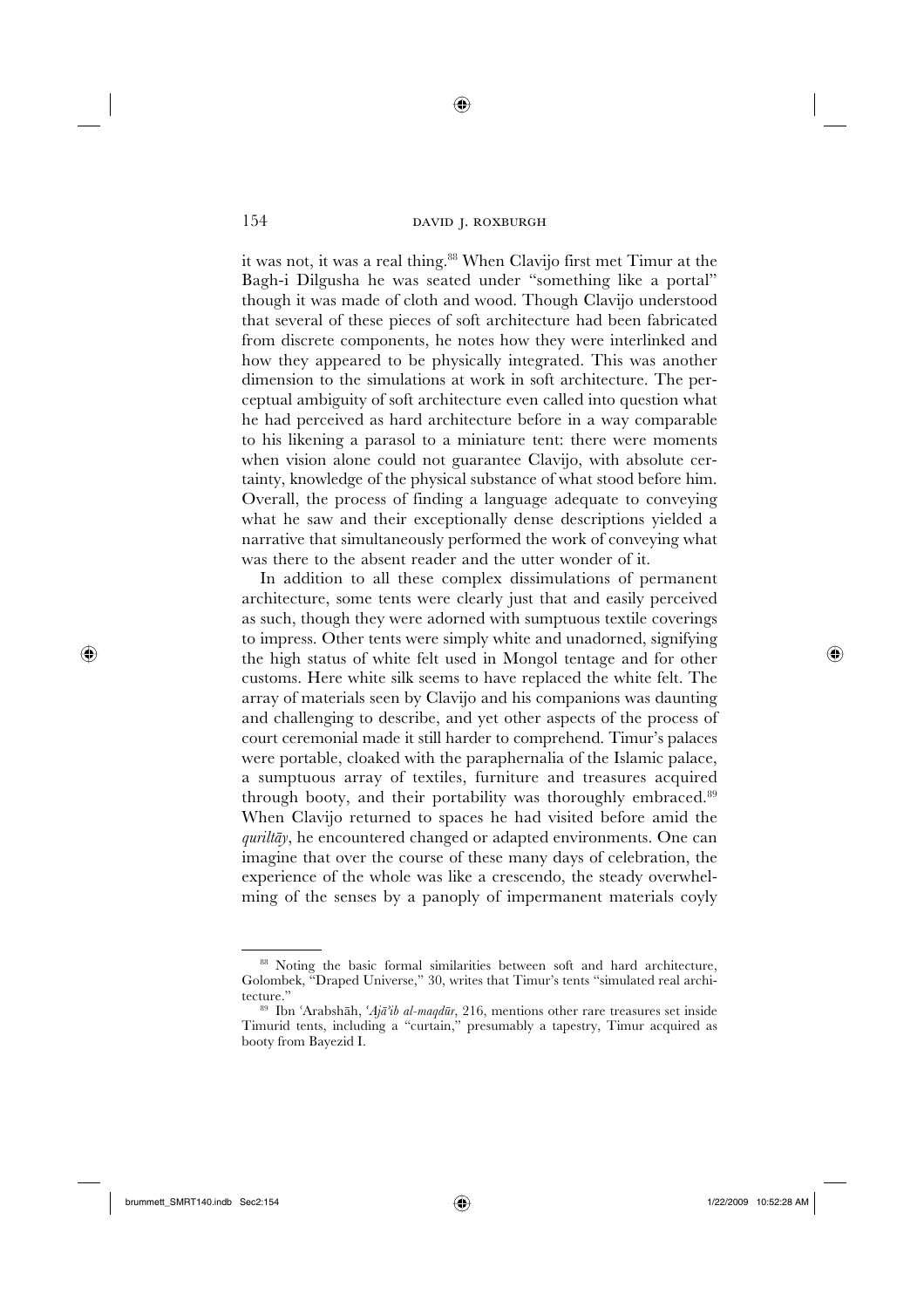#### ruy gonzález de clavijo's narrative of courtly life 155

◈

aping permanent architecture while also working within the paradigms of Mongolian custom and its semiotics of the tent.

The use of tentage under Timur's rule was more than an anamnesis of the nomadic practice of seasonal migration: Clavijo's text makes that clear. Timur continued to live in tents and to use their visual language to project his image as Turco-Mongolian ruler, but these tents were cloaked with all the opulent trappings and furnishings of the Islamic palace and moreover simulated features of permanent architecture. In these last respects Timur's tentage was a clear departure from earlier Mongol practices of tentage in Mongolia, China, and Iran from the 1250s up to the early 1300s. Timurid practices of tentage were not a matter of identity crisis, of being caught somewhere between nomad and sedentary in an inexorable process toward complete cultural assimilation—as Monica Gronke has intimated—90 or a "compromise between nomadic and urban life," the re-creation of a "nomadic environment in the microcosm of a city and its surroundings"—as Bernard O'Kane has described it.<sup>91</sup> Both characterizations have the unfortunate effect of depriving the Timurids of a measure of agency and consciousness over what they were doing, casting the shaping of Timur's courtly contexts in terms that are far too passive. Rather, Timur was consciously manipulating discrete cultural traditions for his own ends: artful fusions, hybrids, and juxtapositions of sedentary and nomadic practices were palpable to Clavijo and his company, who were duly impressed by them, even if they did not gauge and then name the relative balance of each in what they saw. Such manipulations of tradition ran across the gamut of patronage of art and architecture under Timur. His architectural commissions are especially revealing. He not only made careful choices about where and what to build, addressing the various confessional constituencies of the societies under his rule, but developed an iconography of the ruler through the inscriptional programs found on those monuments while also vying with the achievements of his immediate nomadic predecessors, the Mongol Ilkhans of Iran, a competition expressed principally through scale. Many of these developments became possible because of the new constellations of

brummett\_SMRT140.indb Sec2:155 **a** and the section of the section of the section of the section of the section of the section of the section of the section of the section of the section of the section of the section of the

⊕

<sup>&</sup>lt;sup>90</sup> Gronke, "Persian Court Between Palace and Tent," 19, writes that Timur was neither "a full-fledged nomadic ruler because he did have a capital," nor a "wholly sedentarized ruler, because he did not really use his capital to live in. He was a sovereign in transition between nomadic and sedentary living."

 $91$  O'Kane, "From Tents to Pavilions," 253, 256.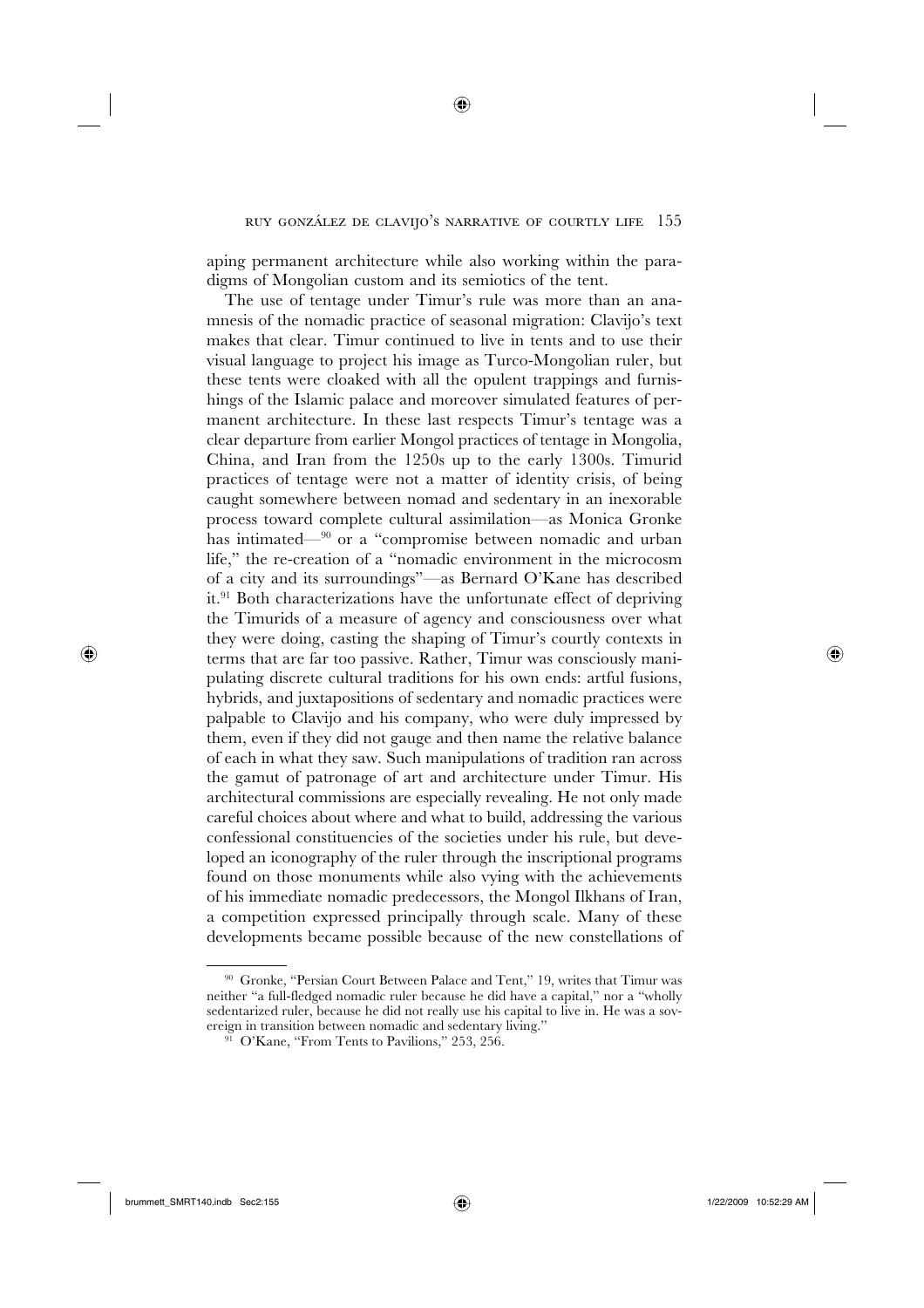# 156 **david DAVID** J. ROXBURGH

◈

regional building traditions practiced by the architects and craftsmen gathered by Timur in Samarqand.92 The ideological savvy expressed in the formation of new courtly environments and architectural projects entirely matched Timur's capacity to remake and adapt political structures as he saw fit in expanding and controlling his realm.<sup>93</sup>

In this process of forming new courtly environments, artifice played a key role and it is an aspect of Clavijo's narrative about Timurid palaces that has been underplayed in readings of his *Embajada a Tamorlán*. In this respect then, Clavijo was not so different from Yazdi and the ways in which the latter wrote about the palaces of Timur, the various settings of courtly life and ceremony—they are both concerned with the affect of 'soft' architecture which each recorded in the conventions of his literary tradition.

In one passage from the *Zafarnāma*, after Toqtamish Khan narrowly escapes death at Timur's hands, Yazdi describes the construction of the camp at the Atal River and the Ur Töpä plain "for the royal descent, a majestic and awesome *sar§parda*" that "was set up encircling the plain, and inside it the dome of the victorious court was raised to the apex of the heavens."94 What then follows is extensive praise of the site and its constituent elements, and mention of the cast of characters assembled there to perform courtly celebrations over twenty-six days. The *sar§parda* was made of "gold-spun brocade" and the tents and pavilions were so "innumerable" that "the carpet of the earth [was] lost amidst the camp."95 When Timur orders a feast to take place, he is styled as "the happy nature of the Chosroes to whom the celestial sphere is slave" while the camp is compared to a paradise on earth.<sup>96</sup> Yazdi freely mixes passages of prose with expanded sections of poetry that amplify or extend the subject matter of his prose. In some prose passages, Yazdi demonstrates his skill in stringing subjects and their modifiers into seemingly infinite sentences that are no less impressive than the poetry in manifesting dexterity in working with literary vocabulary, images, and structure.

Elsewhere, Yazdi writes about the events at Kan-i Gil, noting that the site was "raised to the level of paradise by the royal encamp-

⊕

<sup>92</sup> See Golombek and Wilber, *Timurid Architecture of Iran and Turan*.

<sup>93</sup> The key study remains that by Manz, *Rise and Rule of Tamerlane*.

<sup>94</sup> Thackston, *Century of Princes*, 83. Yazdi, *£afarn§ma,* 2: 393*.*

<sup>95</sup> Thackston, *Century of Princes*, 83. Yazdi, *£afarn§ma,* 2: 393*.*

<sup>96</sup> Thackston, *Century of Princes*, 84. Yazdi, *£afarn§ma,* 2: 395.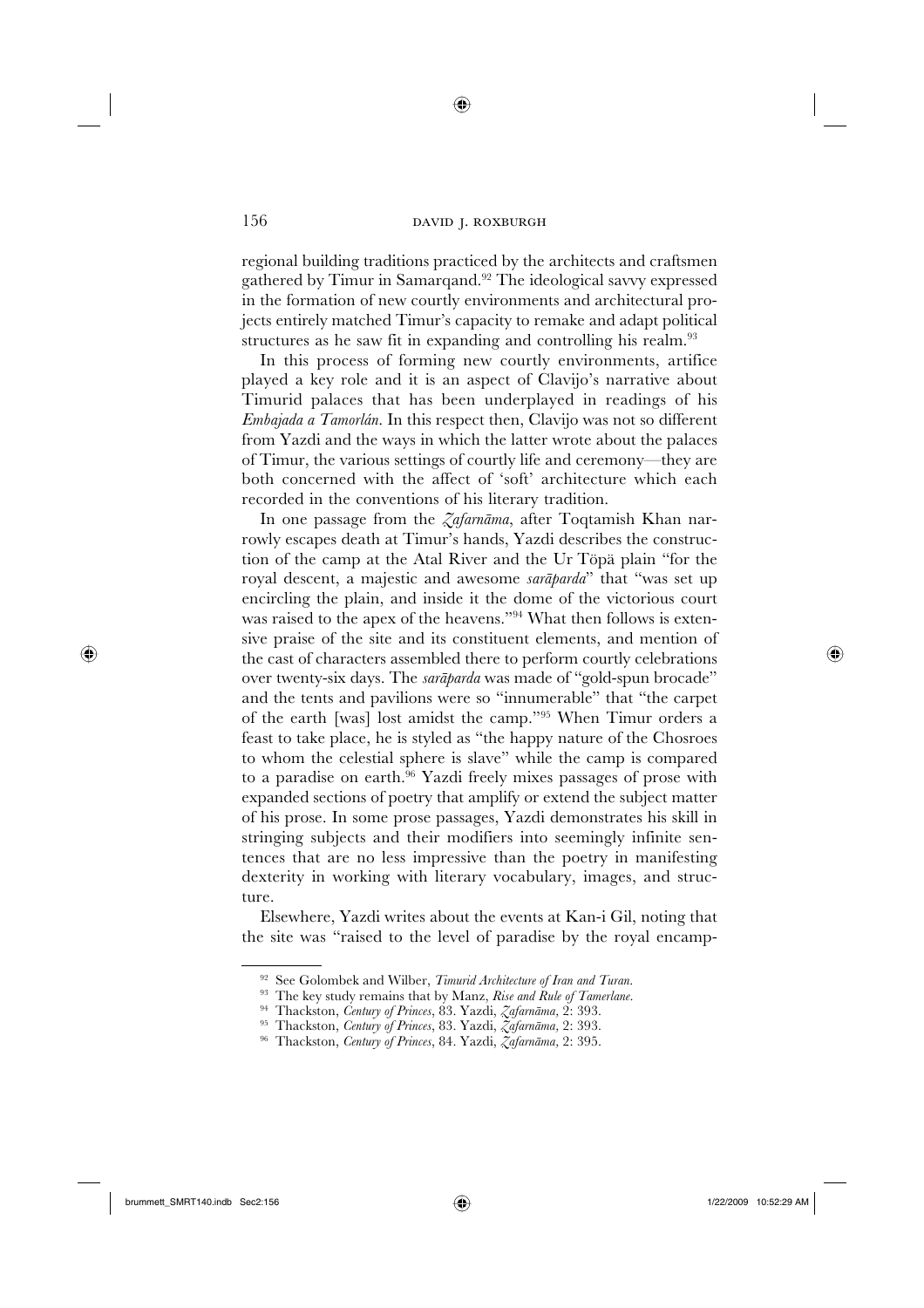ment" as a transformative process was set in motion: "forage herbs became tulips, stones became rubies and pearls; grass became elixir, and the ground became gold."97 At the center of it all there were four *sar§parda*s for the royal residence and a massive trellis tent. He describes the tent as "A sphere raised by artifice/ casting a shadow enveloping world upon world."98 Throughout this extended passage about preparations at Kan-i Gil, Yazdi uses a number of metaphors from Islamic culture and its rich literary traditions to praise the edifice and its patron and inspire wonder in the reader through the sheer impressiveness of what was made. The tent and enclosure were awe-inspiring because of their size, scope, and materiality: unlike Clavijo, Yazdi does not dwell on their manufacture as a strategy of conveying the affective power of the 'soft' architecture. And yet, it would be incorrect to think that Yazdi was uninterested in the artifice of the site. He wrote a poem about the tentmaker in his expansive poetic eulogy of Timur's Samarqand trade show at Kan-i Gil:

What can I say of the tentmaker? That subtle one made a moving camel. From sticks, reeds, rope and canvas he artfully made the structure of a camel. Then he secreted himself inside to display his craft to the people of the world. When the veil is drawn aside, see how the maker is hidden within his own handiwork. In just this way is the entire world, so gaze upon it with the eye of insight.<sup>99</sup>

The poem also includes praise of the gem sellers, goldsmiths, drapers, entertainers, fruit sellers, furriers, butchers, leather workers, acrobats, and the cotton-sellers who constructed a bird from cotton and a minaret from "fluffed cotton and reeds."100 In every instance, Yazdi's poetry focuses on the extraordinary capacities of the traders and craftsmen and sometimes on their exceptional skill in artifice, to make something that appears to be other than it is. Yazdi's appreciation of the tentmaker's skill, expressed through artful metaphor, was clearly shared by Clavijo. Clavijo's frequent similes, expression

brummett\_SMRT140.indb Sec2:157 **a** and the section of the section of the section of the section of the section of the section of the section of the section of the section of the section of the section of the section of the

⊕

<sup>97</sup> Thackston, *Century of Princes*, 91. Yazdi, *£afarn§ma,* 2: 424.

<sup>&</sup>lt;sup>98</sup> Thackston, *Century of Princes*, 92. Yazdi,  $\zeta$ afarnāma, 2: 424 (*sipihrī bi-san'at bar §fr§khta/ jah§n dar jah§n s§ya §nd§khta*).

<sup>99</sup> Thackston, *Century of Princes*, 94.

<sup>100</sup> Thackston, *Century of Princes*, 94. Yazdi, *£afarn§ma*, 2: 431.